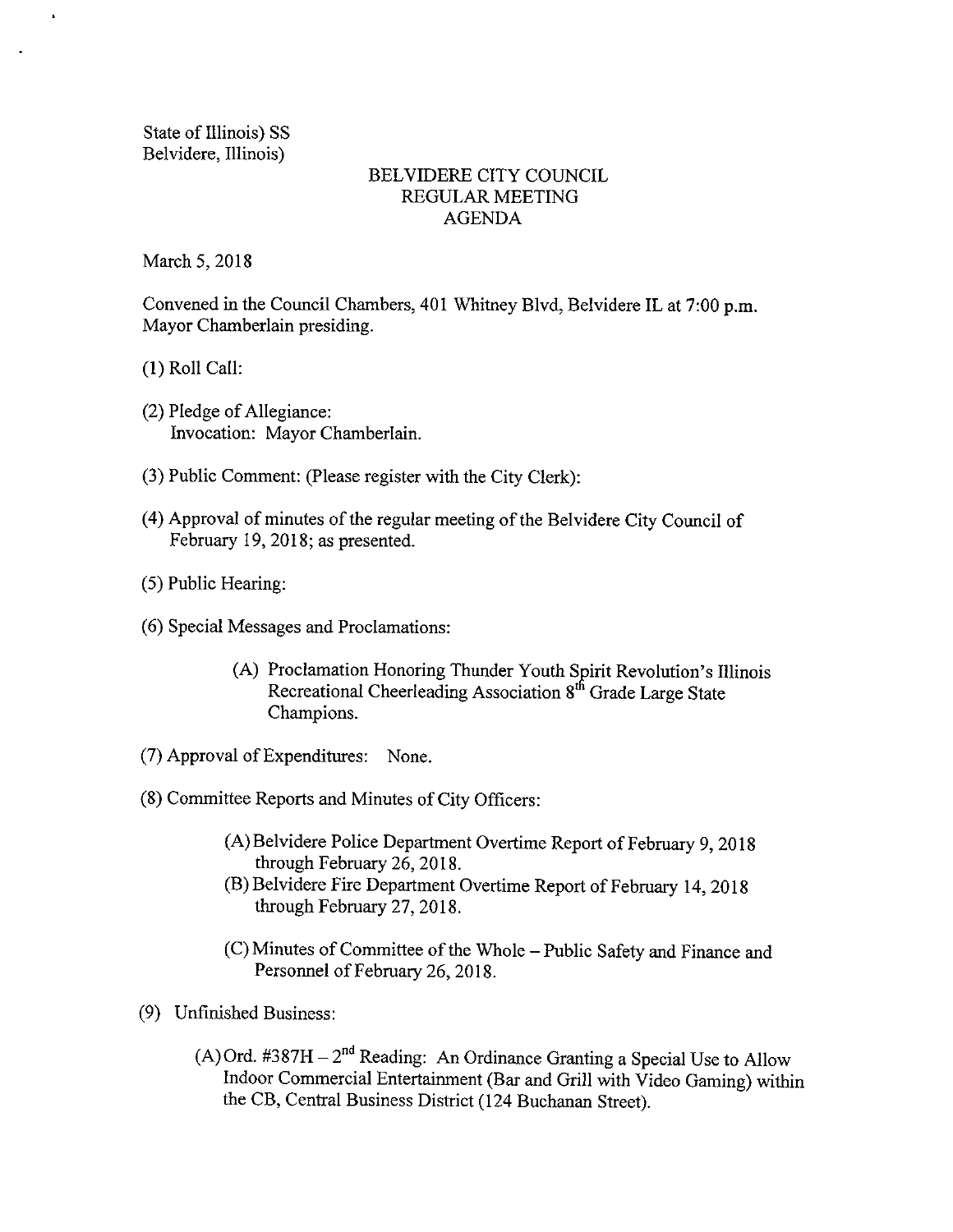- B) Ord.  $\#388H 2<sup>nd</sup>$  Reading: An Ordinance Amending Section 110-198 of the City of Belvidere Municipal Code ( Buchanan Street Parking).
- C) Ord.  $\#389H 2^{\text{nd}}$  Reading: An Ordinance Creating a Stop Sign at Garfield and W. 6<sup>th</sup> Street.
- D) Ord. #390H 2<sup>nd</sup> Reading: An Ordinance Amending Section 110-191 of the City of Belvidere Municipal Code (Time Limits).
- E) Ord. #391H 2<sup>nd</sup> Reading: An Ordinance Authorizing Institution of Eminent Domain Proceedings with Respect to 141 Appleton Road.
- 10) New Business:
	- $(A)$  Ord. #392H- 1<sup>st</sup> Reading: Budget Ordinance.
	- B) Ord. #393H- 1<sup>st</sup> Reading: An Ordinance Amending Section 66-32 (a) of the City of Belvidere Municipal Code.

Motions forwarded from Committee of the Whole— Public Safety and Finance and Personnel of February 26, 2018. Public Safety Motions— Chairman Crawford.

A) Motion to approve accepting the FM Global Fire Prevention Grant in the amount of \$2,500.

Finance Motions— Chairman Ratcliffe:

- B) Motion to approve the hourly wage increase of Chris Gilman to \$ 15. 39 per hour and Cathy Crawford to \$15.66 per hour.
- C) Motion to approve making the part- time Inspector position in the Community Development Department <sup>a</sup> full time position as of May 1, 2018.
- D) Motion to approve the 2% increases for non-union employees.
- E) Motion to approve the proposal from 011mann Ernest Martin Architects, in the amount of\$28, 800 for architectural services for the City Hall Roof Replacement Project. The cost of this work will be paid for from Water Fund in the amount of \$9,600; Sewer Fund in the amount of \$9,600; and General Fund in the amount of \$9,600.
- F) Motion to approve the proposal from Olimann Ernest Martin Architects, in the amount of \$4,500 for architectural services to complete the boiler replacement in the main equipment building at the W WTP. This work will be paid for from Sewer line item  $#61 - 5 - 820 - 6010$ .
- 11) Adjournment: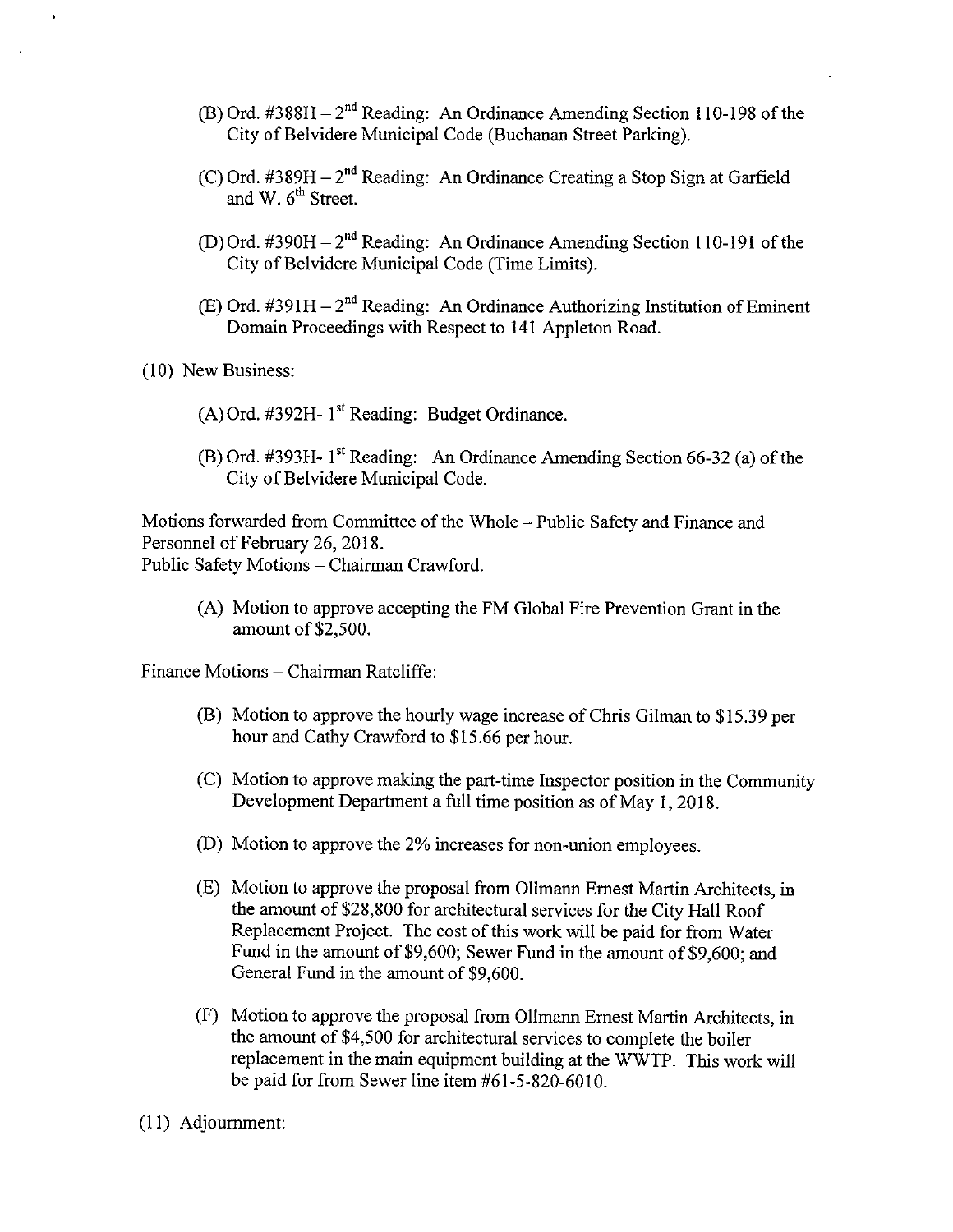State of Illinois SS Belvidere, Illinois

### Belvidere City Council Regular Session **Minutes**

Date: February 19, 2018

Convened in the Belvidere City Council Chambers, 401 Whitney Blvd, Belvidere Illinois at <sup>7</sup> p.m.

Mayor Chamberlain presiding:

1) Roll Call: Present: R. Brooks, G. Crawford, W. Frank, M. Freeman, T. Porter, T. Ratcliffe, D. Snow and C. Stevens. Absent: M. Borowicz and M. Sanderson.

Other staff members in attendance:

Budget and Finance Director Becky Tobin, Building Director Lesa Morelock, Treasurer Thornton, Public Works Director Brent Anderson, Community Development Planner Gina DelRose, Fire Chief Hyser, Police Chief Noble, City Attorney Drella and City Clerk Arco.

- 2) Pledge of Allegiance: Invocation: Mayor Chamberlain:
- 3) Public Comment:
- 4) Approval of Minutes:
	- A) Approval of minutes of the regular meeting of the Belvidere City Council of February 5, 2018; as presented.

Motion by Ald. Freeman,  $2<sup>nd</sup>$  by Ald. Porter to approve the minutes of the regular meeting of the Belvidere City Council of February 5, 2018. Roll Call Vote: 8/0 in favor. Ayes: Brooks, Crawford, Frank, Freeman, Porter, Ratcliffe, Snow and Stevens. Nays: None. Motion carried.

- 5) Public Hearing: None.
- 6) Special Messages and Proclamations:
	- A) Mayor Chamberlain thanked the Public Works Department for their efforts during the recent snow storms.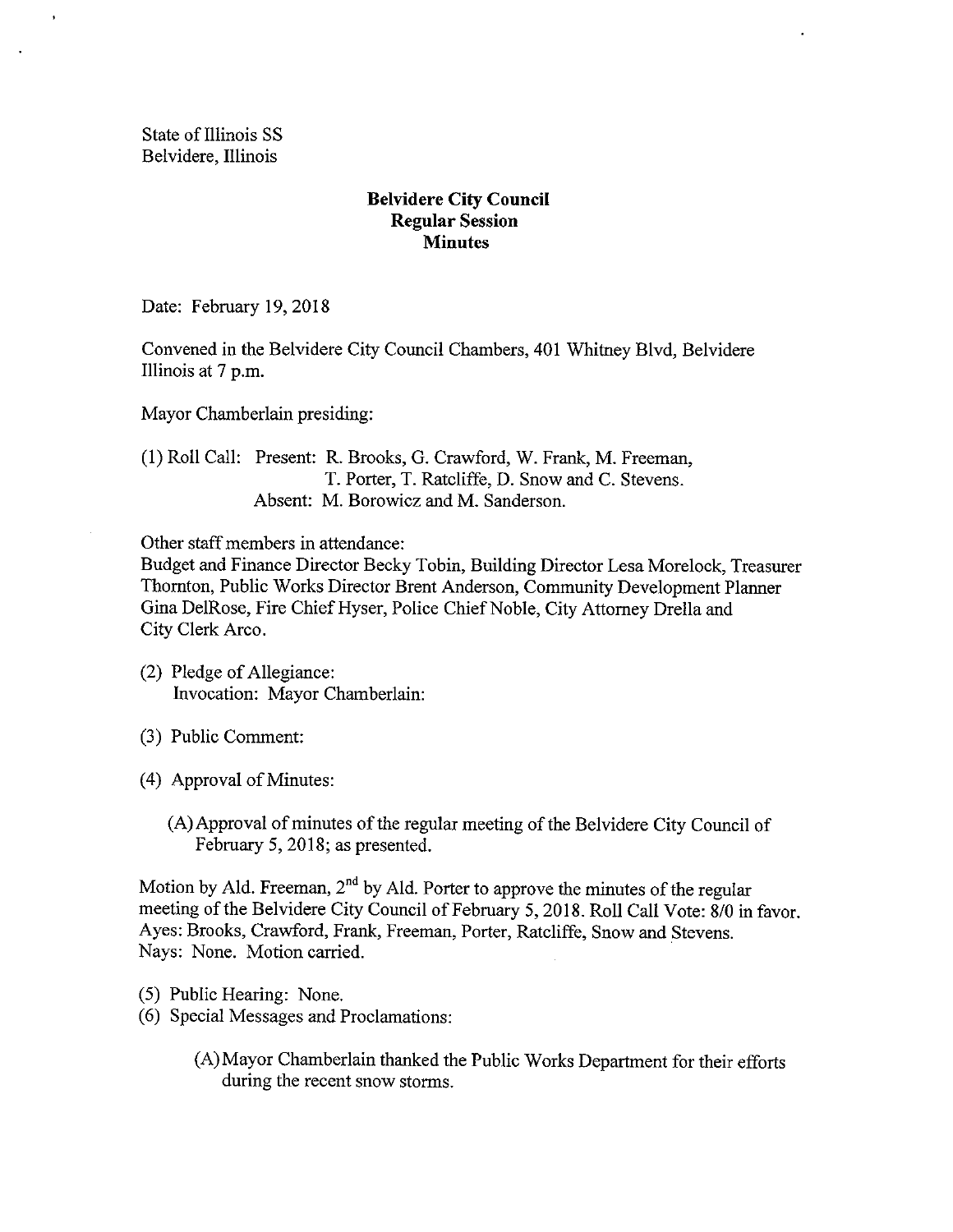- B) Mayor Chamberlain announced the Belvidere Area Chamber of Commerce Annual Dinner would be held on March 8, 2018.
- C) Mayor Chamberlain announced the Growth Dimensions Annual Dinner would be held on April 26, 2018.

7) Approval ofExpenditures: General & Special Fund Expenditures: \$ 1, 288,923. 28 Water & Sewer Fund Expenditures: \$953,621.40

Motion by Ald. Crawford, 2<sup>nd</sup> by Ald. Brooks to approve the General & Special Fund Expenditures in the amount of \$1,288,923.28. Roll Call Vote: 8/0 in favor. Ayes: Crawford, Frank, Freeman, Porter, Ratcliffe, Snow, Stevens and Brooks. Nays: None. Motion carried.

Motion by Ald. Frank,  $2<sup>nd</sup>$  by Ald. Brooks to approve the Water & Sewer Fund Expenditures in the amount of \$953, 621. 40. Roll Call Vote: 8/0 in favor. Ayes: Frank, Freeman, Porter, Ratcliffe, Snow, Stevens, Brooks and Crawford. Nays: None. Motion carried.

 $(8)$  Committee Reports & Minutes of City Officers:

- A) Belvidere Police Department Overtime Report of January 30, 2018 through February 8, 2018.
- B) Belvidere Fire Department Overtime Report of January 31, 2018 through February 13, 2018.
- C) Monthly Building Department Revenue Report for January 2018.
- D) Monthly General Fund Report for January 2018.
- E) Monthly Water/Sewer Fund Report for January 2018.
- (F) Monthly Treasurer's Report for January 2018.
- G) Minutes of City- County Coordinating Committee of January 10, 2018.
- (H) Minutes of Planning and Zoning Commission of February 13, 2018

Let the record show these reports and minutes were placed on file.

I) Minutes of Committee of the Whole— Building, Planning and Zoning and Public Works of February 12, 2018.

Motion by Ald. Crawford, 2<sup>nd</sup> by Ald. Brooks to approve the minutes of Committee of the Whole— Building, Planning and Zoning and Public Works of February 12, 2018. Roll Call Vote: 8/0 in favor. Ayes: Freeman, Porter, Ratcliffe, Snow, Stevens, Brooks, Crawford and Frank. Nays: None. Motion carried.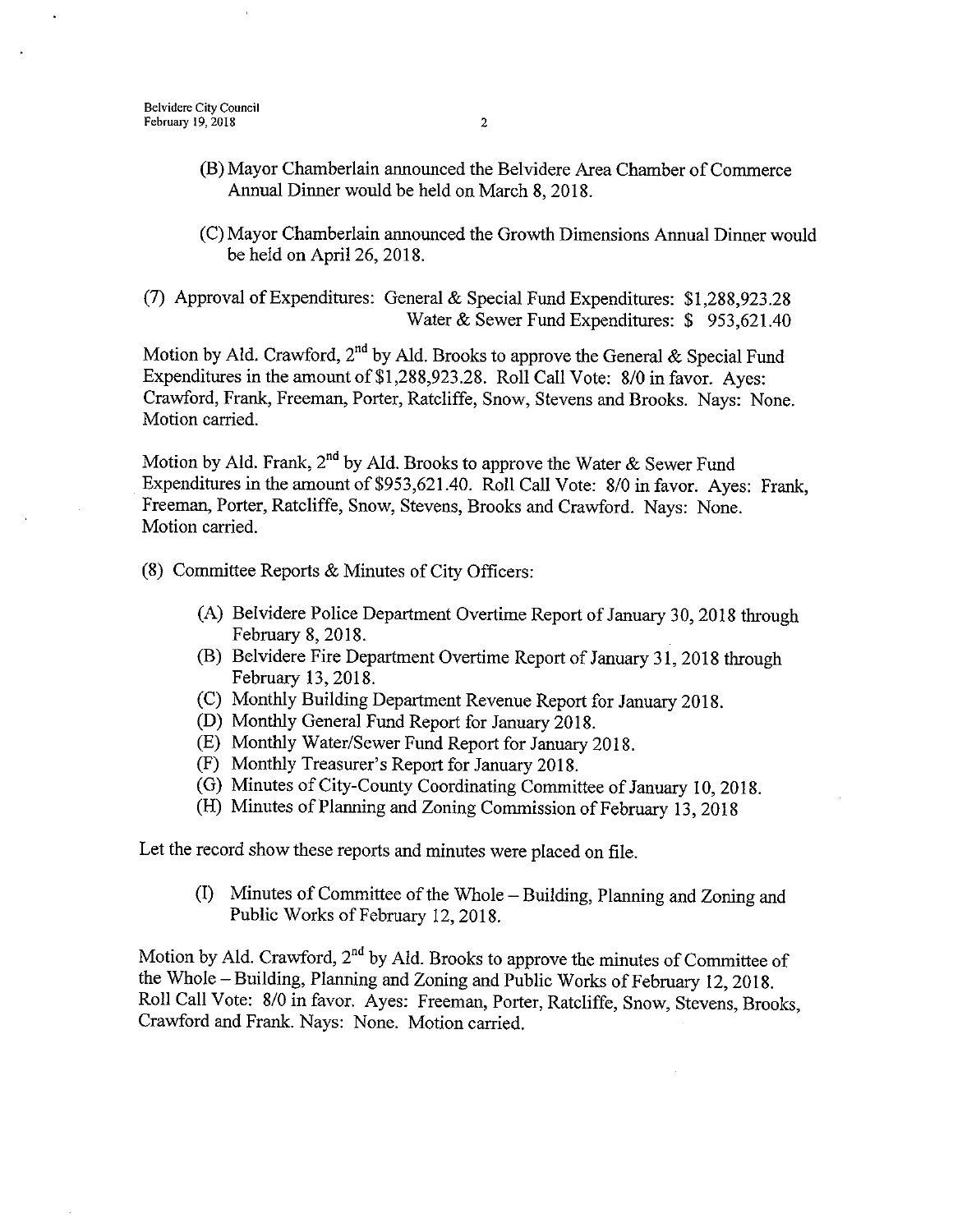### 9) Unfinished Business: None.

10) New Business:

- (A) Ord.  $\#387H 1$ <sup>st</sup> Reading: An Ordinance Granting a Special Use to Allow Indoor Commercial Entertainment( Bar and Grill with Video Gaming) within the CB, Central Business District ( 124 Buchanan Street).
- B) Ord.  $\#388H 1^{\text{st}}$  Reading: An Ordinance Amending Section 110-198 of the City of Belvidere Municipal Code ( Buchanan Street Parking).
- C) Ord.  $\#389H 1^{\text{st}}$  Reading: An Ordinance Creating a Stop Sign at Garfield and W.  $6<sup>th</sup>$  Street.
- (D) Ord.  $\text{\#390H} 1^{\text{st}}$  Reading: An Ordinance Amending Section 110-191 of the City of Belvidere Municipal Code (Time Limits).
- E) Ord.  $\text{\#391H}-1^{\text{st}}$  Reading: An Ordinance Authorizing Institution of Eminent Domain Proceedings with Respect to 141 Appleton Road.

Let the record show Ordinances #387H, #388H, #389H, #390H and #391H were placed on file for first reading.

Motions forwarded from City-County Coordinating Committee of January 10, 2018.

- A) Motion to approve the purchase for ( GIS) licensing in the amount of \$17,686.30 with the cost share to the city of  $$3,181.80$ . Roll Call Vote:  $8/0$  in favor. Ayes: Porter, Ratcliffe, Snow, Stevens, Brooks, Crawford, Frank and Freeman. Nays: None. Motion carried.
- $(B)$  Motion to approve invoice #885541 in the amount of \$8,266.04 to PDC with a 50/50 split between the City and County. Roll Call Vote: 8/0 in favor. Ayes: Ratcliffe, Snow, Stevens, Brooks, Crawford, Frank, Freeman and Porter. Nays: None. Motion carried.
- C) Motion to continue to negotiate with Terranavigator for development of a solar farm on Landfill  $#2$ . Motion by Ald. Snow,  $2<sup>nd</sup>$  by Ald. Crawford to amend to approve negotiations with development companies for development of a solar farm on Landfill #2. Roll Call Vote: 8/0 in favor to amend. Ayes: Snow, Stevens, Brooks, Crawford, Frank, Freeman, Porter and Ratcliffe. Nays: None. Roll Call Vote on original motion as amended. 8/0 in favor. Ayes: Stevens, Brooks, Crawford, Frank, Freeman, Porter, Ratcliffe and Snow. Nays: None. Motion carried.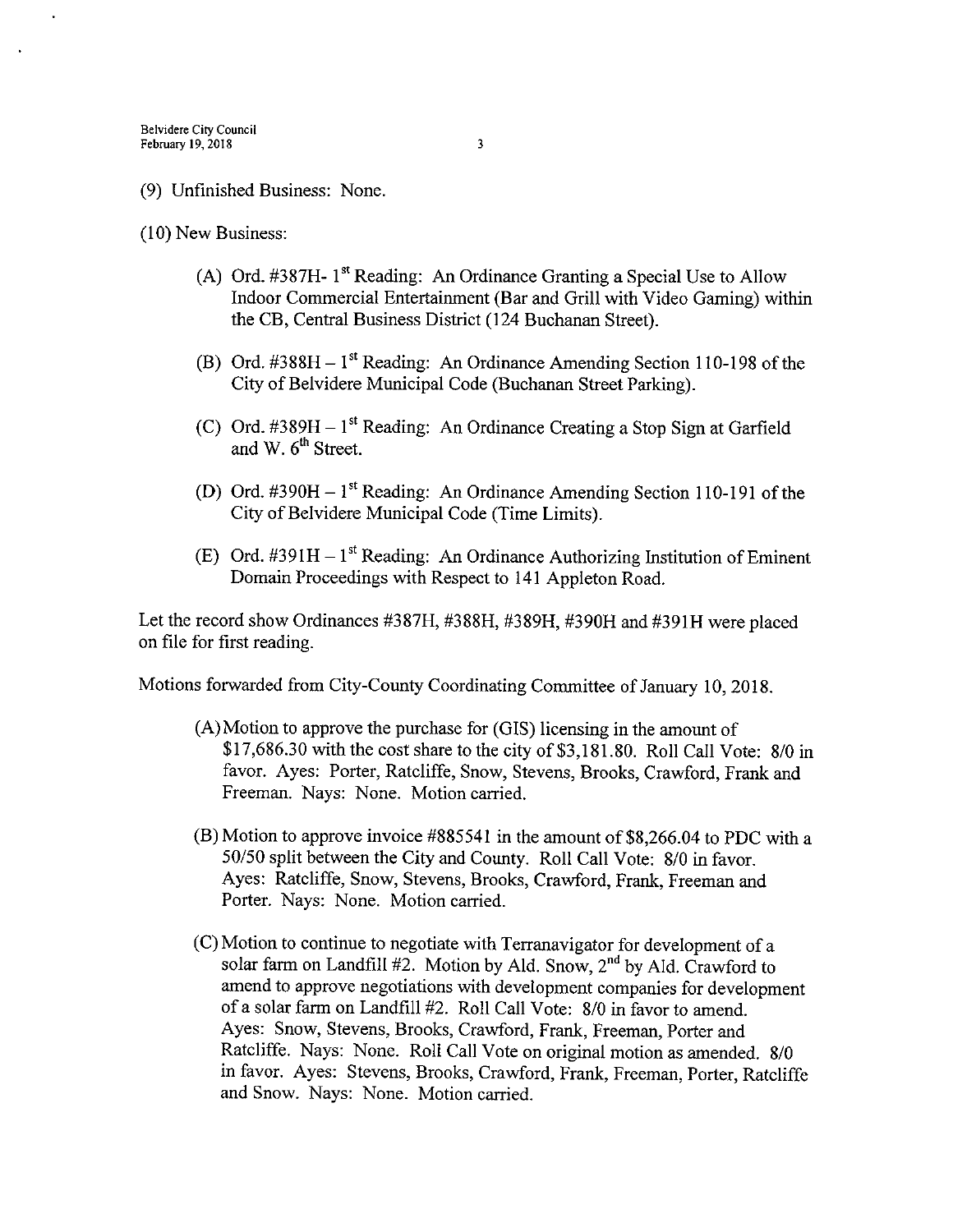Motions forwarded from Committee of the Whole— Building, Planning and Zoning and Public Works of February 12, 2018.

- A) Motion to approve the CES Inc. work authorization in the amount of 36,500 for the Wycliffe Lift Station Improvements. This expense will be paid for from the Sewer Depreciation Fund. Roll Call Vote: 8/0 in favor. Ayes: Brooks, Crawford, Frank, Freeman, Porter, Ratcliffe, Snow and Stevens. Nays: None. Motion carried.
- B) Motion to approve the 2018 MFT Street Maintenance Program. Roll Call Vote: 8/0 in favor. Ayes: Crawford, Frank, Freeman, Porter, Ratcliffe, Snow, Stevens and Brooks. Nays: None. Motion carried.

11) Adjournment:

Motion by Ald. Crawford, 2<sup>nd</sup> by Ald. Brooks to adjourn the meeting at 7:16 p.m. Aye voice vote carried. Motion carried.

Mayor

Attest: City Clerk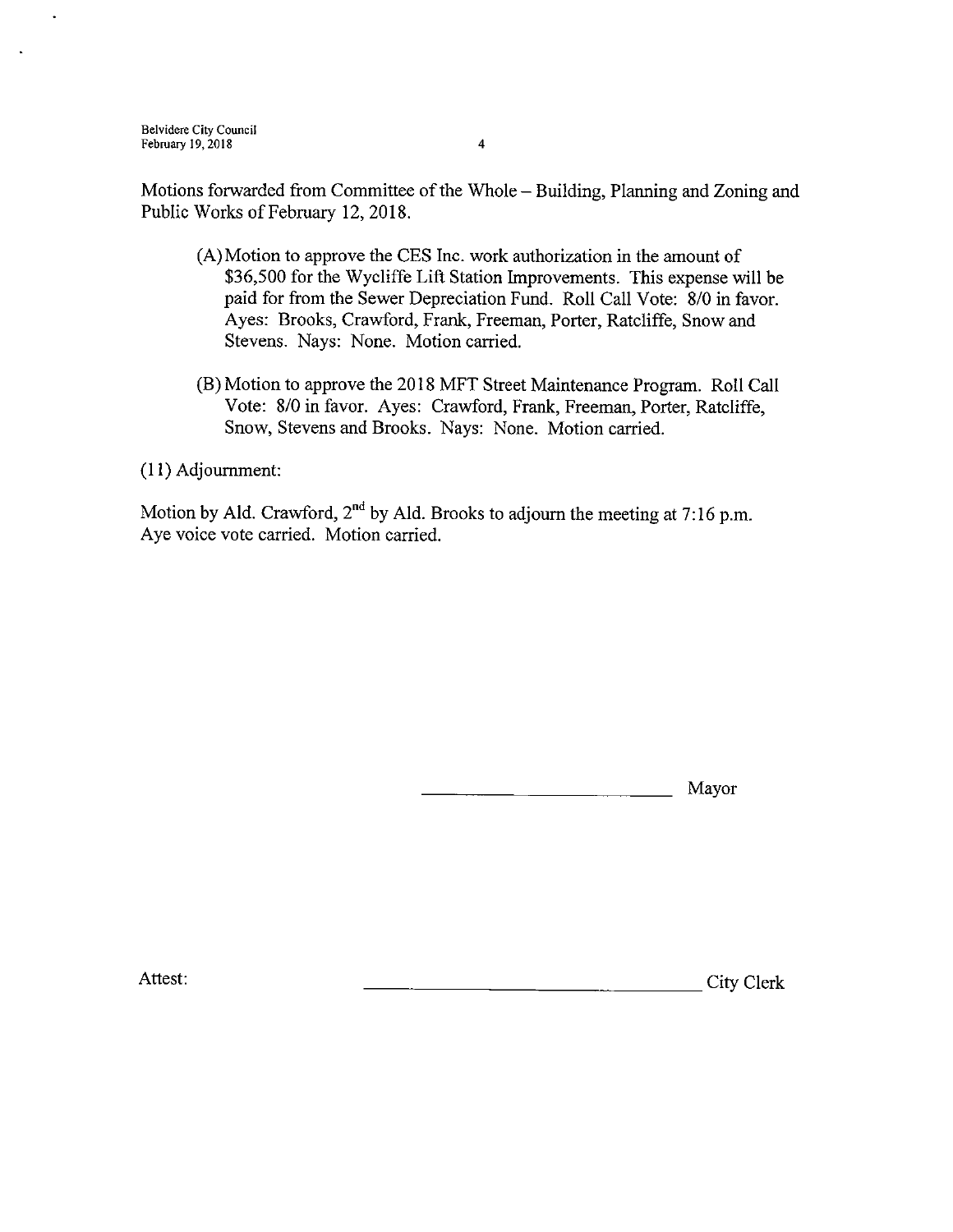

Honoring Thunder Youth Spirit Revolution's Illinois Recreational Cheerleading Association 8th Grade Large State Champions

WHEREAS, the hard work, dedication, sportsmanship, talent and exceptional team work of the TYSR Storm team has enabled these athletes to earn an IRCA 1<sup>st</sup> Place State title; and

WHEREAS, winning the 8th grade state championship brought honor to Thunder Youth Spirit Revolution and the City of Belvidere on the local, state and national level; and

WHEREAS, coaches Brendan Schultz and Jessica Leek and the entire TYSR board, team member parents, and organization were integral in guiding the team to victory through their unwavering support.

WHEREAS, fifteen of the girls along with coaches Brendan Schultz, Tiffany Kiesling, and Braylee Cebuhar went on to compete at the National Cheerleading Association National Competition on January 27 and 28, 2018 in Dallas, Texas

WHEREAS, in Dallas, the team won the first ever NCA Advanced Rec National Championship which has now become the newest division of the National Cheerleading Association.

NOW, THEREFORE, I, Mike Chamberlain, Mayor of the City of Belvidere, in the great State of Illinois, do hereby recognize and heartily congratulate Thunder Youth Spirit Revolution 8<sup>th</sup> Grade Team on their outstanding accomplishments.

IN WITNESS WHEREOF, I have hereunto set my hand and caused the seal of the City of Belvidere to be affixed this  $5<sup>th</sup>$  day of March, 2018.

Mike Chamberlain Mayor of Belvidere

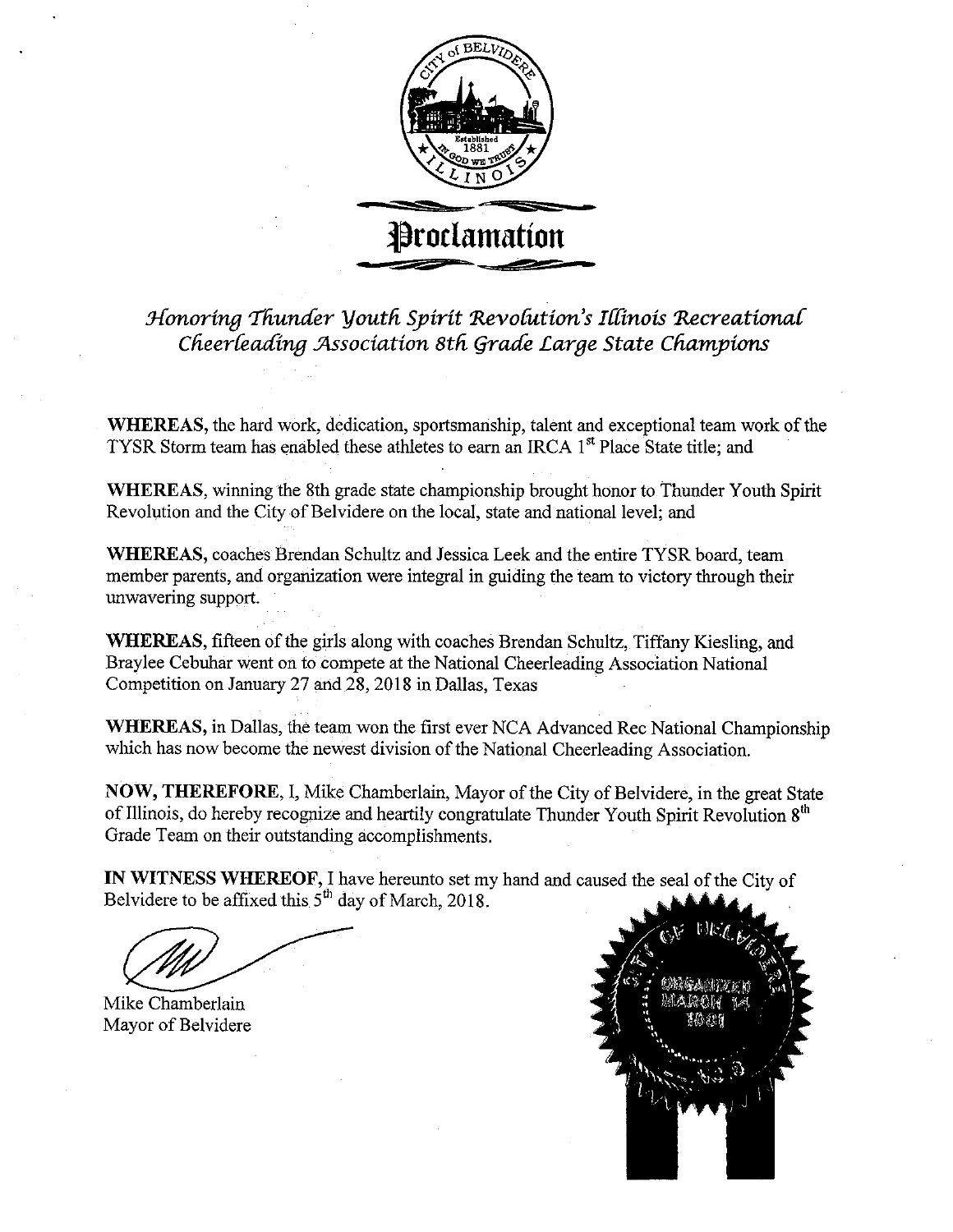# Belvidere Police Department Payroll Report

Dept: 1790 2/27/2018

For Overtime Incurred between 2/9/18 and 2/26/18

| <b>Last Name:</b> | <b>Employee ID:</b> | <b>Total Hours:</b> | <b>Total Overtime Pay:</b> |
|-------------------|---------------------|---------------------|----------------------------|
| Ball              | 00739               | 11                  | \$600.60                   |
| <b>Bell</b>       | 00813               | 25                  | \$1,365.00                 |
| Berillo           | 00941               | 13                  | \$579.93                   |
| <b>Bird</b>       | 00793               | 13                  | \$709.80                   |
| Blankenship       | 00729               | 8.5                 | \$464.10                   |
| Danielak          | 00996               | 12.5                | \$449.25                   |
| Davenport         | 00935               | 15                  | \$669.15                   |
| Delavan           | 00848               | 21                  | \$1,062.50                 |
| Derry             | 00816               | 17.75               | \$969.15                   |
| Garcia            | 00988               | 4                   | \$160.62                   |
| Kaplan            | 00858               | 13                  | \$657.74                   |
| King              | 00868               | 16                  | \$809.52                   |
| Kirk              | 00888               | $\overline{2}$      | \$101.19                   |
| Korn              | 00989               | 6.5                 | \$261.01                   |
| Kozlowski         | 00846               | $\overline{7}$      | \$354.17                   |
| Mears             | 10050               | 1.5                 | \$53.91                    |
| Parker, B         | 00686               | 10                  | \$546.00                   |
| Polnow            | 00886               | 14                  | \$708.33                   |
| Reese             | 00979               | 5                   | \$203.51                   |
| Shook             | 85700               | 0.5                 | \$25.30                    |
| Washburn          | 00784               | 6                   | \$366.93                   |
| Worley            | 00992               | 6                   | \$240.93                   |
| Zapf              | 00934               | 5                   | \$223.05                   |
| Totals:           |                     | 233.25              | \$11,581.67                |

l,

1 Y-2

Jan'W. Noble Chief of Police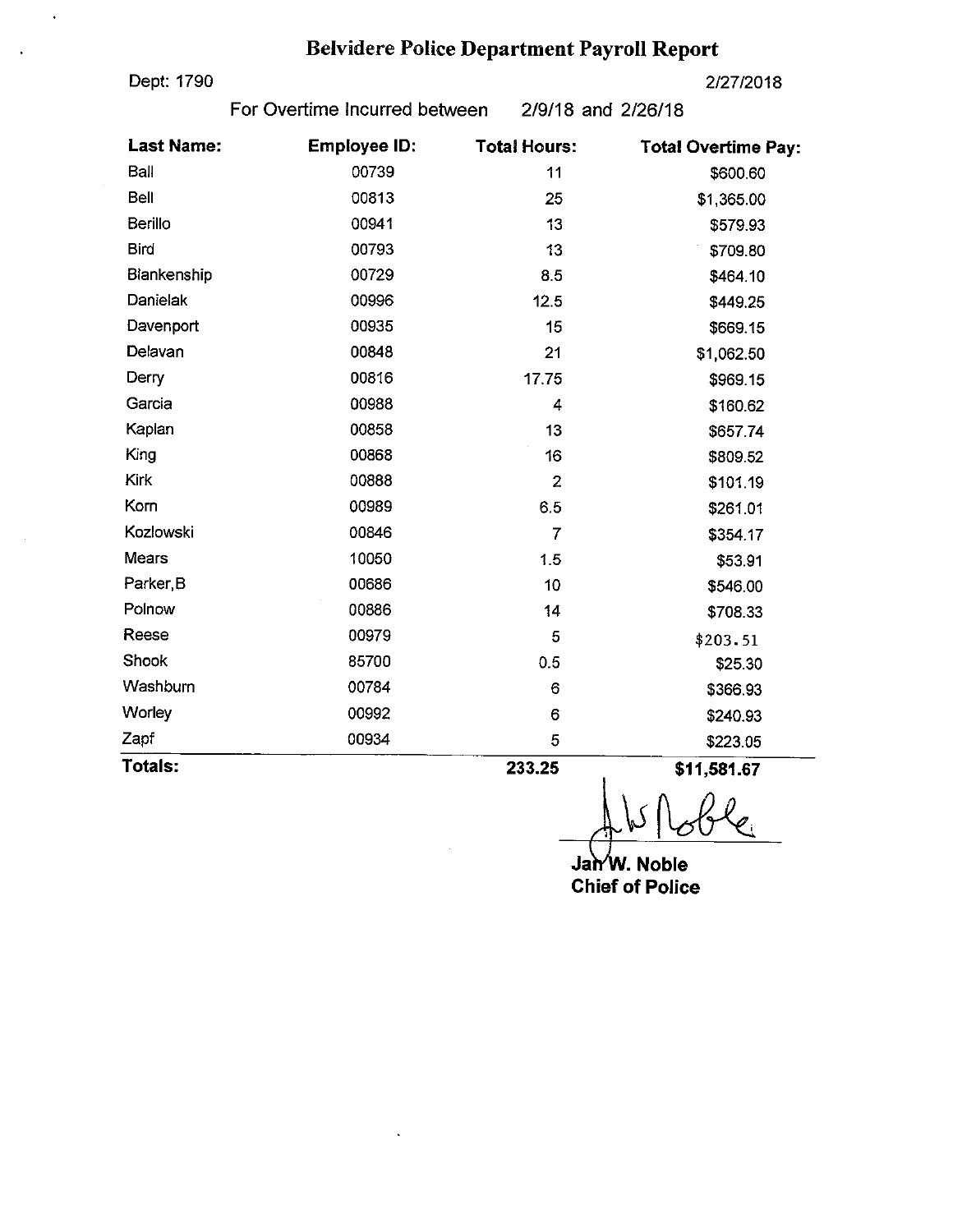#### BELVIDERE FIRE DEPT

### Overtime Report

# Date Between { 02/14/2018} And { 02/27/2018}

| Date                         | Time                     | Incident |                                | Pay Type Activity Type                               | Hours Wkd   | Hrs Paid   | Pay              |
|------------------------------|--------------------------|----------|--------------------------------|------------------------------------------------------|-------------|------------|------------------|
| 00866 Beck, Mark E           |                          |          |                                |                                                      |             |            |                  |
| 02/22/2018 12:30             |                          |          | ΟT                             | CPRI C.P.R. Instruction                              | 4.75        | 4.75       | 180.54           |
| 02/24/2018 07:30             |                          |          | OT                             | CPRI C.P.R. Instruction                              | 5.00        | 5.00       | 190.05           |
|                              |                          |          |                                | Staff Member Totals:                                 | 9.75        | 9.75       | 370.59           |
| 00754 Burdick, David J       |                          |          |                                |                                                      |             |            |                  |
| 02/17/2018 07:00             |                          |          | ОT                             | SCSE Shift Coverage for                              | 24.00       | 24.00      | 1049.04          |
|                              |                          |          |                                | Staff Member Totals:                                 | 24.00       | 24.00      | 1049.04          |
| 00966 Ellwanger, Adam A      |                          |          |                                |                                                      |             |            |                  |
| 02/23/2018 07:30             |                          |          | OТ                             | TREP Initial Paramedic                               | 10.50       | 2.50       | 72.90            |
|                              |                          |          |                                | Staff Member Totals:                                 | 10.50       | 2.50       | 72.90            |
| 00640 Harbison, Brian A      |                          |          |                                |                                                      |             |            |                  |
| 02/21/2018 19:00             |                          |          |                                |                                                      |             |            |                  |
|                              |                          |          | OТ                             | MEM Mabas Div. 8 Meeting                             | 2.00        | 2,00       | 91.22            |
|                              |                          |          |                                | Staff Member Totals:                                 | 2.00        | 2.00       | 91.22            |
| 00971 Heiser, Bradley Donald |                          |          |                                |                                                      |             |            | والتواصر         |
| 02/14/2018 18:00             |                          |          | OT.                            | TRTM TEMS Training                                   | 3.00        | 3.00       | 87.48            |
| 02/22/2018 05:30             |                          |          | ОT                             | SCS Shift Coverage for Sick                          | 1.50        | 1.67       | 48.69            |
| 02/24/2018 07:00             |                          |          | ОT                             | TRTM TEMS Training                                   | 6.00        | 6.00       | 174.96           |
|                              |                          |          |                                | Staff Member Totals:                                 | 10,50       | 10.67      | 311.13           |
| 00981 Herman, Ronald David   |                          |          |                                |                                                      |             |            |                  |
| 02/27/2018 11:30             |                          |          | ОT                             | TROT Training not                                    | 2,00        | 2.00       | 55.72            |
|                              |                          |          |                                | Staff Member Totals:                                 | 2.00        | 2.00       | 55.72            |
| 00601 Holmes, Gregory A      |                          |          |                                |                                                      |             |            |                  |
| 02/16/2018 07:00             |                          |          | OТ                             | SCV Shift Coverage for                               | 24.00       | 24.00      | 1094.64          |
|                              |                          |          |                                | Staff Member Totals:                                 | 24.00       | 24.00      | 1094.64          |
| 00881 Kriebs, James J        |                          |          |                                |                                                      |             |            |                  |
| 02/20/2018 10:00             |                          |          | ŬТ                             | TROT Training not                                    | $3.00 -$    | 3.00       | 113.46           |
| 02/21/2018 07:30             |                          |          | OТ                             | IN Inspection Bureau                                 | 2.50        | 2.50       | 94.55            |
| 02/21/2018 10:00             |                          |          | OT.                            | TRTR Technical Rescue                                | $-3.50$     | 3.50       | 132.37           |
| 02/22/2018 10:30             | a shekara ta 1990        |          | OT                             | TRTR Technical Rescue                                | 3.00        | 3.00       | 113.46           |
|                              |                          |          |                                | Staff Member Totals:                                 | 12.00       | 12.00      | 453.84           |
| 00993 Mead, Stephen C.       |                          |          |                                |                                                      |             |            |                  |
| 02/24/2018 07:00             |                          |          | $\mathbf{C}^{\prime\prime}$    | sa la construcción de<br>SCS Shift Coverage for Sick | $24.00$ $2$ | 24.00      | 628.80           |
| 02/27/2018 11:30             |                          |          | OT .                           | TROT Training not                                    | 2.00        | 2.00       | 52.40            |
|                              |                          |          |                                | Staff Member Totals:                                 | 26.00       | 26.00      | 681.20           |
| 00755 Oates, Joshua A        |                          |          |                                |                                                      |             |            |                  |
| 0271472018 18:00             |                          |          | <b>Contractor</b><br>$\circ$ r | and a strategic and state<br>TRTM TEMS Training      | 3.00        | $3.00 - 1$ |                  |
| 02/24/2018 07:00             |                          |          | $\mathcal{O}^{\prime}\Gamma$   | TRTM TEMS Training                                   | 6.00        | 6.00       | 112.89<br>225.78 |
|                              | the company of the state |          |                                | Staff Member Totals:                                 | 9.00        | $9.00 -$   | 338.67           |
| 00958 Pavlatos, Gregory R    |                          |          |                                |                                                      |             |            |                  |
|                              |                          |          |                                |                                                      |             |            |                  |

 $02/28/2018$  08:36

 $\sim$  $\frac{1}{2}$  .  $\mathcal{A}^{\pm}$ 

 $\ddot{\bullet}$ 

 $\bar{\beta}$  $\ddot{\phantom{0}}$ 

Page 1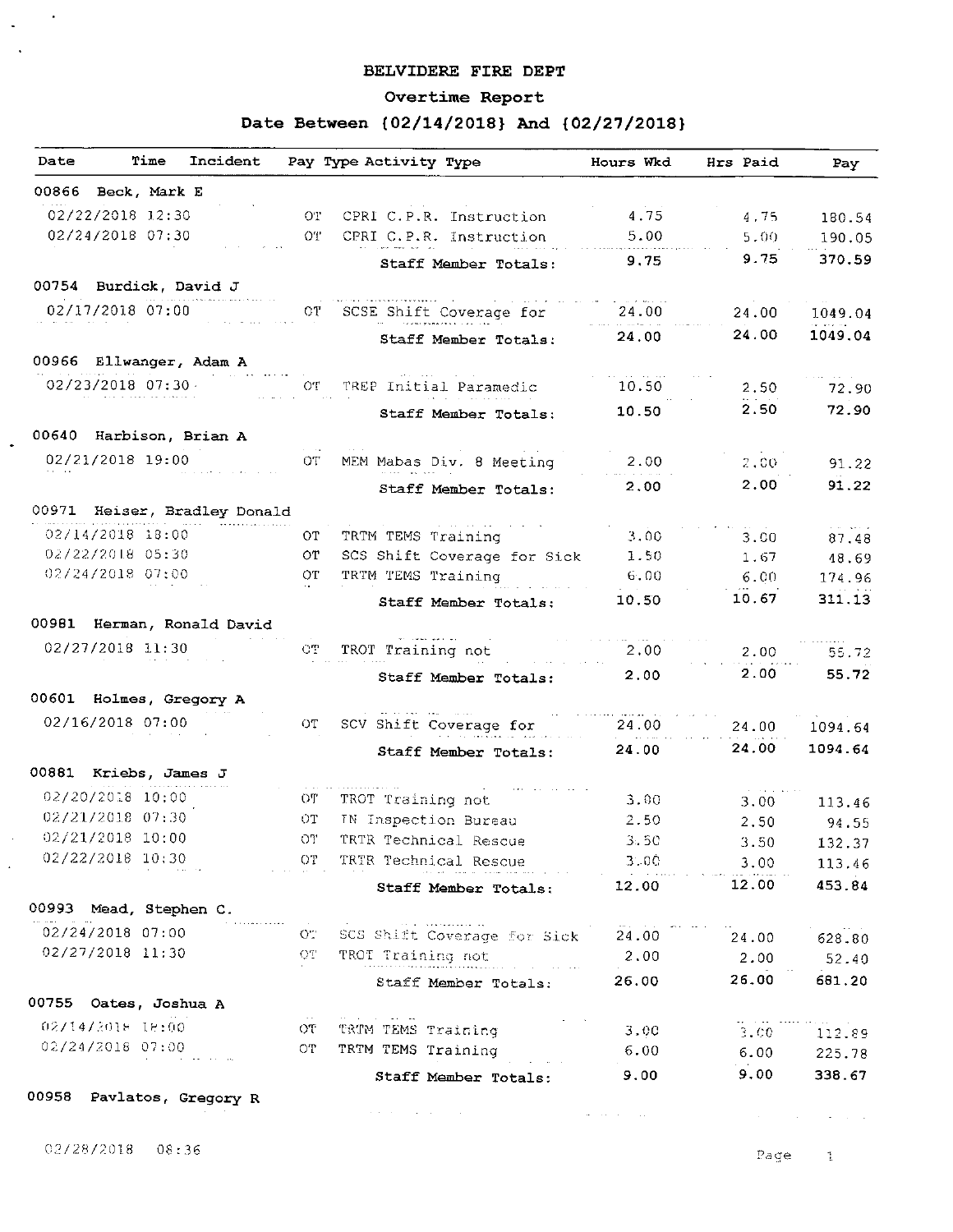### BELVIDERE FIRE DEPT

# Overtime Report

# Date Between { 02/14/2018} And { 02/27/2018}

| Time<br>Incident<br>Date                        |     | Pay Type Activity Type   | Hours Wkd | Hrs Paid | Pay      |
|-------------------------------------------------|-----|--------------------------|-----------|----------|----------|
| 00958<br>Pavlatos, Gregory R                    |     |                          |           |          |          |
| 02/14/2018 18:00                                | OT. | TRTM TEMS Training       | 3.00      | 3.00     | 93.81    |
|                                                 |     | Staff Member Totals:     | 3.00      | 3.00     | 93.81    |
| Tangye, Travis N<br>00969                       |     |                          |           |          |          |
| 02/20/2018 12:45                                | OТ  | IN Inspection Bureau     | 4.50      | 4.50     | 131.22   |
| 02/22/2018 08:15                                | ОT  | IN Inspection Bureau     | 5.00      | 5.00     | 145.80   |
| 02/22/2018 13:15                                | ОT  | IN Inspection Bureau     | 3.25      | 3.25     | 94.77    |
| 02/27/2018 07:00                                | ОT  | CRO Shift Carry Over     | 1.50      | 1.50     | 43 74    |
| 02/27/2018 08:30                                | OT. | IN Inspection Bureau     | 4.00      | 4.00     | 116.64   |
|                                                 |     | Staff Member Totals:     | 18.25     | 18.25    | 532.17   |
| 01002<br>Winnie, Todd                           |     |                          |           |          |          |
| 02/27/2018 11:30                                | OT. | TROT Training not        | 2.00      | 2.00     | 52.40    |
|                                                 |     | Staff Member Totals:     | 2.00      | 2.00     | 52.40    |
|                                                 |     | All Staff Member Totals: | 153.00    | 145.17   | 5.197.34 |
| Types: F=Fire, M=EMS/Medical, R=Rescue, O=Other |     |                          |           |          |          |

 $\cdot$ 

 $\ddot{\phantom{a}}$ 

 $\bar{L}$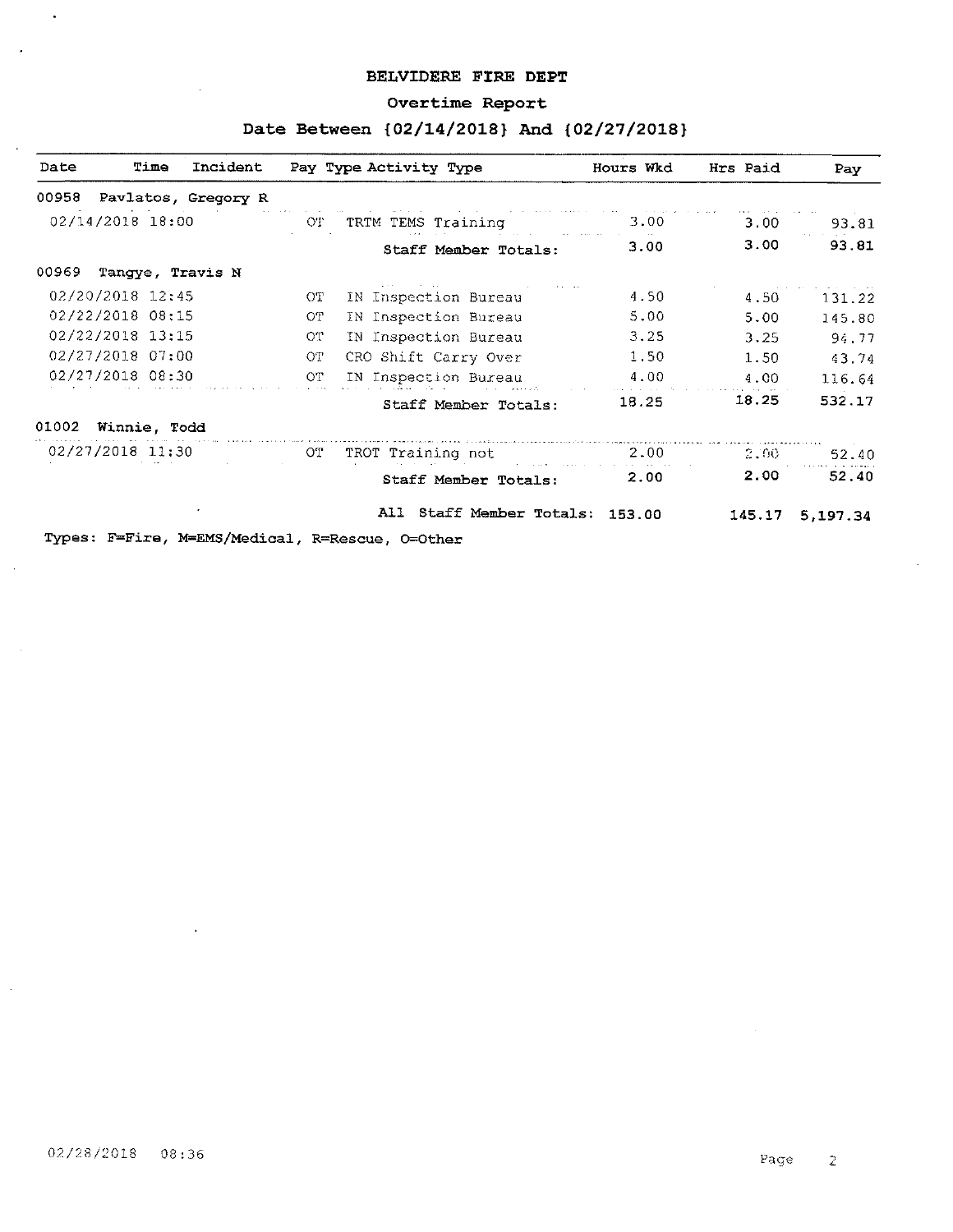Minutes Committee of the Whole Public Safety and Finance and Personnel February 26, 2018 6:00 p.m.

Call to Order - Mayor Mike Chamberlain:

|                  | Aldermen Present: | M. Borowicz, R. Brooks, G. Crawford,  |  |  |  |
|------------------|-------------------|---------------------------------------|--|--|--|
|                  |                   | W. Frank, M. Freeman, T. Porter,      |  |  |  |
|                  |                   | M. Sanderson, D. Snow and C. Stevens. |  |  |  |
| Aldermen Absent: |                   | T. Ratcliffe                          |  |  |  |

Also in attendance: Finance Director Becky Tobin, Building Director Lesa Morelock, Public Works Director Brent Anderson, Community Development Planner Gina DelRose, Fire Chief Hyser, Police Chief Noble, DC Wallace, DC Woody, City Attorney Drella and City Clerk Arco.

Public Comment: None.

Public Forum: None.

Reports of Officers, Boards and Special Committees :

Mayor Chamberlain reported <sup>a</sup> retirement breakfast for Police Chief Noble will be held on February 28, 2018 at the Community Building.

Mayor Chamberlain reported the swearing in ceremony for Shane Woody would be held on March 2, 2018 at 2 p.m.

Mayor Chamberlain reported on his trip to Washington DC.

1. Public Safety, Unfinished Business: None.

2. Public Safety, New Business:

A) Fire - FM Global Fire Prevention Grant .

Motion by Ald. Sanderson, 2<sup>nd</sup> by Ald. Crawford to approve accepting the FM Global Fire Prevention Grant in the amount of \$2,500. Aye voice vote carried. Motion carried.

3. Finance and Personnel, Unfinished Business: None.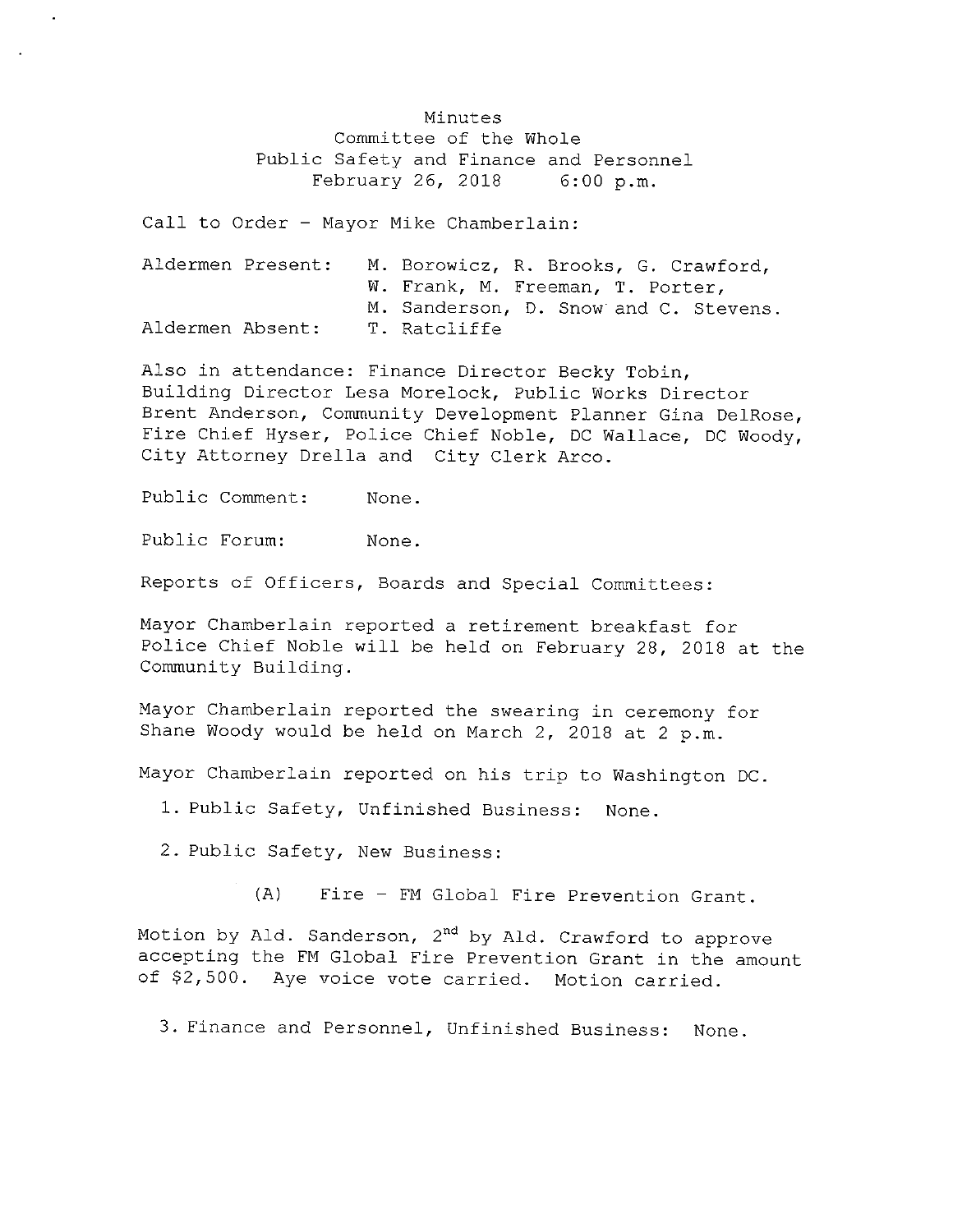- 4 . Finance and Personnel, New Business :
	- (A) FY19 Budget General Administration, Capital and Salaries presented by Budget and Finance Director Becky Tobin.

Motion by Ald. Freeman, 2<sup>nd</sup> by Ald. Crawford to approve the hourly wage increase of Chris Gilman to \$15. 39 per hour and Cathy Crawford to \$15.66 per hour. Aye voice vote carried. Nay vote by Alderman Stevens. Motion carried.

Motion by Ald. Crawford, 2<sup>nd</sup> by Ald. Brooks to approve creating <sup>a</sup> Fire Deputy Chief position starting November 1, 2018. Roll Call Vote: 4/5 in favor. Ayes: Brooks, Crawford, Freeman and Snow. Nays: Borowicz, Frank, Porter, Sanderson and Stevens. Motion lost.

Motion by Ald. Freeman, 2<sup>nd</sup> by Ald. Snow to approve making the part-time Inspector position in the Community Development Department <sup>a</sup> full time position as of May 1, 2018. Aye voice vote carried. Motion carried.

Motion by Ald. Crawford, 2<sup>nd</sup> by Ald. Sanderson to approv the 2% increases for non-union employees. Aye voice vote carried. Motion carried.

Mayor Chamberlain called for short break at 9 p.m. Meeting continued at 9:11 p.m. Police Chief Noble and DC Wallace left meeting.

5 . Other:

A) Belvidere Municipal Code - Appointment of Police Chief.

Motion by Ald. Crawford, 2<sup>nd</sup> by Ald. Brooks to approve repealing Division 3 of Article III of Chapter 2 (Manager) (Sections 2-201 through 2-208) of the City of Belvidere Municipal Code. This will be forward to City Council in ordinance form. Aye voice vote carried. Motion carried.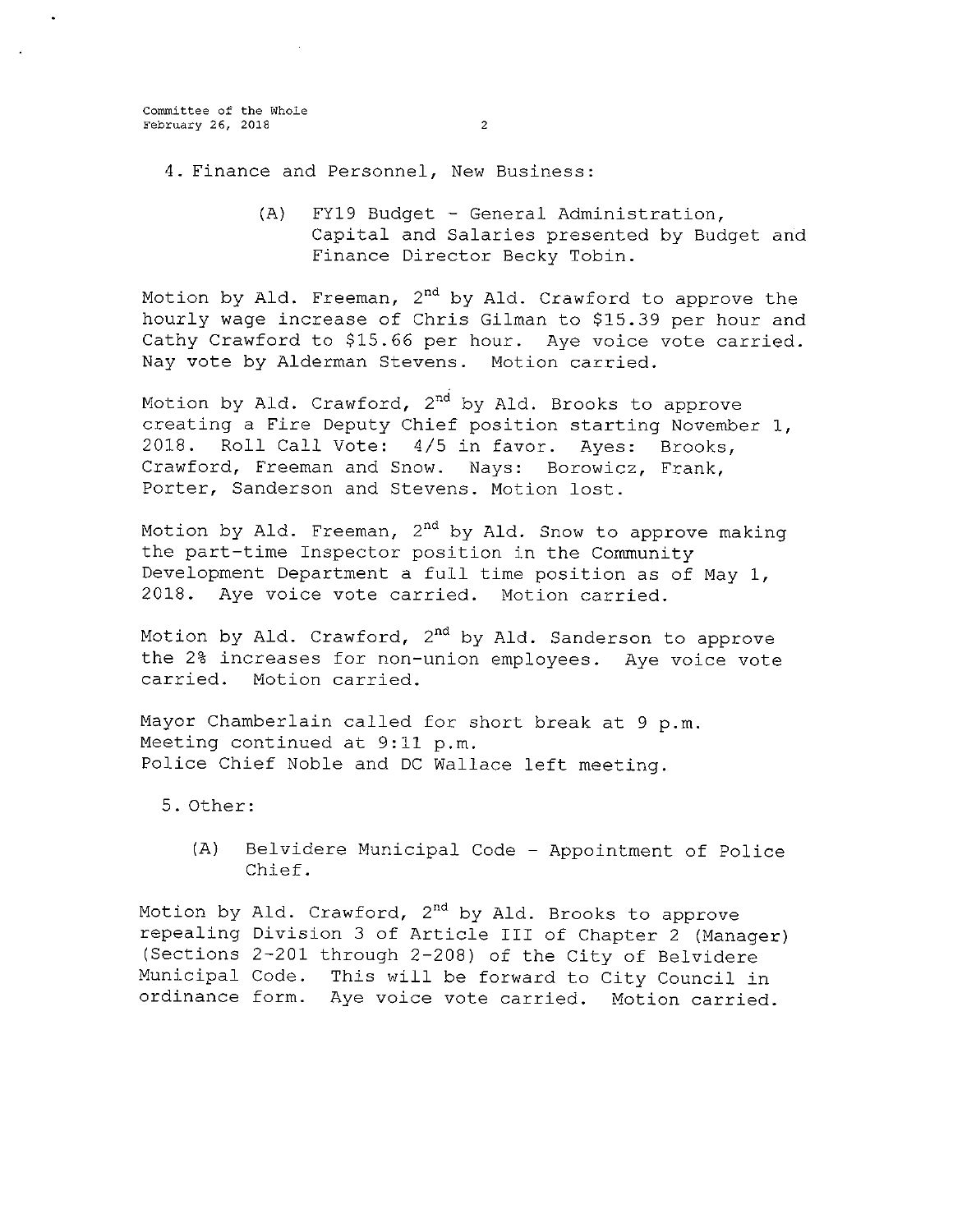Committee of the Whole February 26, 2018 3

(B) City Hall Roof Replacement.

Motion by Ald. Frank, 2<sup>nd</sup> by Ald. Crawford to approve the proposal from 011mann Ernest Martin Architects, in the amount of \$28, 800 for architectural services for the City Hall Roof Replacement Project. The cost of this work will be paid for from Water Fund in the amount of \$9, 600; Sewer Fund in the amount of \$9, 600; and General Fund in the amount of \$9,600. Aye voice vote carried. Motion carried.

C) Main Equipment Building Boiler Replacement - WWTP.

Motion by Ald. Freeman, 2<sup>nd</sup> by Ald. Porter to approve the proposal from 011mann Ernest Martin Architects, in the amount of \$4,500 for architectural services to complete the boiler replacement in the main equipment building at the WWTP. This work will be paid for from Sewer line item #61- 5- 820- 6010 . Aye voice vote carried. Motion carried.

6 . Adjournment :

Motion by Ald. Sanderson, 2<sup>nd</sup> by Ald. Crawford to adjourn meeting at 9:22 p.m. Aye voice vote carried. Motion carried.

Mayor

Attest : City Clerk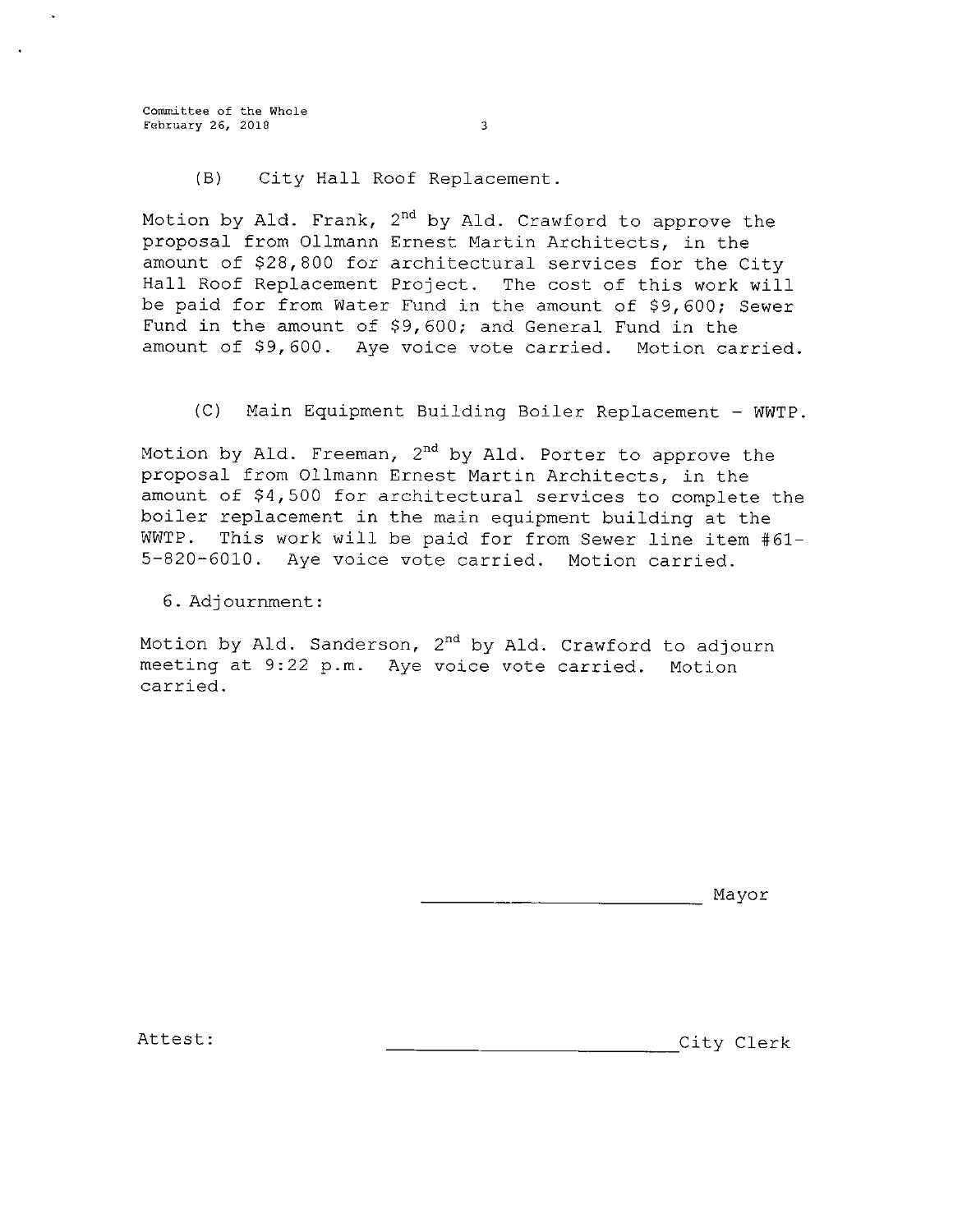# BUDGET ORDINANCE

# City of Belvidere

# Ordinance #392H

An ordinance budgeting for all corporate purposes for the City of Belvidere, Boone County, Illinois for the fiscal year beginning May 1, 2018, and ending April 30, 2019.

BE IT ORDAINED by the Mayor and the City Council of the City of Belvidere, Boone County, Illinois, that

SECTION 1: The amount thereinafter set forth, or so much thereof as may be authorized by law, and as may be needed or deemed necessary to defray all expenses and liabilities of the municipality be and the same are hereby budgeted for the corporate purposes of the City of Belvidere, Boone County, Illinois as hereinafter specified for the fiscal year beginning May 1, 2018, and ending April 30, 2019.

SECTION 2: The amount budgeted for each object and purpose shall be as set forth in Exhibit A.

SECTION 3: The salaries for appointed officials and certain other employees are established and fixed as set forth in Exhibit B, which is incorporated by this reference.

SECTION 4: If any section, subdivision, or sentence of this ordinance shall for any reason be held invalid or unconstitutional, such decision shall not affect the validity of the remaining portions of this ordinance.

SECTION 5: A certified copy of this ordinance shall be filed with the County Clerk within 30 days after adoption.

SECTION 6: This ordinance shall be published in pamphlet form and shall be in full force and effect after its passage, approval, and publication as provided by law.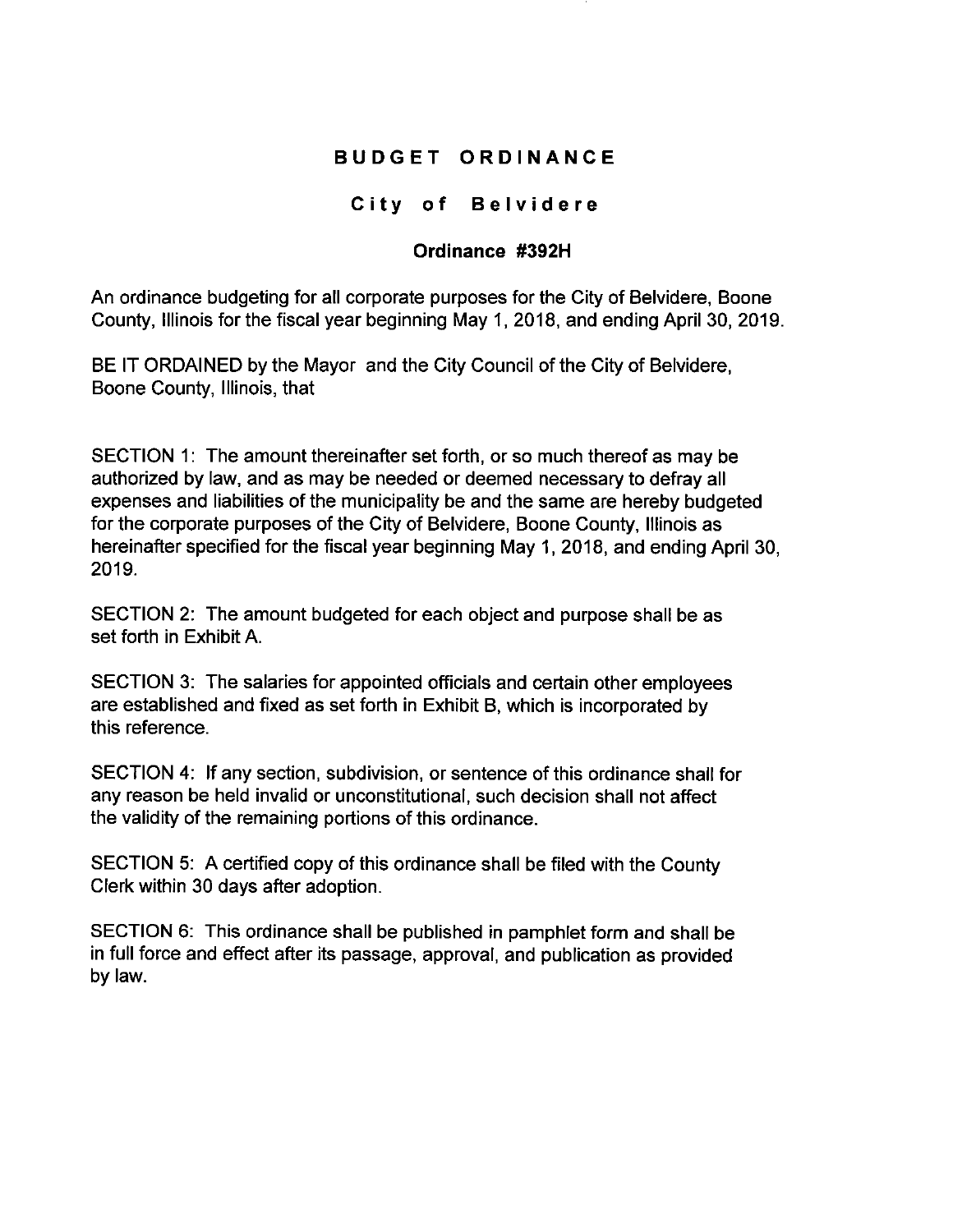PASSED this \_\_\_\_\_\_\_ day of March, 2018, pursuant to a roll call vote by the City Council of the City of Belvidere, Boone County, Illinois.

APPROVED:\_\_\_\_\_\_\_\_\_\_\_\_\_\_\_\_\_\_\_

| ATTEST:<br><b>City Clerk</b> |  |
|------------------------------|--|
| AYES:                        |  |
| <b>NAYES:</b>                |  |
| Date Approved:               |  |
| Sponsor:                     |  |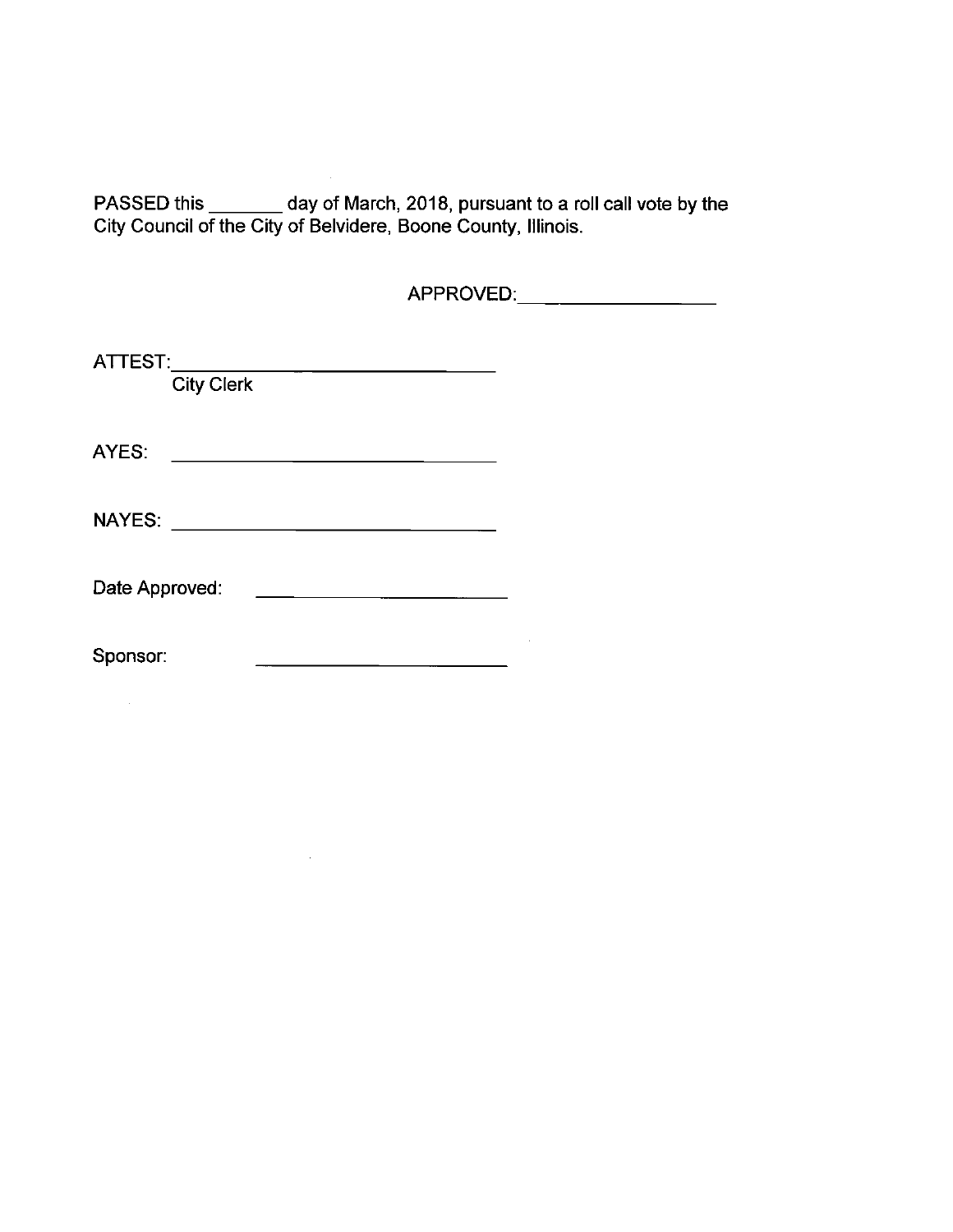| <b>GENERAL FUND</b>                                     |                                | EXHIBIT A      |                      |                |                |
|---------------------------------------------------------|--------------------------------|----------------|----------------------|----------------|----------------|
|                                                         |                                |                |                      | <b>REVISED</b> | <b>FY19</b>    |
|                                                         |                                | Actual         | <b>FY 18</b>         | <b>Budget</b>  | <b>Budget</b>  |
| Line Item                                               | Account #                      | <b>FY 17</b>   | <b>Budget</b>        | <b>FY 18</b>   | <b>Request</b> |
| <b>Beginning Cash</b>                                   |                                | 8,802,388      | 7,785,653            | 7,785,653      | 6,627,319      |
|                                                         |                                |                |                      |                |                |
| <b>General Administration</b>                           |                                |                |                      |                |                |
| <b>RE Property Tax</b>                                  | 01-4-110-4010                  | 1,843,251      | 1,756,524            | 1,756,524      | 1,769,385      |
| Hotel / Motel Tax<br>Auto Rental Tax                    | 01-4-110-4011                  | 2,749          | 3,476                | 3,476          | 3,356          |
| Muni Infrastructure Maint                               | 01-4-110-4012                  | 6,419          | 6,240                | 6,240          | 6,480          |
| State Income Tax                                        | 01-4-110-4013<br>01-4-110-4100 | 150,224        | 159,420<br>2,584,085 | 159,420        | 142,800        |
| Muni Sales Tax                                          | 01-4-110-4110                  | 2,436,019      |                      | 2,584,085      | 2,451,043      |
| Sales Tax to Developer                                  | 01-4-110-4111                  | 3,310,595<br>0 | 3,305,624<br>0       | 3,305,624<br>0 | 3,471,350      |
| Local Use Tax                                           | 01-4-110-4112                  | 625,106        | 619,157              | 619,157        | 0<br>672,885   |
| Replacement Tax                                         | 01-4-110-4120                  | 534,532        | 456,888              | 456,888        | 505,727        |
| Repl Tax Dist to Pensions                               | 01-4-110-4121                  | (264, 958)     | (260, 246)           | (260, 246)     |                |
| <b>State Grants</b>                                     | 01-4-110-4150                  | 0              | 0                    | 0              | (268,051)<br>0 |
| Grants (Ndevelopment)                                   | 01-4-110-4151                  | 0              | 0                    | 0              | 0              |
| <b>Business License</b>                                 | 01-4-110-4200                  | 15,870         | 17,640               | 17,640         | 17,850         |
| Liquor License & Fines                                  | 01-4-110-4210                  | 104,050        | 107,700              | 107,700        | 114,700        |
| <b>Amusement Machine</b>                                | 01-4-110-4230                  | 8,400          | 9,000                | 9,000          | 10,300         |
| <b>Court Fines</b>                                      | 01-4-110-4400                  | 269,744        | 304,940              | 304,940        | 313,271        |
| <b>Parking Fines</b>                                    | 01-4-110-4410                  | 5,743          | 5,975                | 5.975          | 5,975          |
| Seized Vehicle Fee                                      | 01-4-110-4420                  | 57,900         | 61,200               | 61,200         | 79,200         |
| Engr Fees-Subdivision                                   | 01-4-110-4430                  | 14,005         | 20,000               | 20,000         | 20,000         |
| Video Gambling                                          | 01-4-110-4440                  | 229,470        | 219,600              | 219,600        | 273,600        |
| <b>Franchise Fees</b>                                   | 01-4-110-4450                  | 270,607        | 269,528              | 269,528        | 282,795        |
| <b>Comcast Fees</b>                                     | 01-4-110-4455                  | 19,663         | 4,481                | 4.481          | 0              |
| Death/Birth Certificates                                | 01-4-110-4460                  | 20,255         | 18,358               | 18.358         | 18,379         |
| Accident/Fire Reports                                   | 01-4-110-4470                  | 4,259          | 4,917                | 4.917          | 5.370          |
| <b>Annexation/Plat Fees</b>                             | 01-4-110-4471                  | 0              | 20,000               | 20,000         | 20,000         |
| <b>Tipping Fees</b>                                     | 01-4-110-4472                  | 66,635         | 72,000               | 72,000         | 84,500         |
| Fuel Charges (outside vendors)                          | 01-4-110-4550                  | 0              | 0                    | 0              | 245,876        |
| interest Income                                         | 01-4-110-4600                  | 39,814         | 45,500               | 45,500         | 74,750         |
| <b>Misc Revenues</b>                                    | 01-4-110-4900                  | 26,134         | 27,400               | 27,400         | 26,700         |
| Heritage Days                                           | 01-4-110-4901                  | 53,386         | 0                    | 0              | 0              |
| Historic Preservation: Fund Raising 01-4-110-4902       |                                | 160            | 0                    | ٥              | 0              |
| Historic Preservation: Grant Reimb. 01-4-110-4903       |                                | 9,053          | 21,000               | 21,000         | Ω              |
| <b>Operating Transfer in (Reserves)</b>                 | 01-4-110-9998                  | 1,026,870      | 1,173,828            | 1,173,828      | 676,844        |
| <b>Total General Administration Revenues</b>            |                                | 10,885,954     | 11,034,235           | 11.034,235     | 11,025,085     |
|                                                         |                                |                |                      |                |                |
| Salaries - Elected Officials                            | 01-5-110-5000                  | 207,623        | 213,878              | 213,878        | 214 542        |
| Salaries - Regular - FT                                 | 01-5-110-5010                  | 221,324        | 226,472              | 226 472        | 230,962        |
| Group Health Insurance                                  | 01-5-110-5130                  | 469,397        | 513,611              | 513,611        | 518,757        |
| Health Ins Claims Paid (Dental)<br>Group Life Insurance | 01-5-110-5131                  | 28,915         | 40,000               | 40,000         | 35,000         |
| Unemployment Compensation                               | 01-5-110-5132                  | 1,337          | 1,409                | 1,409          | 1,450          |
| Health Insurance Reimbursement                          | 01-5-110-5136<br>01-4-110-4540 | 0              | 0                    | 0              | 0              |
| <b>Meeting &amp; Conferences</b>                        | 01-5-110-5154                  | (153, 132)     | (156, 618)           | (156, 618)     | (160.588)      |
| Subscriptions/Ed Materials                              | 01-5-110-5156                  | 11,209<br>553  | 15,400<br>650        | 15,400<br>650  | 14,850         |
| Gen Admin Personnel & Benefit Expenses                  |                                | 787,227        | 854,802              | 854,802        | 650<br>855,623 |
|                                                         |                                |                |                      |                |                |
| Repairs/Maint - Bldgs                                   | 01-5-110-6010                  | 34,784         | 21,680               | 21,680         | 24.200         |
| Repairs/Maint - Equip                                   | 01-5-110-6020                  | 3,424          | 5,000                | 5.000          | 5,000          |
| Legal                                                   | 01-5-110-6110                  | 7,451          | 37,200               | 37,200         | 22,000         |
| Other Professional Services                             | 01-5-110-6190                  | 0              | 2,500                | 2,500          | 5,000          |
| Grant Expenses (Ndev)                                   | 01-5-110-6191                  | 0              | 0                    | 0              | 0              |
| Telephone                                               | 01-5-110-6200                  | 20,425         | 21.770               | 21,770         | 21,630         |
| Codification                                            | 01-5-110-6225                  | 8,443          | 2,000                | 2,000          | 2,000          |
| <b>Other Communications</b>                             | 01-5-110-6290                  | 4,037          | 3,400                | 3,400          | 3,330          |
| Gen Admin Contractual Expenses                          |                                | 78,565         | 93,550               | 93,550         | 83.160         |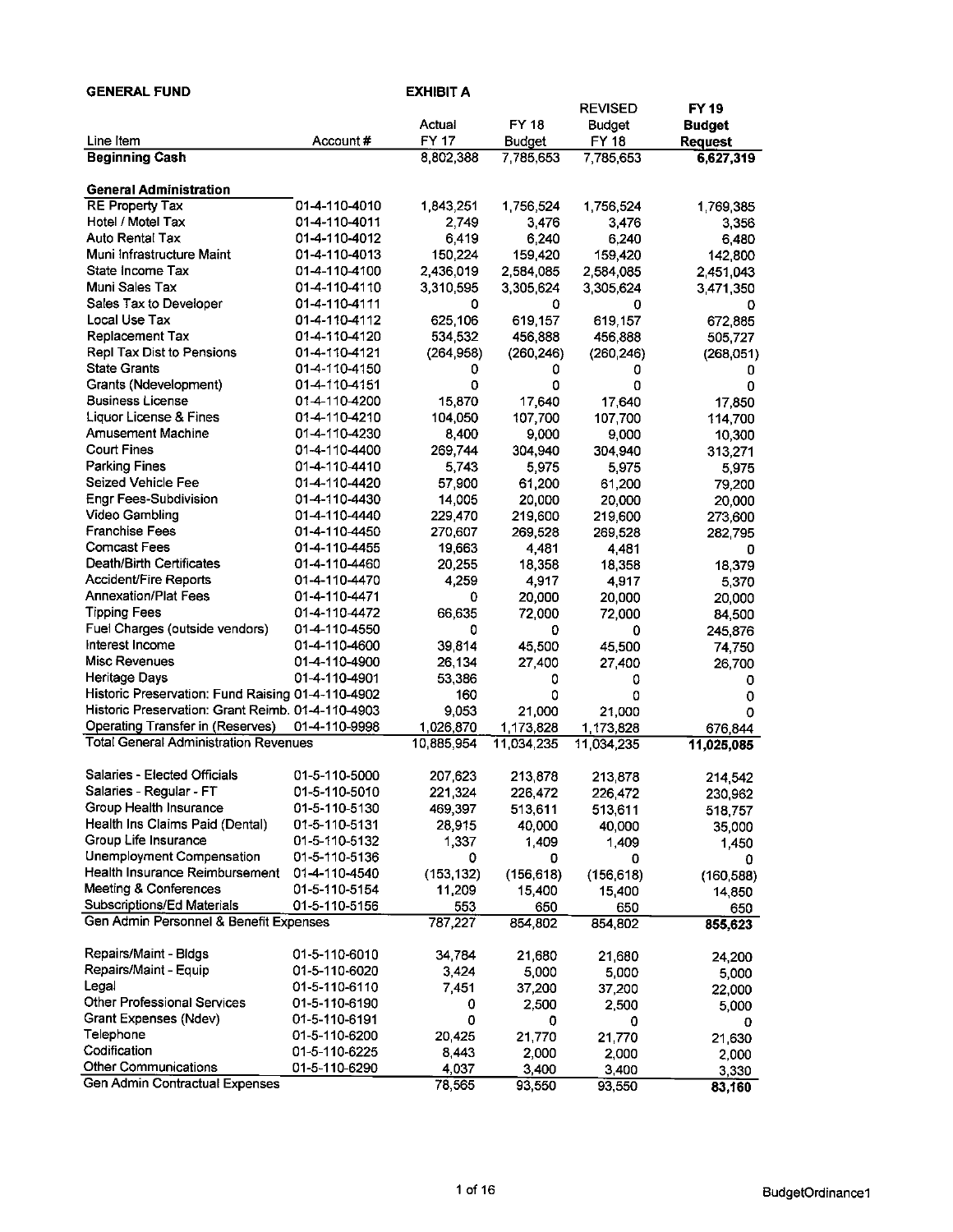|                                                                                                                                                                                                                                                                                                                                                                                                                                                                                                                               |               | Actual             | <b>FY 18</b>       | <b>REVISED</b>                | FY 19                           |
|-------------------------------------------------------------------------------------------------------------------------------------------------------------------------------------------------------------------------------------------------------------------------------------------------------------------------------------------------------------------------------------------------------------------------------------------------------------------------------------------------------------------------------|---------------|--------------------|--------------------|-------------------------------|---------------------------------|
| General Administration (cont)                                                                                                                                                                                                                                                                                                                                                                                                                                                                                                 | Account#      | <b>FY 17</b>       | <b>Budget</b>      | <b>Budget</b><br><b>FY 18</b> | <b>Budget</b><br><b>Request</b> |
| <b>Office Supplies</b>                                                                                                                                                                                                                                                                                                                                                                                                                                                                                                        | 01-5-110-7020 | 39,061             | 56,800             | 56,800                        | 56,500                          |
| Gas and Oil                                                                                                                                                                                                                                                                                                                                                                                                                                                                                                                   | 01-5-110-7030 | 0                  | 0                  | ٥                             | 170,000                         |
| <b>Other Supplies</b>                                                                                                                                                                                                                                                                                                                                                                                                                                                                                                         | 01-5-110-7800 | 5,417              | 7,350              | 7,350                         | 6,800                           |
| Gen Admin Supplies Expenses                                                                                                                                                                                                                                                                                                                                                                                                                                                                                                   |               | 44,478             | 64,150             | 64,150                        | 233,300                         |
| Miscellaneous Expense                                                                                                                                                                                                                                                                                                                                                                                                                                                                                                         | 01-5-110-7900 | 72,207             | 85,930             | 85,930                        | 79,930                          |
| Reimb of Seized Vehicle Fee                                                                                                                                                                                                                                                                                                                                                                                                                                                                                                   | 01-5-110-7901 | 1,208              | 0                  | 0                             | 0                               |
| <b>Heritage Days</b>                                                                                                                                                                                                                                                                                                                                                                                                                                                                                                          | 01-5-110-7902 | 56,781             | 0                  | 0                             | 0                               |
| <b>Comcast Charges</b>                                                                                                                                                                                                                                                                                                                                                                                                                                                                                                        | 01-5-110-7903 | 0                  | 0                  | 0                             | 0                               |
| <b>Historic Preservation</b>                                                                                                                                                                                                                                                                                                                                                                                                                                                                                                  | 01-5-110-7904 | 0                  | ٥                  | 0                             | 0                               |
| <b>Operating Transfers Out</b>                                                                                                                                                                                                                                                                                                                                                                                                                                                                                                | 01-5-110-9999 | 536,965            | 383,828            | 383,828                       | 599,243                         |
| <b>Total General Administration Expenses</b>                                                                                                                                                                                                                                                                                                                                                                                                                                                                                  |               | 1,577,430          | 1,482,260          | 1,482,260                     | 1,851,256                       |
| <b>NET GENERAL ADMINISTRATION</b>                                                                                                                                                                                                                                                                                                                                                                                                                                                                                             |               | 9,308,524          | 9,551,975          | 9,551,975                     | 9,173,829                       |
| <b>General Fund - Audit Department</b>                                                                                                                                                                                                                                                                                                                                                                                                                                                                                        |               |                    |                    |                               |                                 |
| <b>RE Taxes - Audit</b>                                                                                                                                                                                                                                                                                                                                                                                                                                                                                                       | 01-4-130-4010 | 20,057             | 20,000             | 20,000                        | 20,000                          |
| <b>Accounting &amp; Auditing</b>                                                                                                                                                                                                                                                                                                                                                                                                                                                                                              | 01-5-130-6100 | 35,100             | 36,500             | 36,500                        | 36,500                          |
| <b>NET - AUDIT DEPARTMENT</b>                                                                                                                                                                                                                                                                                                                                                                                                                                                                                                 |               | (15,043)           | (16, 500)          | (16, 500)                     | (16, 500)                       |
| <b>General Fund - IMRF Department</b>                                                                                                                                                                                                                                                                                                                                                                                                                                                                                         |               |                    |                    |                               |                                 |
| <b>RE Taxes - IMRF</b>                                                                                                                                                                                                                                                                                                                                                                                                                                                                                                        | 01-4-140-4010 | 72,110             | 65,000             | 65,000                        | 65,000                          |
| Replacement Tax                                                                                                                                                                                                                                                                                                                                                                                                                                                                                                               | 01-4-140-4120 | 92,535             | 90,889             | 90,889                        | 93,615                          |
| Interest Income                                                                                                                                                                                                                                                                                                                                                                                                                                                                                                               | 01-4-140-4600 | 0                  | 0                  | ٥                             | 0                               |
| <b>Expense Reimbursement</b>                                                                                                                                                                                                                                                                                                                                                                                                                                                                                                  | 01-4-140-4940 | 26.688             | 25,854             | 25,854                        | 31,340                          |
| <b>Total IMRF Revenues</b>                                                                                                                                                                                                                                                                                                                                                                                                                                                                                                    |               | 191,333            | 181,743            | 181,743                       | 189,955                         |
| <b>IMRF Premium Expense</b>                                                                                                                                                                                                                                                                                                                                                                                                                                                                                                   | 01-5-140-5120 | 210,445            | 200,677            | 200,677                       | 179,872                         |
| <b>NET - IMRF DEPARTMENT</b>                                                                                                                                                                                                                                                                                                                                                                                                                                                                                                  |               | (19, 112)          | (18, 934)          | (18, 934)                     | 10,083                          |
|                                                                                                                                                                                                                                                                                                                                                                                                                                                                                                                               |               |                    |                    |                               |                                 |
|                                                                                                                                                                                                                                                                                                                                                                                                                                                                                                                               |               |                    |                    |                               |                                 |
|                                                                                                                                                                                                                                                                                                                                                                                                                                                                                                                               | 01-4-150-4010 |                    |                    |                               |                                 |
|                                                                                                                                                                                                                                                                                                                                                                                                                                                                                                                               | 01-4-150-4940 | 225,347            | 200,000            | 200,000                       | 200,000                         |
|                                                                                                                                                                                                                                                                                                                                                                                                                                                                                                                               |               | 127,997            | 137,316            | 137,316                       | 134,731                         |
|                                                                                                                                                                                                                                                                                                                                                                                                                                                                                                                               | 01-4-150-4941 | 28,311<br>381,654  | 30,600<br>367,916  | 30,600<br>367,916             | 30,600<br>365,331               |
|                                                                                                                                                                                                                                                                                                                                                                                                                                                                                                                               | 01-5-150-5110 |                    |                    |                               |                                 |
|                                                                                                                                                                                                                                                                                                                                                                                                                                                                                                                               | 01-5-150-5112 | 201,288<br>127,511 | 214,295            | 214 295                       | 217,739                         |
|                                                                                                                                                                                                                                                                                                                                                                                                                                                                                                                               |               | 328,800            | 137,352<br>351,647 | 137,352<br>351,647            | 138,284<br>356,023              |
|                                                                                                                                                                                                                                                                                                                                                                                                                                                                                                                               |               | 52,855             | 16,269             | 16,269                        | 9,308                           |
|                                                                                                                                                                                                                                                                                                                                                                                                                                                                                                                               |               |                    |                    |                               |                                 |
|                                                                                                                                                                                                                                                                                                                                                                                                                                                                                                                               | 01-4-160-4010 |                    |                    |                               |                                 |
|                                                                                                                                                                                                                                                                                                                                                                                                                                                                                                                               | 01-4-160-4940 | 320,477<br>0       | 290,000<br>0       | 290,000                       | 300,000                         |
|                                                                                                                                                                                                                                                                                                                                                                                                                                                                                                                               |               | 320,477            | 290,000            | 0<br>290,000                  | 300,000                         |
| <b>General Fund - Social Security Department</b><br><b>RE Taxes - FICA/Med</b><br><b>Expense Reimbursement</b><br><b>Library Expense Reimbursement</b><br><b>Total Soc Security Revenues</b><br><b>FICA Expense</b><br>Medicare Expense<br><b>Total Soc Security Expenses</b><br>NET - SOCIAL SECURITY DEPT<br>General Fund - Liability Insurance Dept<br>RE Taxes - Ins Liability<br><b>Expense Reimbursement</b><br><b>Total Liability Insurance Revenues</b><br>Insurance Premium<br><b>NET - LIABILITY INSURANCE DEPT</b> | 01-5-160-6800 | 449,520            | 484,810            | 484,810                       | 488,060                         |

 $\mathcal{L}^{\text{max}}_{\text{max}}$  and  $\mathcal{L}^{\text{max}}_{\text{max}}$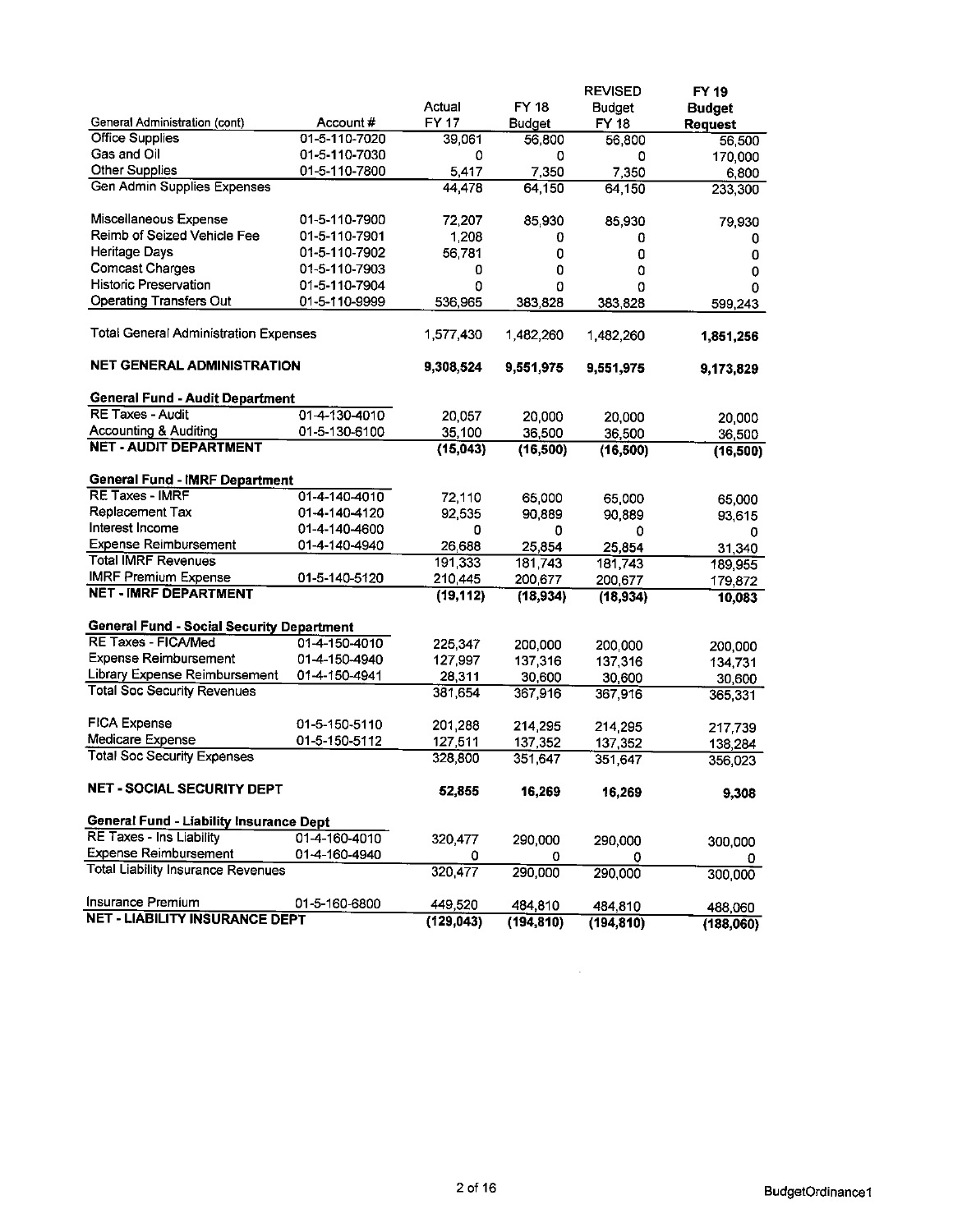| FY 18<br>Actual<br><b>Budget</b><br><b>Budget</b><br><b>Police Department</b><br>FY 17<br>FY 18<br>Account#<br>Budget<br>Request<br><b>RE Property Tax</b><br>01-4-210-4010<br>1,046,391<br>1,105,667<br>1,105,667<br>1,201,417<br>Grants<br>01-4-210-4150<br>88,765<br>42,000<br>42,000<br>29,760<br>Sex Offender Registration Fee<br>01-4-210-4480<br>3,240<br>7,560<br>7,560<br>5,000<br>Miscellaneous Revenues<br>01-4-210-4900<br>131,677<br>178,675<br>178,675<br>175,287<br><b>Expense Reimbursement</b><br>01-4-210-4940<br>11,641<br>0<br>0<br>0<br>Sale of Assets<br>01-4-210-4950<br>6,233<br>0<br>0<br>0<br><b>Total Police Department Revenues</b><br>1,287,947<br>1,333,902<br>1,333,902<br>1,411,464<br>Salary - Regular - FT<br>01-5-210-5010<br>3,236,498<br>3,440,533<br>3,440,533<br>3,533,117<br>Overtime<br>01-5-210-5040<br>410,571<br>434,600<br>434,600<br>400,000<br><b>Police Pension</b><br>01-5-210-5122<br>1,026,333<br>1,085,667<br>1,085,667<br>1,181,417<br>Health Insurance<br>01-5-210-5130<br>733,616<br>847,215<br>847,215<br>911,807<br>Dental Insurance<br>01-5-210-5131<br>40,544<br>50,000<br>50,000<br>50,000<br>Unemployment<br>01-5-210-5136<br>11,771<br>0<br>٥<br>0<br>Uniform Allowance<br>01-5-210-5140<br>64,296<br>68,009<br>68,009<br>72,367<br>Training<br>01-5-210-5152<br>79,509<br>73,855<br>73,855<br>83,305<br>Police Dept Personnel & Benefit Expenses<br>5,603,139<br>5,999,879<br>5,999,879<br>6,232,013<br>Repair/Maint-Equipment<br>01-5-210-6020<br>8,343<br>14,645<br>14,645<br>20,656<br>Repair/Maint-Vehicles<br>01-5-210-6030<br>64,833<br>99,050<br>99,050<br>99,050<br>Telephone/Utilities<br>01-5-210-6200<br>42,941<br>44,000<br>44,000<br>43,800<br><b>Physical Exams</b><br>01-5-210-6810<br>210<br>4,270<br>4,270<br>2,135<br><b>Community Policing</b><br>7,991<br>01-5-210-6816<br>8,200<br>8,200<br>9,500<br>K 9 Program Expenses<br>01-5-210-6818<br>3,301<br>5,350<br>5,350<br>5,550<br>Sex Offender State Dissburse<br>01-5-210-6835<br>2,080<br>4,800<br>4,800<br>3,250<br>Police Department - Contractual Expenses<br>129,699<br>180,315<br>180,315<br>183,941<br><b>Office Supplies</b><br>01-5-210-7020<br>6,472<br>10.550<br>10.550<br>10,850<br>Gas & Oil<br>01-5-210-7030<br>70,384<br>100,000<br>100,000<br>100,000<br><b>Operating Supplies</b><br>01-5-210-7040<br>36,698<br>43,985<br>43,985<br>45,185<br>Miscellaneous Expense<br>01-5-210-7900<br>37,101<br>40,800<br>40,800<br>40,800<br>Police Department - Supplies Expense<br>150,656<br>195,335<br>195.335<br>196,835<br>Equipment<br>01-5-210-8200<br>45,298<br>59,255<br>59 255<br>74,830<br>Vehicles<br>01-5-210-8300<br>0<br>0<br>0<br>0<br><b>Total Police Department Expenses</b><br>5,928,791<br>6,434,784<br>6,434,784<br>6,687,619<br><b>NET - POLICE DEPARTMENT</b><br>(4,640,844)<br>(5, 100, 882)<br>(5, 100, 882)<br>(5,276,155)<br><b>Public Safety Building Department</b><br>Salaries - Regular - FT<br>01-5-215-5010<br>602,191<br>664,104<br>664 104<br>708,098<br>Other (FICA & IMRF)<br>01-5-215-5079<br>105,206<br>138,599<br>138.599<br>124,979<br><b>Other Contractual Services</b><br>01-5-215-6890<br>275,224<br>270,732<br>270,732<br>283,232<br><b>NET - PUBLIC SAFETY BLDG DEPT</b><br>(982, 621)<br>(1,073,435)<br>(1,073,435)<br>(1, 116, 309) |  |  | <b>REVISED</b> | FY 19 |
|-------------------------------------------------------------------------------------------------------------------------------------------------------------------------------------------------------------------------------------------------------------------------------------------------------------------------------------------------------------------------------------------------------------------------------------------------------------------------------------------------------------------------------------------------------------------------------------------------------------------------------------------------------------------------------------------------------------------------------------------------------------------------------------------------------------------------------------------------------------------------------------------------------------------------------------------------------------------------------------------------------------------------------------------------------------------------------------------------------------------------------------------------------------------------------------------------------------------------------------------------------------------------------------------------------------------------------------------------------------------------------------------------------------------------------------------------------------------------------------------------------------------------------------------------------------------------------------------------------------------------------------------------------------------------------------------------------------------------------------------------------------------------------------------------------------------------------------------------------------------------------------------------------------------------------------------------------------------------------------------------------------------------------------------------------------------------------------------------------------------------------------------------------------------------------------------------------------------------------------------------------------------------------------------------------------------------------------------------------------------------------------------------------------------------------------------------------------------------------------------------------------------------------------------------------------------------------------------------------------------------------------------------------------------------------------------------------------------------------------------------------------------------------------------------------------------------------------------------------------------------------------------------------------------------------------------------------------------------------------------------------------------------------------------------------------------------------------------------------------------------------------------------------------------------------------------------------------------------------------------------------------------------------------------------------------------------------|--|--|----------------|-------|
|                                                                                                                                                                                                                                                                                                                                                                                                                                                                                                                                                                                                                                                                                                                                                                                                                                                                                                                                                                                                                                                                                                                                                                                                                                                                                                                                                                                                                                                                                                                                                                                                                                                                                                                                                                                                                                                                                                                                                                                                                                                                                                                                                                                                                                                                                                                                                                                                                                                                                                                                                                                                                                                                                                                                                                                                                                                                                                                                                                                                                                                                                                                                                                                                                                                                                                                               |  |  |                |       |
|                                                                                                                                                                                                                                                                                                                                                                                                                                                                                                                                                                                                                                                                                                                                                                                                                                                                                                                                                                                                                                                                                                                                                                                                                                                                                                                                                                                                                                                                                                                                                                                                                                                                                                                                                                                                                                                                                                                                                                                                                                                                                                                                                                                                                                                                                                                                                                                                                                                                                                                                                                                                                                                                                                                                                                                                                                                                                                                                                                                                                                                                                                                                                                                                                                                                                                                               |  |  |                |       |
|                                                                                                                                                                                                                                                                                                                                                                                                                                                                                                                                                                                                                                                                                                                                                                                                                                                                                                                                                                                                                                                                                                                                                                                                                                                                                                                                                                                                                                                                                                                                                                                                                                                                                                                                                                                                                                                                                                                                                                                                                                                                                                                                                                                                                                                                                                                                                                                                                                                                                                                                                                                                                                                                                                                                                                                                                                                                                                                                                                                                                                                                                                                                                                                                                                                                                                                               |  |  |                |       |
|                                                                                                                                                                                                                                                                                                                                                                                                                                                                                                                                                                                                                                                                                                                                                                                                                                                                                                                                                                                                                                                                                                                                                                                                                                                                                                                                                                                                                                                                                                                                                                                                                                                                                                                                                                                                                                                                                                                                                                                                                                                                                                                                                                                                                                                                                                                                                                                                                                                                                                                                                                                                                                                                                                                                                                                                                                                                                                                                                                                                                                                                                                                                                                                                                                                                                                                               |  |  |                |       |
|                                                                                                                                                                                                                                                                                                                                                                                                                                                                                                                                                                                                                                                                                                                                                                                                                                                                                                                                                                                                                                                                                                                                                                                                                                                                                                                                                                                                                                                                                                                                                                                                                                                                                                                                                                                                                                                                                                                                                                                                                                                                                                                                                                                                                                                                                                                                                                                                                                                                                                                                                                                                                                                                                                                                                                                                                                                                                                                                                                                                                                                                                                                                                                                                                                                                                                                               |  |  |                |       |
|                                                                                                                                                                                                                                                                                                                                                                                                                                                                                                                                                                                                                                                                                                                                                                                                                                                                                                                                                                                                                                                                                                                                                                                                                                                                                                                                                                                                                                                                                                                                                                                                                                                                                                                                                                                                                                                                                                                                                                                                                                                                                                                                                                                                                                                                                                                                                                                                                                                                                                                                                                                                                                                                                                                                                                                                                                                                                                                                                                                                                                                                                                                                                                                                                                                                                                                               |  |  |                |       |
|                                                                                                                                                                                                                                                                                                                                                                                                                                                                                                                                                                                                                                                                                                                                                                                                                                                                                                                                                                                                                                                                                                                                                                                                                                                                                                                                                                                                                                                                                                                                                                                                                                                                                                                                                                                                                                                                                                                                                                                                                                                                                                                                                                                                                                                                                                                                                                                                                                                                                                                                                                                                                                                                                                                                                                                                                                                                                                                                                                                                                                                                                                                                                                                                                                                                                                                               |  |  |                |       |
|                                                                                                                                                                                                                                                                                                                                                                                                                                                                                                                                                                                                                                                                                                                                                                                                                                                                                                                                                                                                                                                                                                                                                                                                                                                                                                                                                                                                                                                                                                                                                                                                                                                                                                                                                                                                                                                                                                                                                                                                                                                                                                                                                                                                                                                                                                                                                                                                                                                                                                                                                                                                                                                                                                                                                                                                                                                                                                                                                                                                                                                                                                                                                                                                                                                                                                                               |  |  |                |       |
|                                                                                                                                                                                                                                                                                                                                                                                                                                                                                                                                                                                                                                                                                                                                                                                                                                                                                                                                                                                                                                                                                                                                                                                                                                                                                                                                                                                                                                                                                                                                                                                                                                                                                                                                                                                                                                                                                                                                                                                                                                                                                                                                                                                                                                                                                                                                                                                                                                                                                                                                                                                                                                                                                                                                                                                                                                                                                                                                                                                                                                                                                                                                                                                                                                                                                                                               |  |  |                |       |
|                                                                                                                                                                                                                                                                                                                                                                                                                                                                                                                                                                                                                                                                                                                                                                                                                                                                                                                                                                                                                                                                                                                                                                                                                                                                                                                                                                                                                                                                                                                                                                                                                                                                                                                                                                                                                                                                                                                                                                                                                                                                                                                                                                                                                                                                                                                                                                                                                                                                                                                                                                                                                                                                                                                                                                                                                                                                                                                                                                                                                                                                                                                                                                                                                                                                                                                               |  |  |                |       |
|                                                                                                                                                                                                                                                                                                                                                                                                                                                                                                                                                                                                                                                                                                                                                                                                                                                                                                                                                                                                                                                                                                                                                                                                                                                                                                                                                                                                                                                                                                                                                                                                                                                                                                                                                                                                                                                                                                                                                                                                                                                                                                                                                                                                                                                                                                                                                                                                                                                                                                                                                                                                                                                                                                                                                                                                                                                                                                                                                                                                                                                                                                                                                                                                                                                                                                                               |  |  |                |       |
|                                                                                                                                                                                                                                                                                                                                                                                                                                                                                                                                                                                                                                                                                                                                                                                                                                                                                                                                                                                                                                                                                                                                                                                                                                                                                                                                                                                                                                                                                                                                                                                                                                                                                                                                                                                                                                                                                                                                                                                                                                                                                                                                                                                                                                                                                                                                                                                                                                                                                                                                                                                                                                                                                                                                                                                                                                                                                                                                                                                                                                                                                                                                                                                                                                                                                                                               |  |  |                |       |
|                                                                                                                                                                                                                                                                                                                                                                                                                                                                                                                                                                                                                                                                                                                                                                                                                                                                                                                                                                                                                                                                                                                                                                                                                                                                                                                                                                                                                                                                                                                                                                                                                                                                                                                                                                                                                                                                                                                                                                                                                                                                                                                                                                                                                                                                                                                                                                                                                                                                                                                                                                                                                                                                                                                                                                                                                                                                                                                                                                                                                                                                                                                                                                                                                                                                                                                               |  |  |                |       |
|                                                                                                                                                                                                                                                                                                                                                                                                                                                                                                                                                                                                                                                                                                                                                                                                                                                                                                                                                                                                                                                                                                                                                                                                                                                                                                                                                                                                                                                                                                                                                                                                                                                                                                                                                                                                                                                                                                                                                                                                                                                                                                                                                                                                                                                                                                                                                                                                                                                                                                                                                                                                                                                                                                                                                                                                                                                                                                                                                                                                                                                                                                                                                                                                                                                                                                                               |  |  |                |       |
|                                                                                                                                                                                                                                                                                                                                                                                                                                                                                                                                                                                                                                                                                                                                                                                                                                                                                                                                                                                                                                                                                                                                                                                                                                                                                                                                                                                                                                                                                                                                                                                                                                                                                                                                                                                                                                                                                                                                                                                                                                                                                                                                                                                                                                                                                                                                                                                                                                                                                                                                                                                                                                                                                                                                                                                                                                                                                                                                                                                                                                                                                                                                                                                                                                                                                                                               |  |  |                |       |
|                                                                                                                                                                                                                                                                                                                                                                                                                                                                                                                                                                                                                                                                                                                                                                                                                                                                                                                                                                                                                                                                                                                                                                                                                                                                                                                                                                                                                                                                                                                                                                                                                                                                                                                                                                                                                                                                                                                                                                                                                                                                                                                                                                                                                                                                                                                                                                                                                                                                                                                                                                                                                                                                                                                                                                                                                                                                                                                                                                                                                                                                                                                                                                                                                                                                                                                               |  |  |                |       |
|                                                                                                                                                                                                                                                                                                                                                                                                                                                                                                                                                                                                                                                                                                                                                                                                                                                                                                                                                                                                                                                                                                                                                                                                                                                                                                                                                                                                                                                                                                                                                                                                                                                                                                                                                                                                                                                                                                                                                                                                                                                                                                                                                                                                                                                                                                                                                                                                                                                                                                                                                                                                                                                                                                                                                                                                                                                                                                                                                                                                                                                                                                                                                                                                                                                                                                                               |  |  |                |       |
|                                                                                                                                                                                                                                                                                                                                                                                                                                                                                                                                                                                                                                                                                                                                                                                                                                                                                                                                                                                                                                                                                                                                                                                                                                                                                                                                                                                                                                                                                                                                                                                                                                                                                                                                                                                                                                                                                                                                                                                                                                                                                                                                                                                                                                                                                                                                                                                                                                                                                                                                                                                                                                                                                                                                                                                                                                                                                                                                                                                                                                                                                                                                                                                                                                                                                                                               |  |  |                |       |
|                                                                                                                                                                                                                                                                                                                                                                                                                                                                                                                                                                                                                                                                                                                                                                                                                                                                                                                                                                                                                                                                                                                                                                                                                                                                                                                                                                                                                                                                                                                                                                                                                                                                                                                                                                                                                                                                                                                                                                                                                                                                                                                                                                                                                                                                                                                                                                                                                                                                                                                                                                                                                                                                                                                                                                                                                                                                                                                                                                                                                                                                                                                                                                                                                                                                                                                               |  |  |                |       |
|                                                                                                                                                                                                                                                                                                                                                                                                                                                                                                                                                                                                                                                                                                                                                                                                                                                                                                                                                                                                                                                                                                                                                                                                                                                                                                                                                                                                                                                                                                                                                                                                                                                                                                                                                                                                                                                                                                                                                                                                                                                                                                                                                                                                                                                                                                                                                                                                                                                                                                                                                                                                                                                                                                                                                                                                                                                                                                                                                                                                                                                                                                                                                                                                                                                                                                                               |  |  |                |       |
|                                                                                                                                                                                                                                                                                                                                                                                                                                                                                                                                                                                                                                                                                                                                                                                                                                                                                                                                                                                                                                                                                                                                                                                                                                                                                                                                                                                                                                                                                                                                                                                                                                                                                                                                                                                                                                                                                                                                                                                                                                                                                                                                                                                                                                                                                                                                                                                                                                                                                                                                                                                                                                                                                                                                                                                                                                                                                                                                                                                                                                                                                                                                                                                                                                                                                                                               |  |  |                |       |
|                                                                                                                                                                                                                                                                                                                                                                                                                                                                                                                                                                                                                                                                                                                                                                                                                                                                                                                                                                                                                                                                                                                                                                                                                                                                                                                                                                                                                                                                                                                                                                                                                                                                                                                                                                                                                                                                                                                                                                                                                                                                                                                                                                                                                                                                                                                                                                                                                                                                                                                                                                                                                                                                                                                                                                                                                                                                                                                                                                                                                                                                                                                                                                                                                                                                                                                               |  |  |                |       |
|                                                                                                                                                                                                                                                                                                                                                                                                                                                                                                                                                                                                                                                                                                                                                                                                                                                                                                                                                                                                                                                                                                                                                                                                                                                                                                                                                                                                                                                                                                                                                                                                                                                                                                                                                                                                                                                                                                                                                                                                                                                                                                                                                                                                                                                                                                                                                                                                                                                                                                                                                                                                                                                                                                                                                                                                                                                                                                                                                                                                                                                                                                                                                                                                                                                                                                                               |  |  |                |       |
|                                                                                                                                                                                                                                                                                                                                                                                                                                                                                                                                                                                                                                                                                                                                                                                                                                                                                                                                                                                                                                                                                                                                                                                                                                                                                                                                                                                                                                                                                                                                                                                                                                                                                                                                                                                                                                                                                                                                                                                                                                                                                                                                                                                                                                                                                                                                                                                                                                                                                                                                                                                                                                                                                                                                                                                                                                                                                                                                                                                                                                                                                                                                                                                                                                                                                                                               |  |  |                |       |
|                                                                                                                                                                                                                                                                                                                                                                                                                                                                                                                                                                                                                                                                                                                                                                                                                                                                                                                                                                                                                                                                                                                                                                                                                                                                                                                                                                                                                                                                                                                                                                                                                                                                                                                                                                                                                                                                                                                                                                                                                                                                                                                                                                                                                                                                                                                                                                                                                                                                                                                                                                                                                                                                                                                                                                                                                                                                                                                                                                                                                                                                                                                                                                                                                                                                                                                               |  |  |                |       |
|                                                                                                                                                                                                                                                                                                                                                                                                                                                                                                                                                                                                                                                                                                                                                                                                                                                                                                                                                                                                                                                                                                                                                                                                                                                                                                                                                                                                                                                                                                                                                                                                                                                                                                                                                                                                                                                                                                                                                                                                                                                                                                                                                                                                                                                                                                                                                                                                                                                                                                                                                                                                                                                                                                                                                                                                                                                                                                                                                                                                                                                                                                                                                                                                                                                                                                                               |  |  |                |       |
|                                                                                                                                                                                                                                                                                                                                                                                                                                                                                                                                                                                                                                                                                                                                                                                                                                                                                                                                                                                                                                                                                                                                                                                                                                                                                                                                                                                                                                                                                                                                                                                                                                                                                                                                                                                                                                                                                                                                                                                                                                                                                                                                                                                                                                                                                                                                                                                                                                                                                                                                                                                                                                                                                                                                                                                                                                                                                                                                                                                                                                                                                                                                                                                                                                                                                                                               |  |  |                |       |
|                                                                                                                                                                                                                                                                                                                                                                                                                                                                                                                                                                                                                                                                                                                                                                                                                                                                                                                                                                                                                                                                                                                                                                                                                                                                                                                                                                                                                                                                                                                                                                                                                                                                                                                                                                                                                                                                                                                                                                                                                                                                                                                                                                                                                                                                                                                                                                                                                                                                                                                                                                                                                                                                                                                                                                                                                                                                                                                                                                                                                                                                                                                                                                                                                                                                                                                               |  |  |                |       |
|                                                                                                                                                                                                                                                                                                                                                                                                                                                                                                                                                                                                                                                                                                                                                                                                                                                                                                                                                                                                                                                                                                                                                                                                                                                                                                                                                                                                                                                                                                                                                                                                                                                                                                                                                                                                                                                                                                                                                                                                                                                                                                                                                                                                                                                                                                                                                                                                                                                                                                                                                                                                                                                                                                                                                                                                                                                                                                                                                                                                                                                                                                                                                                                                                                                                                                                               |  |  |                |       |
|                                                                                                                                                                                                                                                                                                                                                                                                                                                                                                                                                                                                                                                                                                                                                                                                                                                                                                                                                                                                                                                                                                                                                                                                                                                                                                                                                                                                                                                                                                                                                                                                                                                                                                                                                                                                                                                                                                                                                                                                                                                                                                                                                                                                                                                                                                                                                                                                                                                                                                                                                                                                                                                                                                                                                                                                                                                                                                                                                                                                                                                                                                                                                                                                                                                                                                                               |  |  |                |       |
|                                                                                                                                                                                                                                                                                                                                                                                                                                                                                                                                                                                                                                                                                                                                                                                                                                                                                                                                                                                                                                                                                                                                                                                                                                                                                                                                                                                                                                                                                                                                                                                                                                                                                                                                                                                                                                                                                                                                                                                                                                                                                                                                                                                                                                                                                                                                                                                                                                                                                                                                                                                                                                                                                                                                                                                                                                                                                                                                                                                                                                                                                                                                                                                                                                                                                                                               |  |  |                |       |
|                                                                                                                                                                                                                                                                                                                                                                                                                                                                                                                                                                                                                                                                                                                                                                                                                                                                                                                                                                                                                                                                                                                                                                                                                                                                                                                                                                                                                                                                                                                                                                                                                                                                                                                                                                                                                                                                                                                                                                                                                                                                                                                                                                                                                                                                                                                                                                                                                                                                                                                                                                                                                                                                                                                                                                                                                                                                                                                                                                                                                                                                                                                                                                                                                                                                                                                               |  |  |                |       |
|                                                                                                                                                                                                                                                                                                                                                                                                                                                                                                                                                                                                                                                                                                                                                                                                                                                                                                                                                                                                                                                                                                                                                                                                                                                                                                                                                                                                                                                                                                                                                                                                                                                                                                                                                                                                                                                                                                                                                                                                                                                                                                                                                                                                                                                                                                                                                                                                                                                                                                                                                                                                                                                                                                                                                                                                                                                                                                                                                                                                                                                                                                                                                                                                                                                                                                                               |  |  |                |       |
|                                                                                                                                                                                                                                                                                                                                                                                                                                                                                                                                                                                                                                                                                                                                                                                                                                                                                                                                                                                                                                                                                                                                                                                                                                                                                                                                                                                                                                                                                                                                                                                                                                                                                                                                                                                                                                                                                                                                                                                                                                                                                                                                                                                                                                                                                                                                                                                                                                                                                                                                                                                                                                                                                                                                                                                                                                                                                                                                                                                                                                                                                                                                                                                                                                                                                                                               |  |  |                |       |
|                                                                                                                                                                                                                                                                                                                                                                                                                                                                                                                                                                                                                                                                                                                                                                                                                                                                                                                                                                                                                                                                                                                                                                                                                                                                                                                                                                                                                                                                                                                                                                                                                                                                                                                                                                                                                                                                                                                                                                                                                                                                                                                                                                                                                                                                                                                                                                                                                                                                                                                                                                                                                                                                                                                                                                                                                                                                                                                                                                                                                                                                                                                                                                                                                                                                                                                               |  |  |                |       |
|                                                                                                                                                                                                                                                                                                                                                                                                                                                                                                                                                                                                                                                                                                                                                                                                                                                                                                                                                                                                                                                                                                                                                                                                                                                                                                                                                                                                                                                                                                                                                                                                                                                                                                                                                                                                                                                                                                                                                                                                                                                                                                                                                                                                                                                                                                                                                                                                                                                                                                                                                                                                                                                                                                                                                                                                                                                                                                                                                                                                                                                                                                                                                                                                                                                                                                                               |  |  |                |       |
|                                                                                                                                                                                                                                                                                                                                                                                                                                                                                                                                                                                                                                                                                                                                                                                                                                                                                                                                                                                                                                                                                                                                                                                                                                                                                                                                                                                                                                                                                                                                                                                                                                                                                                                                                                                                                                                                                                                                                                                                                                                                                                                                                                                                                                                                                                                                                                                                                                                                                                                                                                                                                                                                                                                                                                                                                                                                                                                                                                                                                                                                                                                                                                                                                                                                                                                               |  |  |                |       |
|                                                                                                                                                                                                                                                                                                                                                                                                                                                                                                                                                                                                                                                                                                                                                                                                                                                                                                                                                                                                                                                                                                                                                                                                                                                                                                                                                                                                                                                                                                                                                                                                                                                                                                                                                                                                                                                                                                                                                                                                                                                                                                                                                                                                                                                                                                                                                                                                                                                                                                                                                                                                                                                                                                                                                                                                                                                                                                                                                                                                                                                                                                                                                                                                                                                                                                                               |  |  |                |       |
|                                                                                                                                                                                                                                                                                                                                                                                                                                                                                                                                                                                                                                                                                                                                                                                                                                                                                                                                                                                                                                                                                                                                                                                                                                                                                                                                                                                                                                                                                                                                                                                                                                                                                                                                                                                                                                                                                                                                                                                                                                                                                                                                                                                                                                                                                                                                                                                                                                                                                                                                                                                                                                                                                                                                                                                                                                                                                                                                                                                                                                                                                                                                                                                                                                                                                                                               |  |  |                |       |
|                                                                                                                                                                                                                                                                                                                                                                                                                                                                                                                                                                                                                                                                                                                                                                                                                                                                                                                                                                                                                                                                                                                                                                                                                                                                                                                                                                                                                                                                                                                                                                                                                                                                                                                                                                                                                                                                                                                                                                                                                                                                                                                                                                                                                                                                                                                                                                                                                                                                                                                                                                                                                                                                                                                                                                                                                                                                                                                                                                                                                                                                                                                                                                                                                                                                                                                               |  |  |                |       |
|                                                                                                                                                                                                                                                                                                                                                                                                                                                                                                                                                                                                                                                                                                                                                                                                                                                                                                                                                                                                                                                                                                                                                                                                                                                                                                                                                                                                                                                                                                                                                                                                                                                                                                                                                                                                                                                                                                                                                                                                                                                                                                                                                                                                                                                                                                                                                                                                                                                                                                                                                                                                                                                                                                                                                                                                                                                                                                                                                                                                                                                                                                                                                                                                                                                                                                                               |  |  |                |       |
|                                                                                                                                                                                                                                                                                                                                                                                                                                                                                                                                                                                                                                                                                                                                                                                                                                                                                                                                                                                                                                                                                                                                                                                                                                                                                                                                                                                                                                                                                                                                                                                                                                                                                                                                                                                                                                                                                                                                                                                                                                                                                                                                                                                                                                                                                                                                                                                                                                                                                                                                                                                                                                                                                                                                                                                                                                                                                                                                                                                                                                                                                                                                                                                                                                                                                                                               |  |  |                |       |

Ŷ.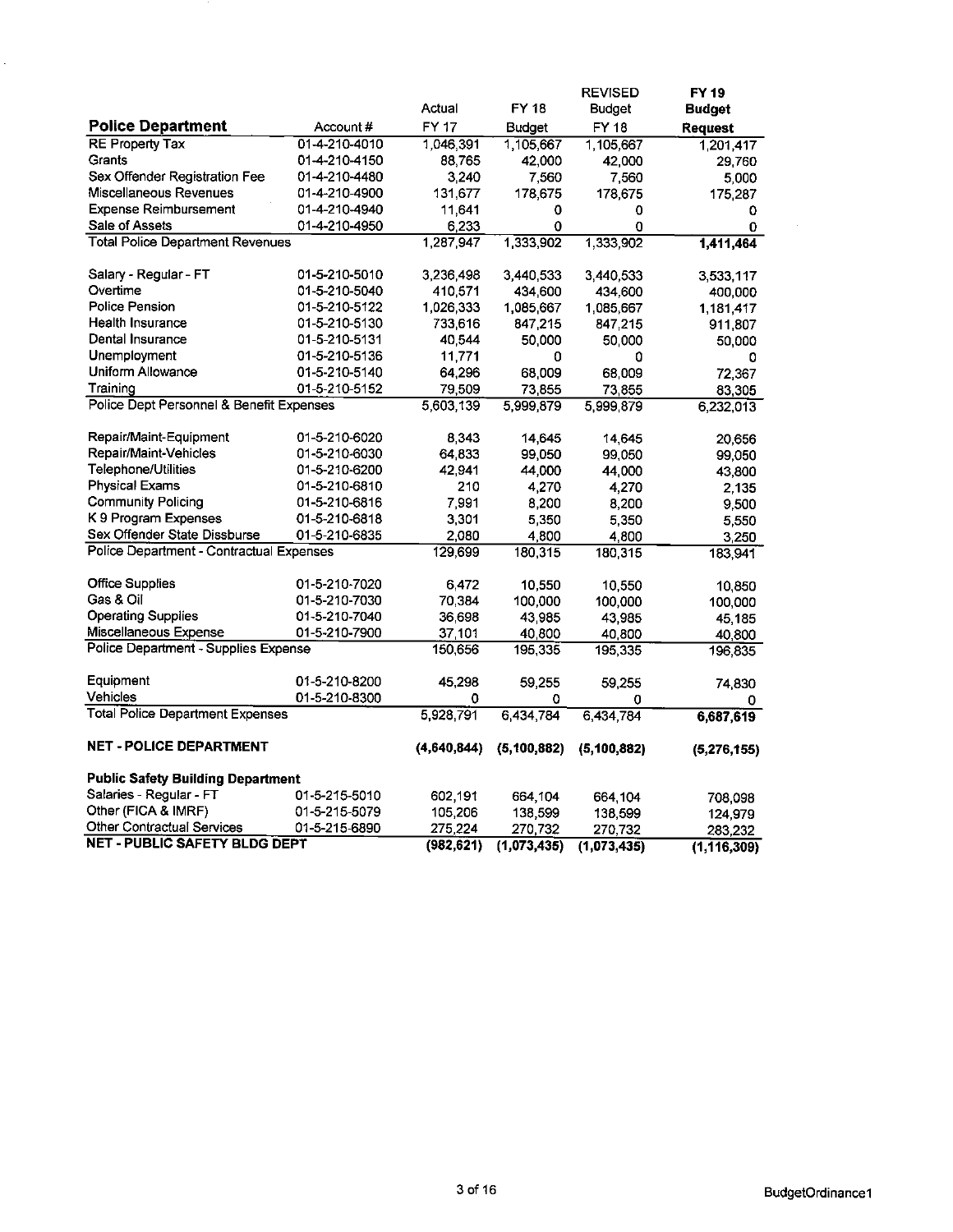|                                                |               |             |               | <b>REVISED</b> | FY 19          |
|------------------------------------------------|---------------|-------------|---------------|----------------|----------------|
|                                                |               | Actual      | FY 18         | <b>Budget</b>  | <b>Budget</b>  |
| <b>Fire Department</b>                         | Account #     | FY 17       | <b>Budget</b> | <b>FY 18</b>   | <b>Request</b> |
| <b>RE Property Tax</b>                         | 01-4-220-4010 | 818,109     | 988,767       | 988.767        | 1,021,132      |
| Grants                                         | 01-4-220-4150 | 1,000       | 5,000         | 5,000          | 5,000          |
| Miscellaneous Revenues                         | 01-4-220-4900 | 36.031      | 25,000        | 25,000         | 25,000         |
| <b>Expense Reimbursement</b>                   | 01-4-220-4940 | 1,013       | 0             | 0              | 0              |
| Sale of Assets                                 | 01-4-220-4950 | ٥           | 0             | ٥              | 10,000         |
| <b>Total Fire Department Revenues</b>          |               | 856,154     | 1,018,767     | 1,018.767      | 1,061,132      |
| Salaries - Regular - FT                        | 01-5-220-5010 | 1,969,596   | 2,095,112     | 2,095.112      | 2,157,165      |
| Overtime                                       | 01-5-220-5040 | 200,785     | 203,250       | 203,250        | 183,250        |
| Fire Pension                                   | 01-5-220-5124 | 798,052     | 968,767       | 968,767        | 1,001,132      |
| Health Insurance                               | 01-5-220-5130 | 422.211     | 502,880       | 502,880        | 507,253        |
| Dental Insurance                               | 01-5-220-5131 | 21,500      | 35,000        | 35,000         | 32,000         |
| Unemployment Insurance                         | 01-5-220-5136 | 0           | 0             | 0              | 0              |
| Uniform Allowance                              | 01-5-220-5140 | 30,429      | 35,500        | 35,500         | 32,300         |
| Training                                       | 01-5-220-5152 | 31,097      | 27,540        | 27,540         | 20,600         |
| Fire Depart Personnel & Benefits Expenses      |               | 3,473,669   | 3,868,049     | 3,868,049      | 3,933,700      |
| Repair/Maint-Bldg                              | 01-5-220-6010 | 57,116      | 42.850        | 42,850         | 42,350         |
| Repair/Maint-Equipment                         | 01-5-220-6020 | ٥           | 14,800        | 14,800         | 14,200         |
| Repair/Maint-Vehicles                          | 01-5-220-6030 | 57,016      | 53,500        | 53,500         | 53,500         |
| Telephone/Utilities                            | 01-5-220-6200 | 11,697      | 17,740        | 17.740         | 15,240         |
| <b>Physical Exams</b>                          | 01-5-220-6810 | 655         | 2,500         | 2,500          | 2,500          |
| <b>Fire Prevention</b>                         | 01-5-220-6822 | 8,984       | 10,000        | 10,000         | 12,000         |
| <b>EMS</b>                                     | 01-5-220-6824 | 0           | 0             | 0              | 11,500         |
| Fire Department - Contractual Expenses         |               | 135,467     | 141,390       | 141,390        | 151,290        |
| <b>Office Supplies</b>                         | 01-5-220-7020 | 12,686      | 16,600        | 16,600         | 14,100         |
| Gas & Oil                                      | 01-5-220-7030 | 14,367      | 20,000        | 20,000         | 20,000         |
| <b>Operating Supplies</b>                      | 01-5-220-7040 | 6,831       | 4,000         | 4.000          | 8,000          |
| Miscellaneous Expense                          | 01-5-220-7900 | 1,296       | 1,000         | 1,000          | 1,000          |
| Fire Department - Supplies Expenses            |               | 35,181      | 41,600        | 41,600         | 43,100         |
| Equipment                                      | 01-5-220-8200 | 53,633      | 37,900        | 37,900         | 25,000         |
| <b>Total Fire Department Expenses</b>          |               | 3,697,950   | 4,088,939     | 4.088.939      | 4,153,090      |
| <b>NET - FIRE DEPARTMENT</b>                   |               | (2,841,796) | (3,070,172)   | (3,070,172)    | (3,091,958)    |
|                                                |               |             |               |                |                |
| <b>Police &amp; Fire Commission Department</b> |               |             |               |                |                |
| <b>Physical Exams</b>                          | 01-5-225-6810 | 13,101      | 18,750        | 18,750         | 16,500         |
| <b>Other Contractual Services</b>              | 01-5-225-6890 | 9,418       | 8,835         | 8.835          | 10,015         |
| <b>NET - POLICE &amp; FIRE COMMISSION</b>      |               | (22, 519)   | (27, 585)     | (27, 585)      | (26, 515)      |

 $\hat{\mathcal{L}}$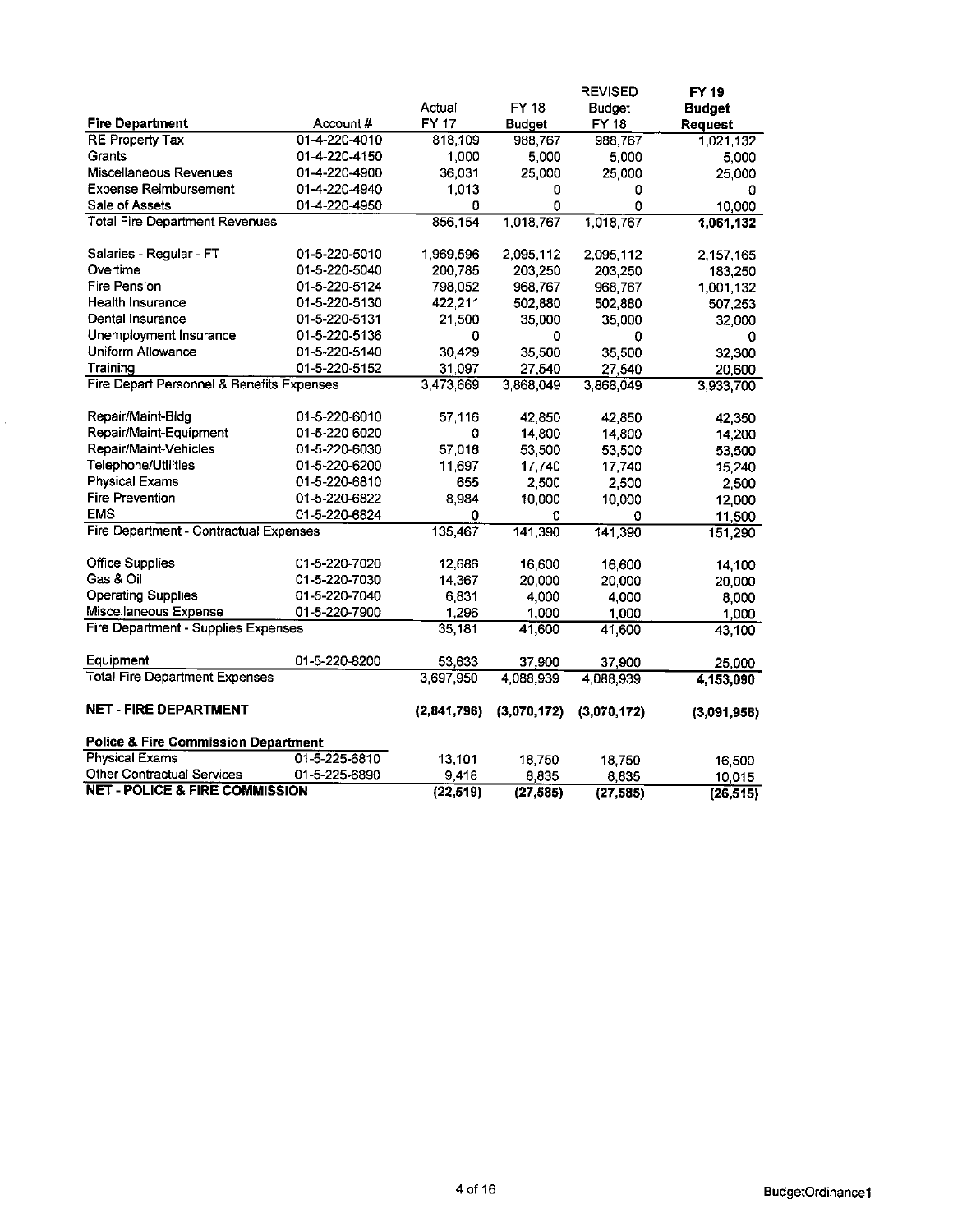|                                                         |                                |         |               | <b>REVISED</b> | <b>FY 19</b>   |
|---------------------------------------------------------|--------------------------------|---------|---------------|----------------|----------------|
|                                                         | Account#                       | Actual  | <b>FY 18</b>  | <b>Budget</b>  | <b>Budget</b>  |
| <b>Community Development</b><br><b>Building Permits</b> | 01-4-230-4300                  | FY 17   | <b>Budget</b> | <b>FY 18</b>   | <b>Request</b> |
| <b>Electric Permits</b>                                 | 01-4-230-4310                  | 235,547 | 215,259       | 215,259        | 205,259        |
| <b>Electrician Certification Fees</b>                   | 01-4-230-4315                  | 19,799  | 21,965        | 21,965         | 19,965         |
| <b>Plumbing Permits</b>                                 | 01-4-230-4320                  | 2,900   | 3,050         | 3,050          | 3,050          |
| <b>HVAC Permits</b>                                     |                                | 17,393  | 14,626        | 14 6 26        | 12,626         |
| <b>Plan Review Fees</b>                                 | 01-4-230-4330                  | 11,156  | 6,500         | 6,500          | 5,500          |
| Sidewalk/Lot Grading Fee                                | 01-4-230-4340<br>01-4-230-4350 | 76,326  | 50,000        | 50,000         | 40,000         |
|                                                         |                                | 1,488   | 1.575         | 1.575          | 1,575          |
| <b>Insulation Permits</b>                               | 01-4-230-4360                  | 4,060   | 2,112         | 2,112          | 1,812          |
| <b>Zoning Review Fee</b>                                | 01-4-230-4370                  | 3,215   | 3,535         | 3.535          | 3,535          |
| Code Enforcement                                        | 01-4-230-4380                  | 6,300   | 5,900         | 5.900          | 5,900          |
| <b>Other Permits</b>                                    | 01-4-230-4390                  | 4,683   | 5,861         | 5861           | 5,861          |
| Miscellaneous Revenues                                  | 01-4-230-4900                  | 25      | 500           | 500            | 250            |
| <b>Expense Reimbursement</b>                            | 01-4-230-4940                  | 2,569   | 2,700         | 2,700          | 2.000          |
| <b>Planning Fees</b>                                    | 01-4-230-4950                  | 21,499  | 13,100        | 13.100         | 13,500         |
| Planning Misc.                                          | 01-4-230-4955                  | 12,801  | 500           | 500            | 1,000          |
| <b>Community Dev - Revenues</b>                         |                                | 419,759 | 347,183       | 347 183        | 321,833        |
| Salaries-Regular - FT                                   | 01-5-230-5010                  | 213,387 | 217.830       | 217830         | 252,208        |
| <b>FICA</b>                                             | 01-5-230-5079                  | 16,324  | 16,664        | 16,664         | 19,294         |
| <b>IMRF</b>                                             | 01-5-230-5120                  | 26,688  | 25,854        | 25.854         | 31,340         |
| Health Ins Expense                                      | 01-5-230-5130                  | 59,052  | 86,043        | 86,043         | 98,917         |
| Dental Insurance                                        | 01-5-230-5131                  | 2,059   | 4,000         | 4.000          | 5,000          |
| Unemployment                                            | 01-5-230-5136                  | ٥       | 0             | 0              | 0              |
| Training                                                | 01-5-230-5152                  | 1,147   | 6,500         | 6,500          | 4,000          |
| Building Dept Personnel & Benefits Expense              |                                | 318,659 | 356,891       | 356,891        | 410,759        |
|                                                         |                                |         |               |                |                |
| Repair/Maint - Equip                                    | 01-5-230-6020                  | 5,332   | 6,150         | 6,150          | 5,500          |
| Repair/Maint - Vehicles                                 | 01-5-230-6030                  | o       | 0             | 0              | 1,500          |
| <b>Other Professional Services</b>                      | 01-5-230-6190                  | 45,691  | 46,000        | 46,000         | 46,000         |
| Telephone                                               | 01-5-230-6200                  | 2,002   | 3,000         | 3,000          | 3,000          |
| Postage                                                 | 01-5-230-6210                  | 6,280   | 3,000         | 3,000          | 2,000          |
| Printing & Publishing                                   | 01-5-230-6220                  | 2,504   | 2,800         | 2.800          | 2,875          |
| <b>Building Department - Contractual Expenses</b>       |                                | 61,809  | 60,950        | 60 950         | 60,875         |
|                                                         |                                |         |               |                |                |
| <b>Office Supplies</b>                                  | 01-5-230-7020                  | 6,617   | 6,950         | 6,950          | 7,100          |
| Gas & Oil                                               | 01-5-230-7030                  | 626     | 2,200         | 2,200          | 1,700          |
| Miscellaneous Expense                                   | 01-5-230-7900                  | 1,143   | 1,000         | 1,000          | 1,000          |
| <b>Operating Transfer Out</b>                           | 01-5-230-9999                  | 0       | 0             | 0              | 0              |
| <b>Building Department - Supplies Expenses</b>          |                                | 8,385   | 10,150        | 10.150         | 9,800          |
| <b>Total Building Department Expenses</b>               |                                | 388,853 | 427,991       | 427,991        | 481,434        |
| <b>NET - BUILDING DEPARTMENT</b>                        |                                | 30,906  | (80, 808)     | (80, 808)      | (159, 601)     |
| <b>Civil Defense Department</b>                         |                                |         |               |                |                |
| RE Tax - Civil Defense                                  | 01-4-240-4010                  | 7,032   | 7,000         | 7,000          | 7,000          |
| Miscellaneous Revenues                                  | 01-4-240-4900                  | 25,285  | 0             | 0              | 0              |
| Miscellaneous Expense                                   | 01-5-240-7900                  | 30,688  | 7,000         | 7,000          | 7,000          |
| <b>NET - CIVIL DEFENSE DEPARTMENT</b>                   |                                | 1,630   | 0             | 0              | 0              |

 $\sim$ 

 $\mathcal{A}^{\pm}$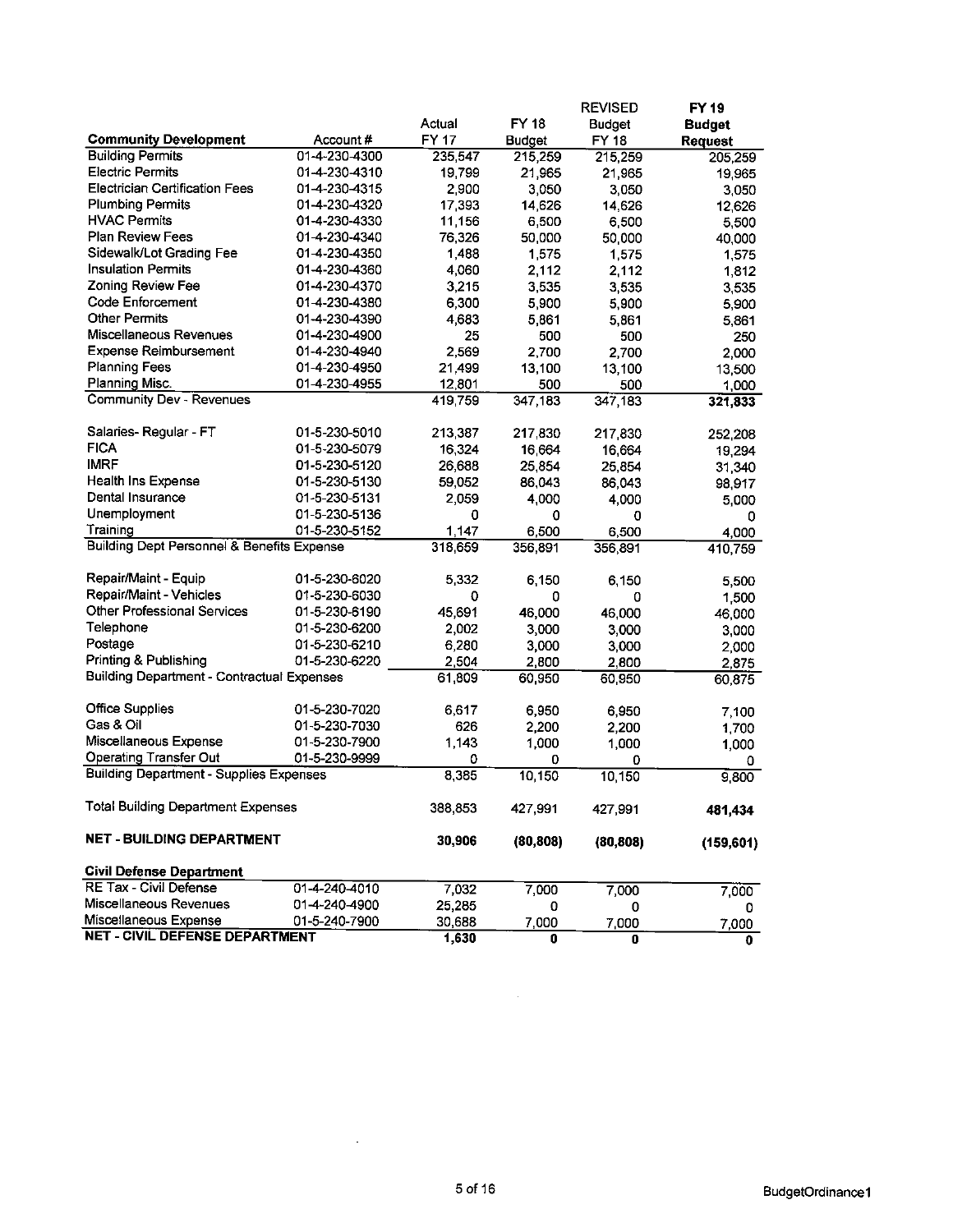|                                                 |               |            |               | <b>REVISED</b> | <b>FY 19</b> |
|-------------------------------------------------|---------------|------------|---------------|----------------|--------------|
|                                                 |               | Actual     | <b>FY 18</b>  | <b>Budget</b>  | Budget       |
| <b>Street Department</b>                        | Account#      | FY 17      | <b>Budget</b> | FY 18          | Request      |
| RE Tax - Road & Bridge                          | 01-4-310-4010 | 320,508    | 320,000       | 320,000        | 320,000      |
| Grants                                          | 01-4-310-4150 | 0          | 0             | 0              | 0            |
| Sidewalk/Driveway/Lot Grading                   | 01-4-310-4350 | 2.940      | 2,000         | 2.000          | 2.000        |
| Miscellaneous Revenues                          | 01-4-310-4900 | 5,374      | 3,000         | 3,000          | 3,000        |
| <b>Expense Reimbursement</b>                    | 01-4-310-4940 | 67,971     | 10,000        | 10,000         | 10,000       |
| <b>Expense Reimbursement</b>                    | 01-5-310-4940 | (18, 584)  | 10,000        | 10,000         | 0            |
| Sale of Assets                                  | 01-5-310-4950 | 7,100      | 0             | 0              | 0            |
| <b>Street Department - Revenues</b>             |               | 385,310    | 345,000       | 345,000        | 335,000      |
|                                                 |               |            |               |                |              |
| Salaries - Regular - FT                         | 01-5-310-5010 | 583,029    | 609,950       | 609,950        | 623,098      |
| Overtime                                        | 01-5-310-5040 | 42,551     | 40,000        | 40,000         | 40,000       |
| Health Insurance                                | 01-5-310-5130 | 219,296    | 238,292       | 238,292        | 233,560      |
| Uniform Allowance                               | 01-5-310-5140 | 13,047     | 15,000        | 15,000         | 15,000       |
| Training                                        | 01-5-310-5152 | 710        | 1,500         | 1.500          | 1,500        |
| Street Dept - Personnel & Benefits Expenses     |               | 858,634    | 904,742       | 904742         | 913,158      |
|                                                 |               |            |               |                |              |
| Repair/Maint - Storm Drain                      | 01-5-310-6001 | 24,633     | 25,000        | 25,000         | 25,000       |
| Repair/Maint - St/Parking Lot                   | 01-5-310-6002 | 87,244     | 95,000        | 95.000         | 95,000       |
| Repair/Maint - Sidewalk/Curb                    | 01-5-310-6003 | 43,102     | 50,000        | 50.000         | 40,000       |
| Repair/Maint - Building                         | 01-5-310-6010 | 19,296     | 15,000        | 15 000         | 13,000       |
| Repair/Maint - Equipment                        | 01-5-310-6020 | 82,224     | 130,000       | 130,000        | 110,000      |
| Repair/Maint - Traffic Signal                   | 01-5-310-6024 | 81,593     | 43,000        | 43,000         | 30,000       |
| Telephone/Utilities                             | 01-5-310-6200 | 7,166      | 6,000         | 6,000          | 6,500        |
| Leaf Clean-up/Removal                           | 01-5-310-6826 | 10,592     | 15,000        | 15,000         | 12,000       |
| <b>Street Department - Contractual Expenses</b> |               | 355,850    | 379,000       | 379,000        | 331,500      |
|                                                 |               |            |               |                |              |
| <b>Office Supplies</b>                          | 01-5-310-7020 | 6,919      | 6,600         | 6 600          | 6,000        |
| Gas & Oil                                       | 01-5-310-7030 | 49,328     | 85,000        | 85 000         | 75,000       |
| <b>Operating Supplies</b>                       | 01-5-310-7040 | 29,560     | 21,000        | 21,000         | 25,000       |
| Miscellaneous Expense                           | 01-5-310-7900 | 1,180      | 2,000         | 2,000          | 2,000        |
| <b>Street Department - Supplies Expenses</b>    |               | 86,986     | 114,600       | 114,600        | 108,000      |
| Equipment                                       | 01-5-310-8200 | ٥          | ٥             | 0              | 0            |
| <b>Total Street Department Expenses</b>         |               | 1,301,470  | 1,398,342     | 1,398,342      | 1,352,658    |
|                                                 |               |            |               |                |              |
| <b>NET - STREET DEPARTMENT</b>                  |               | (916, 160) | (1,053,342)   | (1.053.342)    | (1,017,658)  |
|                                                 |               |            |               |                |              |
| <b>Street Lighting</b>                          |               |            |               |                |              |
| <b>RE Tax - Street Lighting</b>                 | 01-4-330-4010 | 210,318    | 200.000       | 200,000        | 210,000      |
| <b>Expense Reimbursement</b>                    | 01-5-330-4940 | ٥          | O             | 0              | 0            |
| Repair/ Maint - Street Light                    | 01-5-330-6022 | 74,151     | 40.000        | 40.000         | 40,000       |
| <b>Street Lighting - Electricity</b>            | 01-5-330-6310 | 285,611    | 300.000       | 300,000        | 280,000      |
| <b>NET - STREET LIGHTING</b>                    |               | (149, 445) | (140, 000)    | (140,000)      | (110,000)    |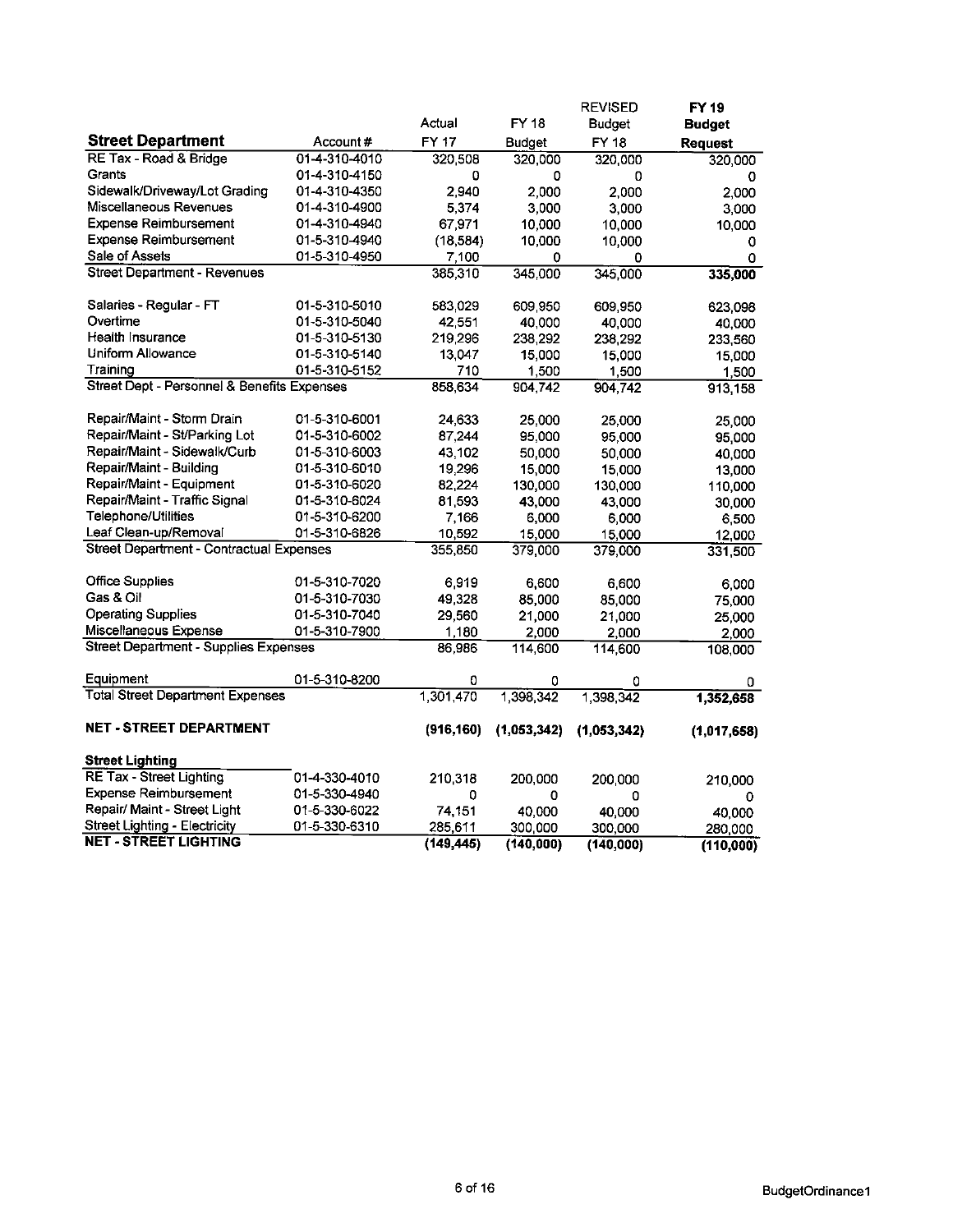|                                                      |               |            |               | <b>REVISED</b> | FY 19          |
|------------------------------------------------------|---------------|------------|---------------|----------------|----------------|
|                                                      |               | Actual     | FY 18         | <b>Budget</b>  | <b>Budget</b>  |
| <b>Garbage Department</b>                            | Account#      | FY 17      | <b>Budget</b> | FY 18          | <b>Request</b> |
| RE Tax - Refuse/Landfill                             | 01-4-335-4010 | 45,082     | 45,000        | 45,000         | 50,000         |
| Miscellaneous Revenues                               | 01-4-335-4900 | 0          | 0             | 0              | 0              |
| Miscellaneous Expenses                               | 01-5-335-7900 | 47,564     | 79,000        | 79,000         | 56,000         |
| <b>NET - GARBAGE DEPARTMENT</b>                      |               | (2,482)    | (34,000)      | (34,000)       | (6,000)        |
|                                                      |               |            |               |                |                |
| <b>Forestry Department</b>                           |               |            |               |                |                |
| RE Tax - Forestry                                    | 01-4-340-4010 | 40,082     | 35,000        | 35,000         | 40,000         |
| Miscellaneous Revenues                               | 01-4-340-4900 | 0          | 0             | 0              | 0              |
| <b>Forestry Department Revenues</b>                  |               | 40,082     | 35,000        | 35,000         | 40,000         |
| Tree Removal or Purchase                             |               |            |               |                |                |
|                                                      | 01-5-340-6850 | 127,536    | 80,000        | 80,000         | 80,000         |
| Miscellaneous Expense                                | 01-5-340-7900 | ٥          | 1,000         | 1,000          | 0              |
| <b>Forestry Department Expensess</b>                 |               | 127,536    | 81,000        | 81,000         | 80,000         |
| <b>NET - FORESTRY DEPARTMENT</b>                     |               |            |               |                |                |
|                                                      |               | (87, 454)  | (46,000)      | (46,000)       | (40,000)       |
| <b>Engineering Department</b>                        |               |            |               |                |                |
| Engineering                                          | 01-5-360-6140 | 388        | 27.000        | 27,000         | 27,000         |
| <b>Subdivision Expense</b>                           | 01-5-360-6824 | 8,735      | 10,000        | 10,000         | 10,000         |
| <b>Office Supplies</b>                               | 01-5-360-7020 | 7,024      | 8,900         | 8,900          | 8,000          |
| Gas & Oil                                            | 01-5-360-7030 | 0          | 0             | 0              | ٥              |
| <b>NET - ENGINEERING DEPARTMENT</b>                  |               | (16, 146)  | (45, 900)     | (45, 900)      | (45,000)       |
|                                                      |               |            |               |                |                |
| <b>Health / Social Services</b>                      |               |            |               |                |                |
| Council on Aging                                     | 01-5-410-6830 | 33,000     | 23,000        | 23,000         | 23,000         |
| Demolition / Nuisance                                | 01-5-410-6832 | 0          | 5,000         | 5,000          | 5,000          |
| <b>NET - HEALTH / SOCIAL SERVICES</b>                |               | (33,000)   | (28,000)      | (28,000)       | (28,000)       |
|                                                      |               |            |               |                |                |
| <b>Economic Development</b>                          |               |            |               |                |                |
| <b>Planning Dept Services</b>                        | 01-5-610-6150 | 52,650     | 47,000        | 47,000         | 57,500         |
| Economic / Business                                  | 01-5-610-6840 | 73,000     | 73,000        | 73,000         | 73,000         |
| Tourism                                              | 01-5-610-6842 | 5,500      | 7,000         | 7,000          | 7,000          |
| <b>Historic Preservation</b>                         | 01-5-610-6844 | 20,358     | 12,800        | 12,800         | 4,000          |
| <b>NET - ECONOMIC DEVELOPMENT</b>                    |               | (151, 508) | (139, 800)    | (139, 800)     | (141, 500)     |
|                                                      |               |            |               |                |                |
| <b>Utility Tax</b>                                   |               |            |               |                |                |
| Utility Tax - Electric                               | 01-4-751-4131 | 1,393,784  | 1,475,916     | 1,475,916      | 1,459,907      |
| Utility Tax - Gas                                    | 01-4-751-4132 | 308,339    | 312,932       | 312,932        | 325,813        |
| Utility Tax - Telephone                              | 01-4-751-4133 | 300,449    | 328,570       | 328,570        | 296,315        |
| <b>Expense Reimbursement</b>                         | 01-4-751-4940 | 0          | 0             | 0              | 0              |
| Utility Tax Revenues                                 |               | 2,002,571  | 2,117,418     | 2,117,418      | 2,082,035      |
| Columbia Ave (transfer to Capital)                   |               |            |               |                |                |
| Downtown Streetscape                                 | 01-5-751-8040 | 450,000    | 0             | 0              | 0              |
| Downtown Pavement Project                            | 01-5-751-8052 | 644,464    | 0             | 0              | 0              |
|                                                      | 01-5-751-8054 | 294,851    | 0             | 0              | 0              |
| Tripp Rd. Reconstruction<br>Bellwood Detention Basin | 01-5-751-8056 | 0          | 350,000       | 350,000        | 0              |
| Poplar Grove/ Lawrenceville Int                      | 01-5-751-8060 | 0          | 250,000       | 250,000        | 0              |
| <b>Utility Tax Expenses</b>                          | 01-5-751-8062 | 0          | 0             | 0              | 12,000         |
|                                                      |               | 1,389,314  | 600,000       | 600,000        | 12,000         |
| <b>NET - UTILITY TAX</b>                             |               | 613,257    |               |                |                |
|                                                      |               |            | 1,517,418     | 1,517,418      | 2,070,035      |
| TOTAL GENERAL FUND REVENUES                          |               | 17,079,017 | 17,343,164    | 17,343,164     | 17,418,835     |
| TOTAL GENERAL FUND EXPENSES                          |               | 17,079,017 | 17,327,670    | 17,327,670     | 17,418,835     |
| NET REV OVER (UNDER) EXP                             |               | 0          | 15,494        | 15,494         | 0              |
| Ending Cash                                          |               | 7,785,653  | 6,627,319     | 6,627,319      | 5,950,475      |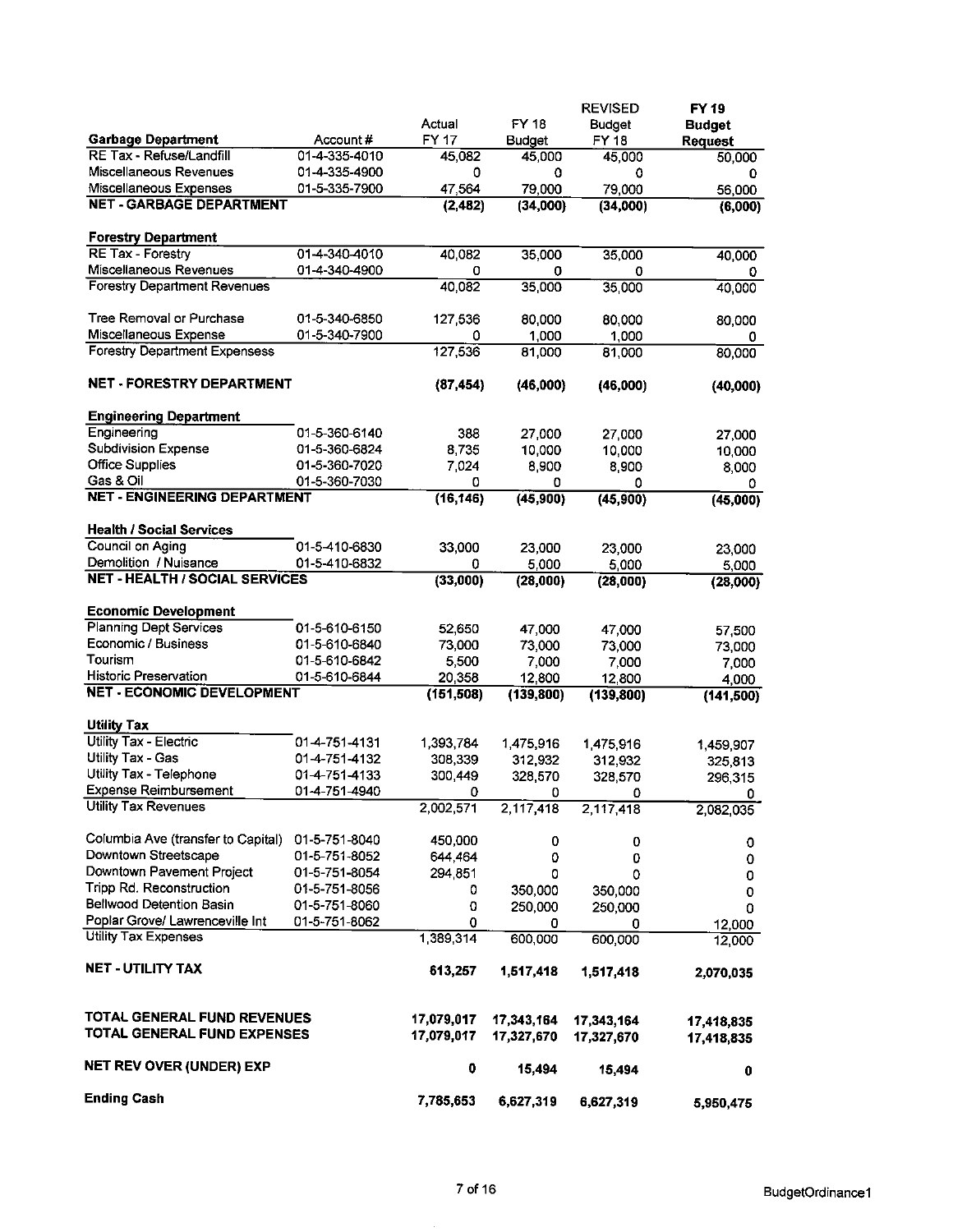| <b>WATER / SEWER FUND</b>                      |                                |              |                   | <b>REVISED</b> | <b>FY 19</b>   |
|------------------------------------------------|--------------------------------|--------------|-------------------|----------------|----------------|
|                                                |                                | Actual       | <b>FY 18</b>      | <b>Budget</b>  | <b>Budget</b>  |
| Line Item                                      | Account#                       | <b>FY 17</b> | <b>Budget</b>     | <b>FY 18</b>   | <b>Request</b> |
| <b>Beginning Cash &amp; Investments - Fund</b> |                                | 9,607,189    | 8,876,068         | 8,876,068      | 7,877,394      |
| Water / Sewer General Administration           |                                |              |                   |                |                |
| <b>Beginning Cash &amp; Investments</b>        |                                | 75,606       | 75,606            | 75,606         | 75,606         |
| Miscellaneous Revenues                         | 61-4-110-4900                  | 0            | 0                 | 0              | 0              |
| <b>Ending Cash</b>                             |                                | 75,606       | 75,606            | 75,606         | 75,606         |
| ==========                                     |                                | =====        |                   |                |                |
|                                                |                                |              |                   |                |                |
| <b>Water Department</b>                        |                                |              |                   |                |                |
| <b>Beginning Cash &amp; Investments</b>        |                                | 697,162      | 590,789           | 590,789        | 592,645        |
|                                                |                                |              |                   |                |                |
| <b>Water Consumption</b>                       | 61-4-810-4500                  | 2,118,914    | 2,363,702         | 2,363,702      | 2,191,072      |
| Dep on Agr - Westhills<br>Meters Sold          | 61-4-810-4521                  | 3,786        | 0                 | 0              | 0              |
|                                                | 61-4-810-4530                  | 93,879       | 88,702            | 88,702         | 87,650         |
| <b>Other Services</b>                          | 61-4-810-4590                  | 5,547        | 7,500             | 7,500          | 7,500          |
| Miscellaneous Revenues                         | 61-4-810-4900                  | 6,450        | 0                 | 0              | 0              |
| <b>Expense Reimbursement</b>                   | 61-4-810-4940                  | 6,196        | 0                 | 0              | 0              |
| Sale of Assets                                 | 61-4-810-4950                  | 1,925        | 0                 | ٥              | 0              |
| Operating Transfers-in (Reserves)              | 61-4-810-9998                  | 0            | 0                 | 0              | 0              |
| <b>Total Water Department Revenues</b>         |                                | 2,236,697    | 2,459,904         | 2,459,904      | 2,286,222      |
| Salaries - Regular - FT                        | 61-5-810-5010                  | 555,858      | 590,454           | 590,454        |                |
| Overtime                                       | 61-5-810-5040                  | 34,276       | 38,000            |                | 577,070        |
| <b>FICA</b>                                    | 61-5-810-5079                  | 51,932       | 45,965            | 38,000         | 35,000         |
| <b>IMRF</b>                                    | 61-5-810-5120                  | 79,941       |                   | 45,965         | 45,100         |
| Group Health Insurance                         | 61-5-810-5130                  |              | 79,222<br>227,735 | 79 222         | 73,011         |
| Uniform Allowance                              | 61-5-810-5140                  | 214,738      |                   | 227,735        | 245,391        |
| Rep & Maint - Infrastructure                   |                                | 6,484        | 14,000            | 14,000         | 13,000         |
| Rep & Maint - Buildings                        | 61-5-810-6000                  | 68,065       | 63,900            | 63,900         | 70,000         |
| Rep & Maint - Equipment                        | 61-5-810-6010<br>61-5-810-6020 | 27,173       | 24,500            | 24,500         | 24,500         |
| Rep & Maint - Vehicles                         |                                | 51,773       | 13,000            | 13,000         | 33,000         |
| Rep & Maint - Contractual                      | 61-5-810-6030                  | 18,417       | 20,000            | 20 000         | 20,000         |
| <b>Other Professional Services</b>             | 61-5-810-6040                  | 102,795      | 85,000            | 85,000         | 85,000         |
| Telephone                                      | 61-5-810-6190                  | 4,118        | 12,000            | 12,000         | 12,000         |
|                                                | 61-5-810-6200                  | 8,259        | 9,000             | 9,000          | 9,000          |
| Postage<br>Utilities                           | 61-5-810-6210                  | 15,304       | 19,000            | 19,000         | 22,000         |
|                                                | 61-5-810-6300                  | 311,597      | 270,000           | 270,000        | 260,000        |
| Office Equip Rental/Maint                      | 61-5-810-6410                  | 32,006       | 32 750            | 32750          | 30,300         |
| Liability Insurance                            | 61-5-810-6800                  | 110,328      | 134,200           | 134,200        | 136,884        |
| Lab Expense                                    | 61-5-810-6812                  | 27,337       | 33,200            | 33,200         | 36,000         |
| <b>Office Supplies</b>                         | 61-5-810-7020                  | 8,298        | 9,000             | 9,000          | 9,000          |
| Gas & Oil                                      | 61-5-810-7030                  | 15,226       | 23,000            | 23.000         | 20,000         |
| <b>Operating Supplies</b>                      | 61-5-810-7040                  | 70,770       | 65,000            | 65,000         | 65,000         |
| Chemicals                                      | 61-5-810-7050                  | 59,764       | 90,000            | 90,000         | 90,000         |
| Meters                                         | 61-5-810-7060                  | 42,939       | 20,000            | 20,000         | 20,000         |
| <b>Bad Debt Expense</b>                        | 61-5-810-7850                  | 2,118        | 2,000             | 2,000          | 2,000          |
| Miscellaneous Expenses                         | 61-5-810-7900                  | 5,168        | 9,000             | 9.000          | 8,400          |
| Equipment                                      | 61-5-810-8200                  | 0            | 0                 | 0              | 0              |
| <b>Transfer Out</b>                            | 61-5-810-9999                  | 0            | 0                 | 0              | 0              |
| Depreciaton Set Aside                          |                                | 305,604      | 314,772           | 314,772        | 324 215        |
| Bond Pmt Set Aside                             |                                | 141,200      | 213 350           | 213,350        | 10,000         |
| <b>Total Water Department Expenses</b>         |                                | 2,371,488    | 2,458,048         | 2,458,048      | 2,275,871      |
| Net Water Department                           |                                |              |                   |                |                |
| Change in Accounts Receivable (YTD)            |                                | (134, 791)   | 1,856             | 1,856          | 10,351         |
| <b>Ending Cash &amp; Investments</b>           |                                | 28,419       |                   |                |                |
|                                                |                                | 590,789      | 592,645           | 592,645        | 602,996        |

 $\sim$   $\sim$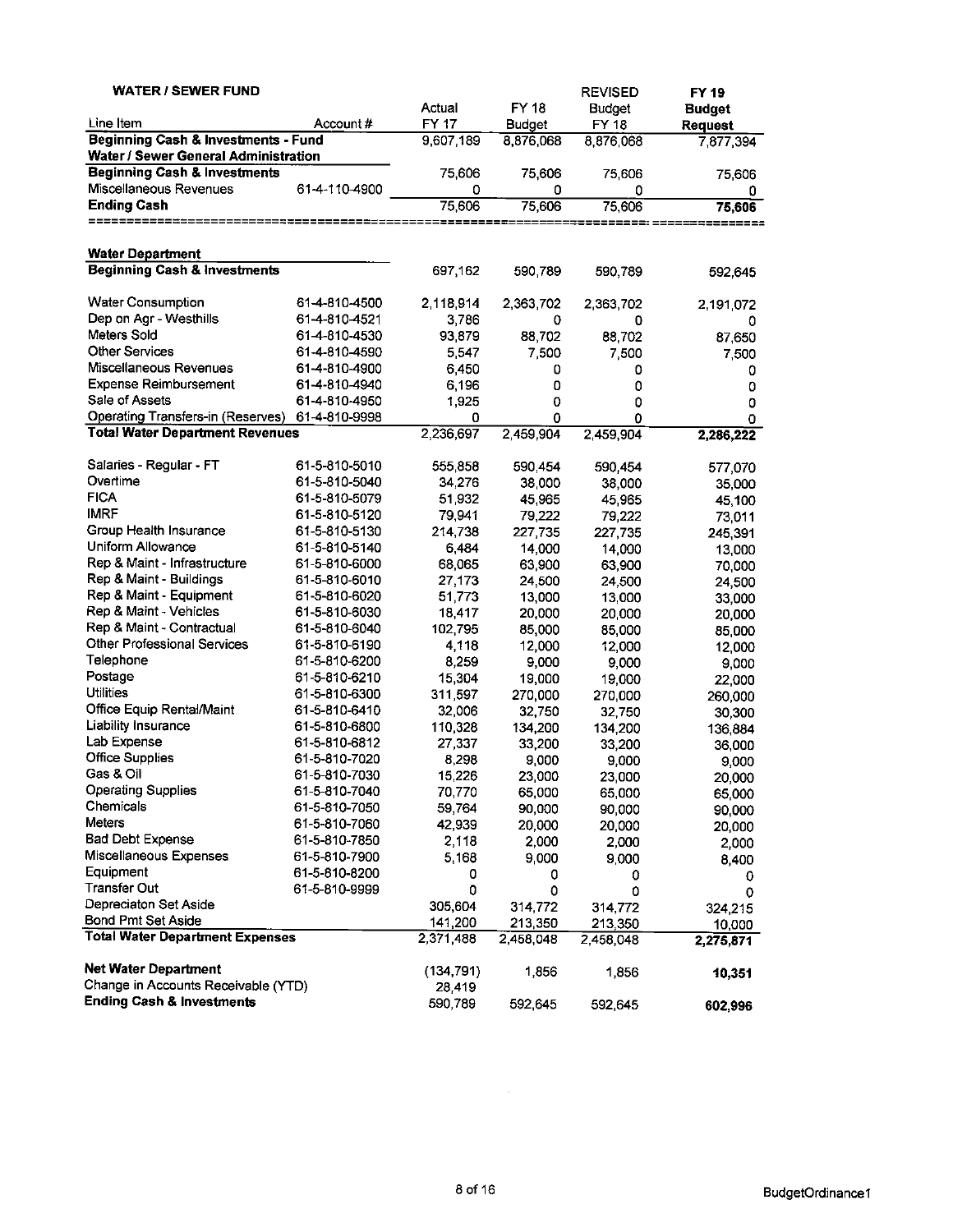| Line Item                               | Account#                       | Actual<br>FY 17 | <b>FY 18</b><br><b>Budget</b> | <b>REVISED</b><br><b>Budget</b><br><b>FY 18</b> | <b>FY 19</b><br><b>Budget</b><br><b>Request</b> |
|-----------------------------------------|--------------------------------|-----------------|-------------------------------|-------------------------------------------------|-------------------------------------------------|
|                                         |                                |                 |                               |                                                 |                                                 |
| <b>Sewer Department</b>                 |                                |                 |                               |                                                 |                                                 |
| <b>Beginning Cash &amp; Investments</b> |                                | 1,284,737       | 965,575                       | 965,575                                         | 516,865                                         |
|                                         |                                |                 |                               |                                                 |                                                 |
|                                         |                                |                 |                               |                                                 |                                                 |
| Sewer Consumption                       | 61-4-820-4500<br>61-4-820-4521 | 3,103,395       | 3,275,147                     | 3,275,147                                       | 3,172,429                                       |
| Dep on Agr - Westhills<br>Meters Sold   | 61-4-820-4530                  | 2,978<br>92,544 | 0                             | 0                                               | 0                                               |
| Other Services                          | 61-4-820-4590                  |                 | 88,702                        | 88,702                                          | 87,650                                          |
| Miscellaneous Revenues                  | 61-4-820-4900                  | 92,574<br>2,153 | 23,000<br>0                   | 23,000                                          | 25,000                                          |
| <b>Expense Reimbursement</b>            | 61-4-820-4940                  | 0               | 0                             | 0<br>0                                          | 0<br>0                                          |
| Operating Transfers-In (Reserves)       | 61-4-820-9998                  | 500,000         | 500,000                       | 500 000                                         | 500,000                                         |
| <b>Total Sewer Department Revenues</b>  |                                | 3,793,643       | 3,886,849                     | 3,886.849                                       | 3,785,079                                       |
|                                         |                                |                 |                               |                                                 |                                                 |
| Salaries - Regular - FT                 | 61-5-820-5010                  | 565,019         | 601,243                       | 601,243                                         | 626,958                                         |
| Overtime                                | 61-5-820-5040                  | 44,286          | 55,000                        | 55,000                                          | 55,000                                          |
| <b>FICA</b>                             | 61-5-820-5079                  | 39,653          | 48,091                        | 48,091                                          | 49,585                                          |
| <b>IMRF</b>                             | 61-5-820-5120                  | 82,421          | 82,944                        | 82,944                                          | 82,337                                          |
| Group Health Insurance                  | 61-5-820-5130                  | 207,899         | 232,417                       | 232,417                                         | 223,259                                         |
| Dental Insurance                        | 61-5-820-5131                  | 0               | 0                             | 0                                               | 0                                               |
| Uniform Allowance                       | 61-5-820-5140                  | 18,158          | 16,000                        | 16,000                                          | 17,000                                          |
| Travel                                  | 61-5-820-5151                  | 0               | 0                             | 0                                               | o                                               |
| Rep & Maint - Lift Stations             | 61-5-820-6005                  | 50,022          | 18,000                        | 18,000                                          | 20,000                                          |
| Rep & Maint - Buildings                 | 61-5-820-6010                  | 19,652          | 100,000                       | 100,000                                         | 123,000                                         |
| Rep & Maint - Equipment                 | 61-5-820-6020                  | 88,281          | 0                             | 0                                               | 0                                               |
| Rep & Maint - Vehicles                  | 61-5-820-6030                  | 29,626          | 25,000                        | 25.000                                          | 25,000                                          |
| Rep & Maint - Contractual               | 61-5-820-6040                  | 28,275          | 0                             | 0                                               | 100,000                                         |
| Other Professional Services             | 61-5-820-6190                  | 76,824          | 73,500                        | 73,500                                          | 73,500                                          |
| Telephone                               | 61-5-820-6200                  | 10,153          | 11,000                        | 11,000                                          | 11,000                                          |
| Postage                                 | 61-5-820-6210                  | 15,123          | 16,500                        | 16,500                                          | 20,000                                          |
| Utilities                               | 61-5-820-6300                  | 208,399         | 230,000                       | 230,000                                         | 230,000                                         |
| Office Equip Rental / Maint             | 61-5-820-6410                  | 4,224           | 6,000                         | 6,000                                           | 6,000                                           |
| <b>Liability Insurance</b>              | 61-5-820-6800                  | 131,014         | 158,521                       | 158,521                                         | 142,500                                         |
| Lab Expense                             | 61-5-820-6812                  | 36,420          | 50,000                        | 50,000                                          | 50,000                                          |
| Sludge Disposal                         | 61-5-820-6814                  | 9,871           | 10,000                        | 10,000                                          | 10,000                                          |
| <b>Office Supplies</b>                  | 61-5-820-7020                  | 5,682           | 8,000                         | 8,000                                           | 8,000                                           |
| Gas & Oil                               | 61-5-820-7030                  | 14,368          | 35,000                        | 35,000                                          | 35 000                                          |
| <b>Operating Supplies</b>               | 61-5-820-7040                  | 23,637          | 15,000                        | 15,000                                          | 20,000                                          |
| Chemicals                               | 61-5-820-7050                  | 35,011          | 75,000                        | 75,000                                          | 60,000                                          |
| Meters                                  | 61-5-820-7060                  | 12,258          | 20,000                        | 20,000                                          | 20,000                                          |
| <b>Bad Debt Expense</b>                 | 61-5-820-7850                  | 2,665           | 4,000                         | 4,000                                           | 4,000                                           |
| Miscellaneous Expense<br>Equipment      | 61-5-820-7900                  | 4.241           | 5,000                         | 5.000                                           | 5,000                                           |
|                                         | 61-5-820-8200                  | 0               | 0                             | 0                                               | 0                                               |
| <b>Operating Transfer Out</b>           | 61-5-820-9999                  | 500,000         | 500,000                       | 500,000                                         | 500,000                                         |
|                                         |                                |                 |                               |                                                 |                                                 |
| <b>Collection System Expenses</b>       |                                | 2,263,182       | 2,396,216                     | 2,396,216                                       | 2,517,139                                       |
| Salaries - Regular - FT                 | 61-5-830-5010                  | 282,807         | 287.187                       |                                                 |                                                 |
| Overtime                                | 61-5-830-5040                  | 22,941          | 30,000                        | 287 187<br>30,000                               | 304,959                                         |
| <b>FICA</b>                             | 61-5-820-5079                  | 20,088          | 24,265                        | 24,265                                          | 30,000                                          |
| <b>IMRF</b>                             | 61-5-820-5120                  | 43,336          | 42,482                        | 42,482                                          | 25,624                                          |
| Group Health Ins                        | 61-5-820-5130                  | 99,658          | 108,409                       | 108,409                                         | 42,026<br>110,737                               |
| Uniform Allowance                       | 61-5-830-5140                  | 4,300           | 6,600                         | 6,600                                           | 6,600                                           |
| Rep & Maint - Infrastructure            | 61-5-830-6000                  | 34,372          | 40,000                        | 40,000                                          | 40,000                                          |
| Rep & Maint - Equipment                 | 61-5-830-6020                  | 4,127           | 12,000                        | 12,000                                          | 12,000                                          |
| Rep & Maint - Vehicles                  | 61-5-830-6030                  | 29,748          | 20,000                        | 20,000                                          | 20,000                                          |
| Office Equip Rent/Maint                 | 61-5-830-6410                  | 26,120          | 30,300                        | 30,300                                          | 30,300                                          |
| Gas & Oil                               | 61-5-830-7030                  | 7,607           | 10,000                        | 10,000                                          | 10.000                                          |
|                                         |                                |                 |                               |                                                 |                                                 |

 $\bar{\mathcal{A}}$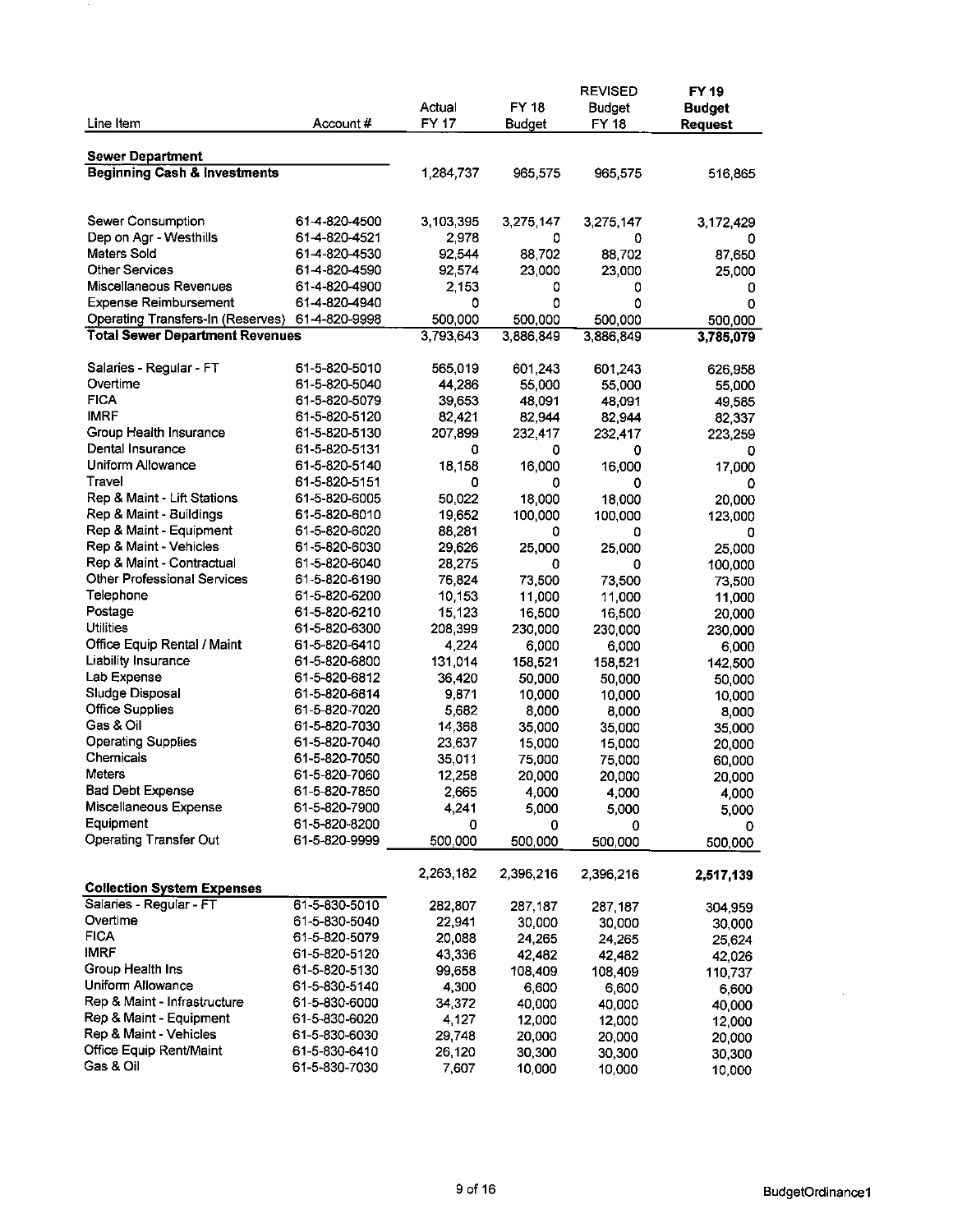|                                                           |               |           |               | <b>REVISED</b>     | FY 19                   |
|-----------------------------------------------------------|---------------|-----------|---------------|--------------------|-------------------------|
|                                                           |               | Actual    | FY 18         | <b>Budget</b>      | <b>Budget</b>           |
| Line Item                                                 | Account#      | FY 17     | <b>Budget</b> | FY 18              | <b>Request</b>          |
|                                                           |               |           |               |                    |                         |
| <b>Operating Supplies</b>                                 | 61-5-830-7040 | 16,402    | 20,000        | 20,000             | 20,000                  |
| Misc. Expense                                             | 61-5-830-7900 | 1,182     | 2,750         | 2.750              | 3,000                   |
| Equipment                                                 | 61-5-830-8200 | 0         | 0             | 0                  | 0                       |
| Depreciation Set Aside                                    |               | 452,955   | 467,000       | 467,000            | 431,000                 |
| Bond Pmt Set Aside                                        |               | 332,395   | 338,350       | 338,350            | 180,000                 |
| <b>Total Sewer Department Expenses</b>                    |               | 3,641,224 | 3,835,559     | 3,835,559          | 3,783,385               |
|                                                           |               |           |               |                    |                         |
| Net Sewer Department                                      |               | 152,419   | 51,290        | 51,290             | 1,694                   |
| Change in Accounts Receivable                             |               | 28,419    | 0             | 0                  |                         |
| <b>Ending Cash &amp; Investments</b>                      |               | 965,575   | 516,865       | 516.865            | 18,559                  |
| -----------------                                         |               |           |               | -------------      |                         |
| Bond Reserves (necessary per bond ordinances)             |               |           |               |                    |                         |
| <b>Beginning Cash &amp; Investments</b>                   |               | 586,815   | 588,709       | 588,709            | 588,709                 |
|                                                           |               |           |               |                    |                         |
| interest Income                                           |               | 1,894     | 0             | 0                  | 0                       |
|                                                           |               |           |               |                    |                         |
| <b>Ending Cash &amp; Investments</b>                      |               | 588,709   | 588,709       | 588.709            | 588,709                 |
|                                                           |               |           |               |                    |                         |
|                                                           |               |           |               | ================== |                         |
| <b>Connection Fees / Deposits on Agreement Accounting</b> |               |           |               |                    |                         |
| <b>Beginning Cash &amp; Investments</b>                   |               | 3,719,983 | 3,981,392     | 3,981 392          | 1,969,192               |
|                                                           |               |           |               |                    |                         |
| <b>Sources</b>                                            |               |           |               |                    |                         |
| Interest Income                                           |               | 16,868    | 20,000        | 20,000             | 32,000                  |
| <b>Connection Fees</b>                                    | 61-4-810-4510 | 66,291    | 24,000        | 24,000             | 30,000                  |
| Deposits on Agreement                                     | 61-4-810-4520 | 660       | 5,000         | 5,000              | 2,500                   |
| <b>Connection Fees</b>                                    | 61-4-820-4510 | 108,609   | 28,800        | 28,800             | 36,000                  |
| Deposits on Agreement                                     | 61-4-820-4520 | 75,331    | 10,000        | 10,000             | 5,000                   |
| Connection Fee Set-Aside/ Loan Repayment                  |               | 0         | 0             | 0                  | 500,000                 |
| <b>TOTAL Sources</b>                                      |               |           |               |                    | 605,500                 |
|                                                           |               | 267,759   | 87,800        | 87,800             |                         |
|                                                           |               |           |               |                    |                         |
| <b>Uses</b>                                               |               |           |               |                    |                         |
| Construction in Progress - Water                          |               | 6,350     | 0             | 0                  | 0                       |
| Construction in Progress - Sewer                          |               | 0         | 0             | 0                  | 0                       |
| <b>Building</b>                                           | 61-1730       | 0         | 0             | 0                  | 0                       |
| Equip & Vehicles - 1750                                   | 61-1750       | 0         | 0             | 0                  | 0                       |
| <b>Building</b>                                           |               | 0         | 0             | 0                  | 0                       |
| Loan to Depreciation Fund                                 |               | ٥         | 2,100,000     | 2,100,000          | 0                       |
| <b>TOTAL Uses</b>                                         |               | 6,350     | 2,100,000     | 2,100,000          | $\overline{\mathbf{0}}$ |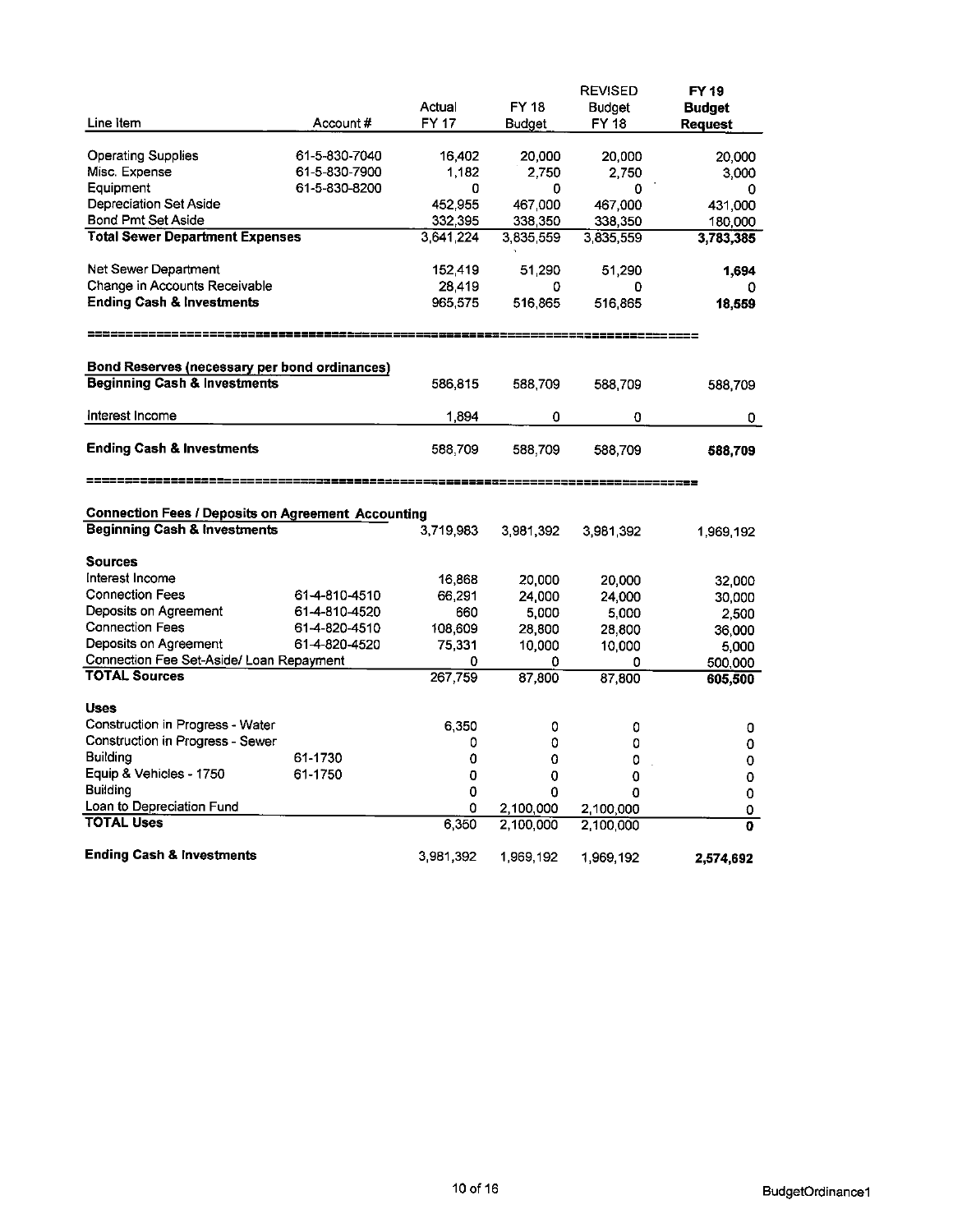| Line Item                                                              | Account#      | Actual<br><b>FY 17</b> | <b>FY 18</b>           | <b>REVISED</b><br><b>Budget</b><br>FY 18 | FY 19<br><b>Budget</b> |
|------------------------------------------------------------------------|---------------|------------------------|------------------------|------------------------------------------|------------------------|
|                                                                        |               |                        | <b>Budget</b>          |                                          | <b>Request</b>         |
| <b>Depreciation Funding</b>                                            |               |                        |                        |                                          |                        |
| <b>Beginning Cash &amp; Investments</b>                                |               | 3,042,622              | 2,204,050              | 2,204,050                                | 2,656,366              |
|                                                                        |               |                        |                        |                                          |                        |
| Sources                                                                |               |                        |                        |                                          |                        |
| Interest Income                                                        |               | 13,634                 | 15,000                 | 15,000                                   | 25,500                 |
| Loan Funds & Grant Funds                                               |               | 0                      | 0                      | 0                                        | 0                      |
| Misc.                                                                  |               | 0                      | 0                      | 0                                        | 0                      |
| Depreciation set aside - Water (for Plant)                             |               | 84,796                 | 314,772                | 314,772                                  | 324,215                |
| Depreciation set aside - Water (for System)                            |               | 220,808                | 0                      | ٥                                        | o                      |
| Depreciation set aside - Sewer (for System)                            |               | 150,050                | 966,544                | 966 544                                  | 981,000                |
| Depreciation set aside - Sewer (for Repl)<br>Loan From Connection Fees |               | 802,905                | 0                      | ٥                                        | 0                      |
| <b>TOTAL Sources</b>                                                   |               | 0<br>1,272,193         | 2,100,000<br>3,396,316 | 2,100,000<br>3,396,316                   | 0                      |
|                                                                        |               |                        |                        |                                          | 1,330,715              |
| <b>Uses</b>                                                            |               |                        |                        |                                          |                        |
| Construction in Progress - Water                                       |               | 524,890                | 415,000                | 415 000                                  | 91,000                 |
| Construction in Progress - Sewer                                       |               | 1,530,519              | 2,150,000              | 2,150,000                                | 675,000                |
| <b>Equipment &amp; Vehicles</b>                                        |               | 55,356                 | 379,000                | 379,000                                  | 125,000                |
| <b>Buildings</b>                                                       |               | 0                      | 0                      | 0                                        | 0                      |
| Transfer Out- Connection Fees Loan Payment                             |               | 0                      | 0                      | 0                                        | 500,000                |
| <b>TOTAL Uses</b>                                                      |               | 2,110,765              | 2,944,000              | 2,944,000                                | 1,391,000              |
|                                                                        |               |                        |                        |                                          |                        |
| <b>Ending Cash &amp; Investments</b>                                   |               | 2,204,050              | 2,656,366              | 2,656,366                                | 2,596,081              |
|                                                                        |               |                        |                        |                                          |                        |
|                                                                        |               |                        |                        |                                          |                        |
| <b>Bond Payments Accounting</b>                                        |               |                        |                        |                                          |                        |
| <b>Beginning Cash &amp; Investments</b>                                |               | 200,263                | 122,163                | 122, 163                                 |                        |
|                                                                        |               |                        |                        |                                          | 129,772                |
| Sources                                                                |               |                        |                        |                                          |                        |
| Interest Income                                                        |               | 2,297                  | 2,500                  | 2,500                                    | 4,500                  |
| <b>Bond Proceeds</b>                                                   | 61-4-110-4901 | 0                      | 0                      | 0                                        | 0                      |
| Operating Transfer In                                                  | 61-4-110-9998 | 0                      | 0                      | ٥                                        | 0                      |
| <b>Bond Pmt Set Aside</b>                                              |               | 473,595                | 551,700                | 551,700                                  | 540.000                |
| <b>TOTAL Sources</b>                                                   |               | 475,892                | 554,200                | 554 201                                  | 544,500                |
|                                                                        |               |                        |                        |                                          |                        |
| <b>Uses</b>                                                            |               |                        |                        |                                          |                        |
| Debt Serv - Principal                                                  | 61-5-110-8910 | 501,068                | 502.335                | 502,335                                  | 503,618                |
| Debt Serv - Interest                                                   | 61-5-110-8920 | 52,924                 | 44 257                 | 44,257                                   | 34 974                 |
| <b>Fiscal Charges</b>                                                  | 61-5-110-8930 | 0                      | 0                      | 0                                        | 0                      |
| <b>Bond Issuance Cost</b>                                              | 61-5-110-9031 | ٥                      | 0                      | 0                                        |                        |
| <b>TOTAL Uses</b>                                                      |               | 553,992                | 546,592                | 546,592                                  | 538,592                |
|                                                                        |               |                        |                        |                                          |                        |
| <b>Ending Cash &amp; Investments</b>                                   |               | 122,163                | 129,771                | 129,772                                  | 135,680                |
|                                                                        |               |                        |                        |                                          |                        |
| Gross Revenues (excludes set asides)                                   |               | 5,815,924              | 5,952,053              | 5,952,053                                | 5,706,801              |
| Gross Expenditures (excludes set asides)<br><b>NET CASH FLOW</b>       |               | 6,951,665              | 7,450,727              | 7,450,727                                | 6,043,633              |
| Change in Accounts Receivable                                          |               | (1, 135, 741)          | (1,498,674)            | (1.498, 674)                             | (336, 832)             |
| Ending Cash & Investments - Fund                                       |               | (95, 380)              | 0                      | 0                                        |                        |
|                                                                        |               | 8,876,068              | 7,877,394              | 7,877,394                                | 8,040,562              |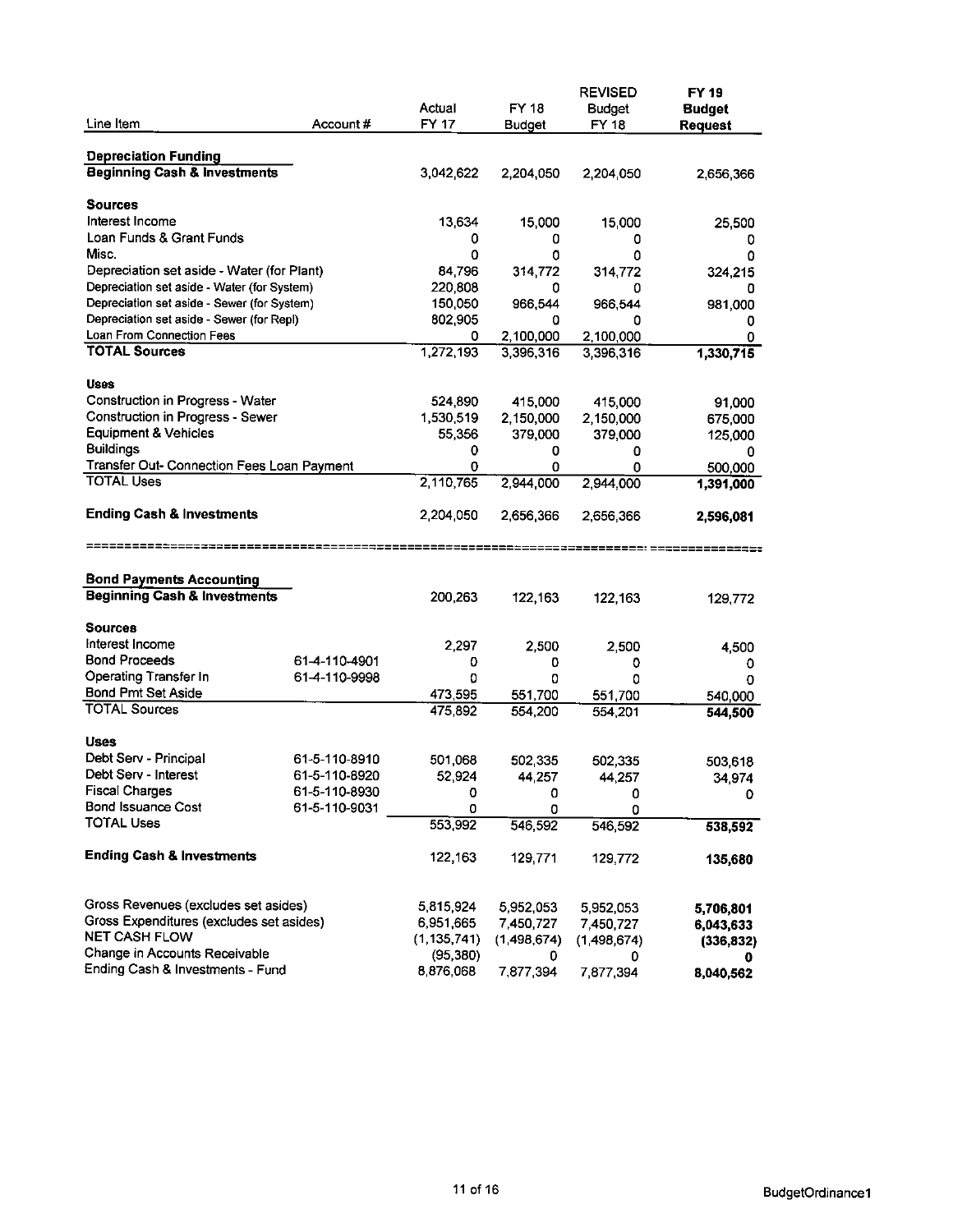|                                   |               |           |               | <b>REVISED</b> | FY 19          |
|-----------------------------------|---------------|-----------|---------------|----------------|----------------|
|                                   |               | Actual    | FY 18         | <b>Budget</b>  | <b>Budget</b>  |
| Line Item                         | Account#      | FY 17     | <b>Budget</b> | FY 18          | <b>Request</b> |
|                                   |               |           |               |                |                |
| Motor Fuel Tax Fund #10           |               |           |               |                |                |
| Cash Balance - beginning          |               | 842,558   | 1,014,196     | 1,014,196      | 321,351        |
| Revenues                          |               |           |               |                |                |
| <b>State Allotment</b>            | 10-4-310-4140 | 650,699   | 647,500       | 647,500        | 647,500        |
| IIL Jobs Now                      |               | o         | n             | o              |                |
| Interest on Investments           | 10-4-310-4600 | 3,429     | 656           | 656            | 656            |
| Misc Revenues                     | 10-4-310-4900 | 29,328    | 154,000       | 154,000        | 29,300         |
| <b>Total Revenues</b>             |               | 683,456   | 802,156       | 802 156        | 677,456        |
| Expenditures                      |               |           |               |                |                |
| <b>Street Maintenance</b>         | 10-5-310-6000 | 167,514   | 220,000       | 220,000        | 220,000        |
| <b>Contracted Work</b>            | 10-5-310-6000 | 344,304   | 1,275,000     | 1,275.000      | 565,000        |
| Miscellaneous Expenditures        | 10-5-310-7900 | Ω         |               |                |                |
| <b>Toal Expenditures</b>          |               | 511,818   | 1,495,000     | 1,495,000      | 785,000        |
|                                   |               |           |               |                |                |
| Cash Balance - ending             |               | 1,014,196 | 321,351       | 321,351        | 213,807        |
|                                   |               |           |               |                |                |
| Kishwaukee TIF Fund #13           |               |           |               |                |                |
| Cash Balance - beginning          |               | 409,883   | 429,753       | 429 753        | 431,930        |
| Revenues                          |               |           |               |                |                |
| <b>Property Taxes</b>             | 13-4-110-4010 | 19,829    | 22,000        | 22.000         | 50,000         |
| Interest Income                   | 13-4-110-4600 | ۵         | 0             | 0              | 0              |
| Misc Revenue                      | 13-4-110-4900 | 7,146     | ٥             | Ω              |                |
| Total Revenues                    |               | 26,975    | 22,000        | 22,000         | 50,000         |
|                                   |               |           |               |                |                |
| Expenditures                      |               |           |               |                |                |
| Tax Increment Dist - Int          | 13-5-110-8920 | 7,031     | 6,519         | 6,519          | 41,164         |
| <b>Tax Increment Dist - Prin</b>  | 13-5-110-8930 | 0         | 13,304        | 13,304         | 0              |
| <b>Other Contractual Services</b> | 13-5-110-6890 | ٥         | 0             | 0              |                |
| Miscellaneous Expense             | 13-5-110-7900 | 74        | n             | Ω              | 5,000          |
| <b>Total Expenditures</b>         |               | 7,105     | 19,823        | 19,823         | 46.164         |
| Cash Balance - ending             |               | 429,753   | 431,930       | 431,930        | 435,766        |

 $\sim 10^7$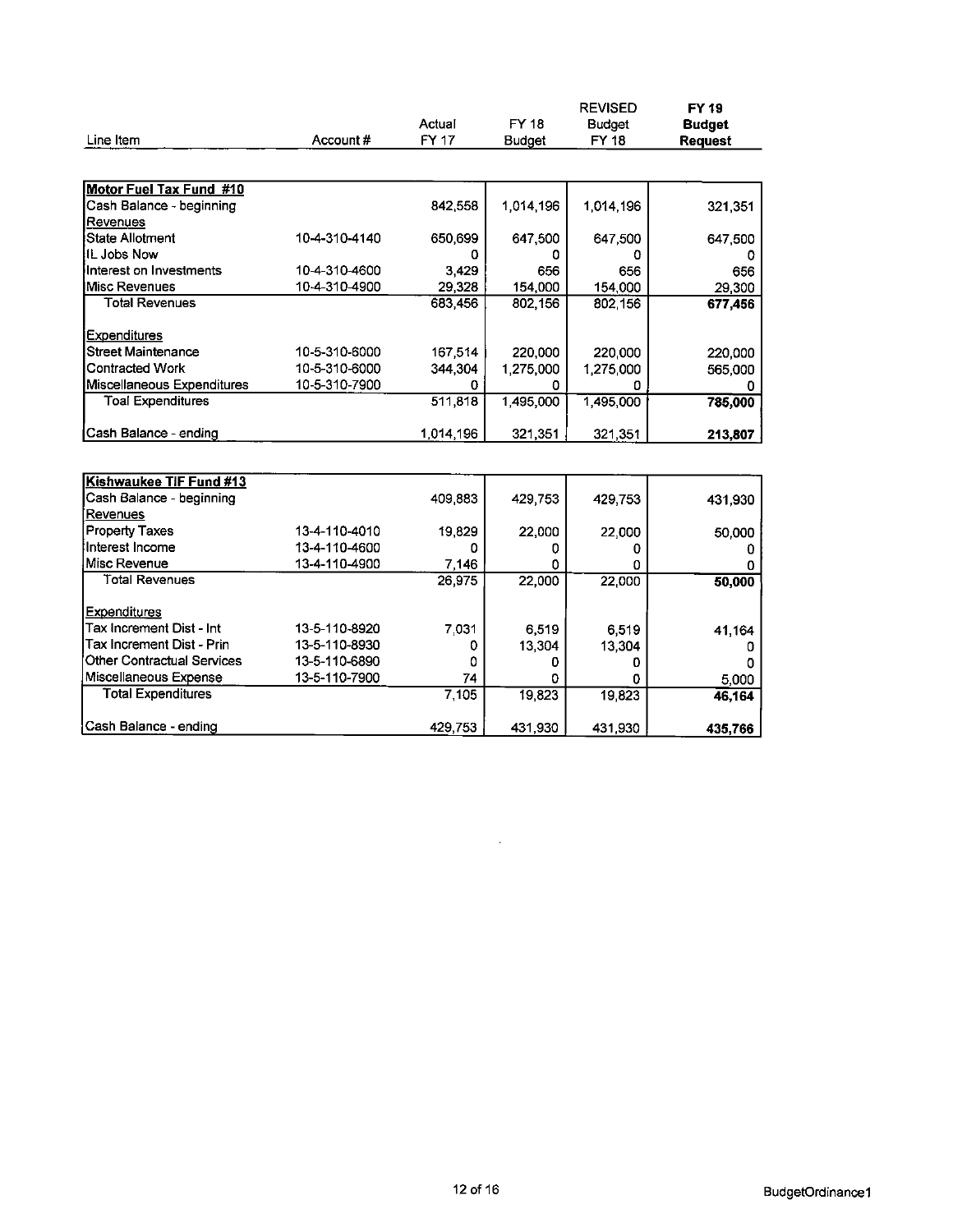|                                                                                                                                |               |                           |               | <b>REVISED</b> | FY 19                   |
|--------------------------------------------------------------------------------------------------------------------------------|---------------|---------------------------|---------------|----------------|-------------------------|
|                                                                                                                                |               | Actual                    | FY 18         | Budget         | <b>Budget</b>           |
| Line Item                                                                                                                      | Account#      | <b>FY 17</b>              | <b>Budget</b> | <b>FY 18</b>   | <b>Request</b>          |
|                                                                                                                                |               |                           |               |                |                         |
| Kishwaukee II TIF Fund #15                                                                                                     |               |                           |               |                |                         |
| Cash Balance - beginning                                                                                                       |               | 4,915                     | 4,915         | 4915           | 4,915                   |
| Revenues                                                                                                                       |               |                           |               |                |                         |
| Property Tax                                                                                                                   | 15-4-110-4010 | 0                         | 0             | 0              | 0                       |
| Interest Income                                                                                                                | 15-4-110-4600 | 0                         | 0             | 0              | 0                       |
| <b>Total Revenues</b>                                                                                                          |               | $\overline{\mathfrak{o}}$ | 0             | $\overline{0}$ | $\overline{\mathbf{0}}$ |
|                                                                                                                                |               |                           |               |                |                         |
| <b>Expenditures</b>                                                                                                            |               |                           |               |                |                         |
| <b>Other Contractual Services</b>                                                                                              | 15-5-110-6890 | 0                         | 0             | 0              | 0                       |
| Miscellaneous Expense                                                                                                          | 15-5-110-7900 | 0                         | 0             | 0              | 0                       |
| <b>Total Expenditures</b>                                                                                                      |               | n                         | 0             | n              | 0                       |
|                                                                                                                                |               |                           |               |                |                         |
| Cash Balance - ending                                                                                                          |               | 4,915                     | 4,915         | 4.915          | 4,915                   |
|                                                                                                                                |               |                           |               |                |                         |
| Sp Serv Areas #2 (Farmington Fields) Fund #16                                                                                  |               |                           |               |                |                         |
| Cash Balance - beginning                                                                                                       |               | 2.475                     | 7,181         | 7 181          | 7,681                   |
| Revenues                                                                                                                       |               |                           |               |                |                         |
| Property Tax                                                                                                                   | 16-4-110-4010 | 20,986                    | 13,000        | 13,000         | 15,500                  |
| Interest income                                                                                                                | 16-4-110-4600 | 0                         | 0             |                |                         |
| <b>Total Revenues</b>                                                                                                          |               | 20,986                    | 13,000        | 13,000         | 15,500                  |
|                                                                                                                                |               |                           |               |                |                         |
| <b>Expenditures</b>                                                                                                            |               |                           |               |                |                         |
| Maintenance Expense                                                                                                            | 16-5-110-6090 | 16,279                    | 12,000        | 12,000         | 15,000                  |
| Misc Expense                                                                                                                   | 16-5-110-7900 | 0                         | 500           | 500            | 500                     |
| <b>Total Expenditures</b>                                                                                                      |               | 16,279                    | 12,500        | 12,500         | 15,500                  |
|                                                                                                                                |               |                           |               |                |                         |
| Cash Balance - ending                                                                                                          |               | 7,181                     | 7,681         | 7681           | 7,681                   |
|                                                                                                                                |               |                           |               |                |                         |
| * Note: Per Auditors request, SSA #2 and #3 were separated beginning FY 2017.<br>Sp Serv Areas #3 (Farmington Fields) Fund #17 |               |                           |               |                |                         |
| Cash Balance - beginning                                                                                                       |               | 6,589                     |               |                |                         |
| Revenues                                                                                                                       |               |                           | 4.862         | 4862           | 5,362                   |
| Property Tax                                                                                                                   | 16-4-110-4010 | 8,753                     | 5.000         | 5,000          | 6,500                   |
| Interest Income                                                                                                                | 16-4-110-4600 | 0                         | 0             | 0              |                         |
| <b>Total Revenues</b>                                                                                                          |               | 8,753                     | 5,000         | 5,000          | 6,500                   |
|                                                                                                                                |               |                           |               |                |                         |
| <b>Expenditures</b>                                                                                                            |               |                           |               |                |                         |
| Maintenance Expense                                                                                                            | 16-5-110-6090 | 10.481                    | 4,000         | 4.000          | 6,000                   |
| Misc Expense                                                                                                                   | 16-5-110-7900 | o                         | 500           | 500            | 500                     |
| <b>Total Expenditures</b>                                                                                                      |               | 10,481                    | 4,500         | 4.500          | 6,500                   |
|                                                                                                                                |               |                           |               |                |                         |
| Cash Balance - ending                                                                                                          |               | 4,862                     | 5.362         | 5.362          | 5,362                   |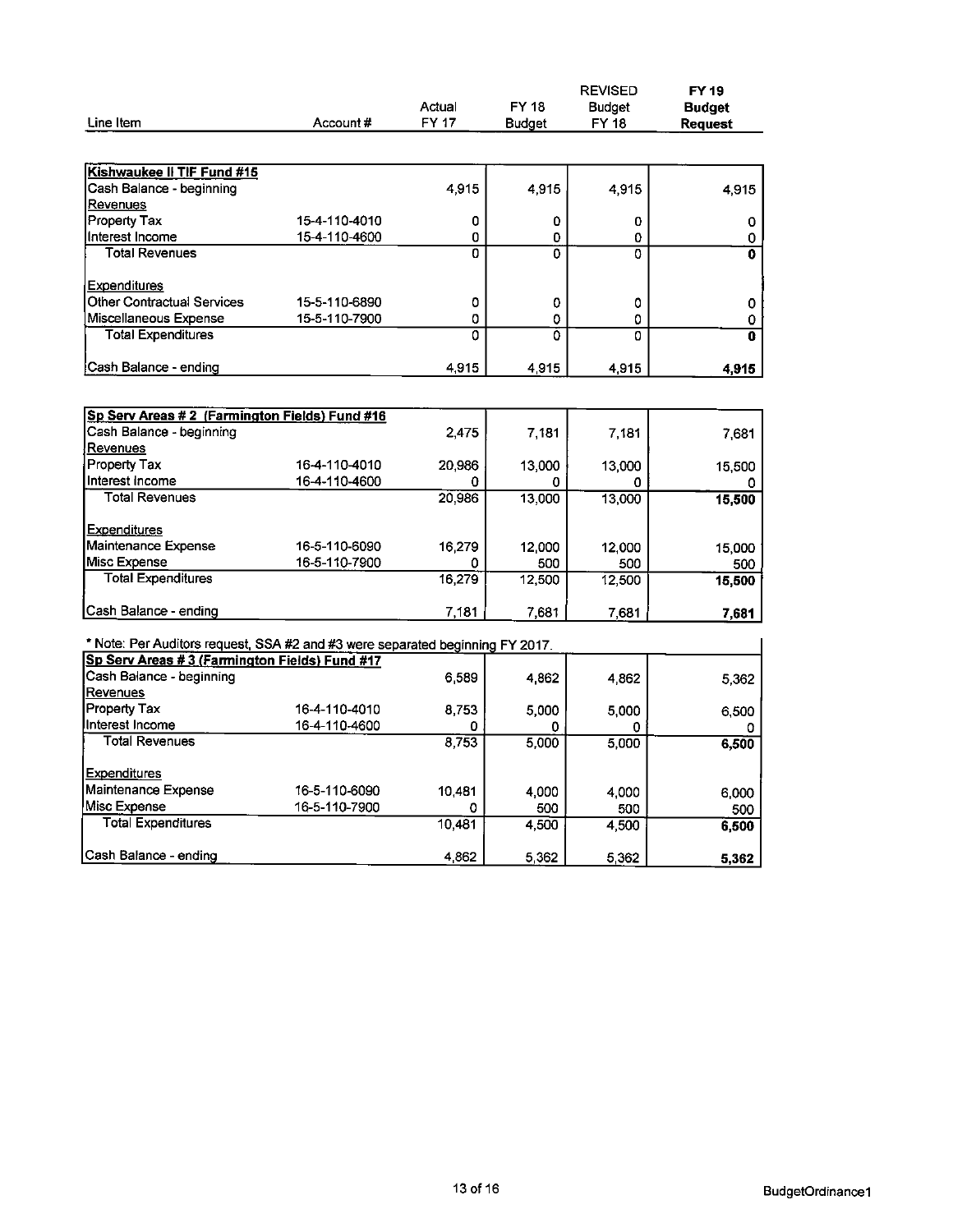|                                    |               |                        |               | <b>REVISED</b>               | FY 19          |
|------------------------------------|---------------|------------------------|---------------|------------------------------|----------------|
| Line Item                          | Account#      | Actual<br><b>FY 17</b> | FY 18         | <b>Budget</b><br><b>FY18</b> | <b>Budget</b>  |
|                                    |               |                        | <b>Budget</b> |                              | <b>Request</b> |
| <b>Library Operations Fund #18</b> |               |                        |               |                              |                |
| Cash Balance - beginning           |               | 509,484                | 531,558       | 531.558                      | 531,558        |
| Revenues                           |               |                        |               |                              |                |
| Property Tax                       | 18-4-510-4010 | 677,342                | 686,566       | 636,566                      | 710 939        |
| <b>Replacement Taxes</b>           | 18-4-510-4120 | 40,231                 | 25,000        | 25,000                       | 25,000         |
| Grants                             | 18-4-510-4151 | 22,222                 | 26,000        | 26,000                       | 26,000         |
| Non-Resident                       | 18-4-510-4475 | 16,315                 | 21,000        | 21,000                       | 16,500         |
| Fines                              | 18-4-510-4477 | 12,715                 | 16,000        | 16,000                       | 13,000         |
| Other                              | 18-4-510-4900 | 28.874                 | 68,434        | 68.434                       | 60,300         |
| Gift                               | 18-4-510-4950 | 14,895                 | 20,000        | 20,000                       | 20,000         |
| Meeting Room                       | 18-4-510-4960 | 690                    | 2,000         | 2,000                        | 2,000          |
| <b>Total Revenues</b>              |               | 813,284                | 865,000       | 865,000                      | 873,739        |
| <b>Expenditures</b>                |               |                        |               |                              |                |
| Librarian/Director                 | 18-5-510-5010 | 53,209                 | 54,651        | 54 651                       | 55 744         |
| <b>Salaries</b>                    | 18-5-510-5020 | 331,387                | 337,813       | 337,813                      | 344,569        |
| <b>FICA</b>                        | 18-5-510-5110 | 28,311                 | 32.491        | 32.491                       | 32,000         |
| <b>IMRF</b>                        | 18-5-510-5120 | 47,398                 | 52,000        | 52,000                       | 52,000         |
| Employee Health Insurance          | 18-5-510-5130 | 42,241                 | 68,000        | 68,000                       | 66,000         |
| Training                           | 18-5-510-5152 | 3,009                  | 2,500         | 2.500                        | 1,000          |
| Ads                                | 18-5-510-5156 | 1,810                  | 3,000         | 3,000                        | 3,000          |
| <b>Building Maint and Supplies</b> | 18-5-510-6010 | 22,027                 | 44,749        | 44,749                       | 50,000         |
| Computer Equip/Upgrades            | 18-5-510-6230 | 41.844                 | 36,000        | 36,000                       | 37,000         |
| Online                             | 18-5-510-6235 | 48,707                 | 39,000        | 39,000                       | 40,000         |
| <b>Utilities</b>                   | 18-5-510-6300 | 4,362                  | 5,000         | 5.000                        | 4 500          |
| Machine Rental                     | 18-5-510-6410 | 3,102                  | 5,950         | 5.950                        | 3,000          |
| Liability Insurance                | 18-5-510-6800 | 20,469                 | 21,420        | 21,420                       | 21,426         |
| <b>Library Supplies</b>            | 18-5-510-7020 | 15,224                 | 23,000        | 23,000                       | 23,000         |
| <b>Janitorial Services</b>         | 18-5-510-7040 | 17,168                 | 18,000        | 18,000                       | 18,000         |
| <b>Books</b>                       | 18-5-510-7310 | 65,629                 | 80.426        | 80.426                       | 80,500         |
| Periodicals                        | 18-5-510-7320 | 11,739                 | 10,000        | 10,000                       | 9,500          |
| A-V                                | 18-5-510-7330 | 17,417                 | 17,000        | 17,000                       | 17,000         |
| Programming                        | 18-5-510-7340 | 6,867                  | 6,000         | 6,000                        | 6,500          |
| Misc.                              | 18-5-510-7900 | 9,291                  | 8,000         | 8,000                        | 9,000          |
| <b>Total Expenditures</b>          |               | 791,211                | 865,000       | 865,000                      | 873,739        |
| Audit Adjustments                  |               |                        |               |                              |                |
| Cash balance - ending              |               | 531,558                | 531 558       | 531,558                      | 531,558        |

### **CAPITAL PROJECTS FUND #41**

| <b>Public Benefit Account</b> |               |           |        |        |        |
|-------------------------------|---------------|-----------|--------|--------|--------|
| Cash Balance - beginning      |               | 1,007,427 | 45.104 | 45.104 | 25.104 |
| Revenues                      |               |           |        |        |        |
| Property Tax                  | 41-4-110-4010 | 40,082    | 40.000 | 40,000 | 40,000 |
| Expense Reimbursement         | 41-4-110-4940 | 12.266    |        |        |        |
| Interest Income               | 41-4-110-4600 | 183       | ο      |        | 75     |
| lTransfer-In                  | 41-4-110-9998 | 450,000   | 0      |        |        |
| Total Revenues                |               | 502,531   | 40,000 | 40,000 | 40,075 |
|                               |               |           |        |        |        |
| <b>Expenditures</b>           |               |           |        |        |        |
| Miscellaneous Expenditures    | 41-5-110-7900 | 81.287    | 60,000 | 60,000 | 50,000 |
| Infrastructure                | 41-5-110-8020 | 1,383,567 |        |        |        |
| <b>Operating Transfer Out</b> | 41-5-110-9999 |           |        |        |        |
| <b>Total Expenditures</b>     |               | 1,464,854 | 60,000 | 60,000 | 50,000 |
|                               |               |           |        |        |        |
| Cash Balance - ending         |               | 45,104    | 25 104 | 25,104 | 15,179 |
|                               |               |           |        |        |        |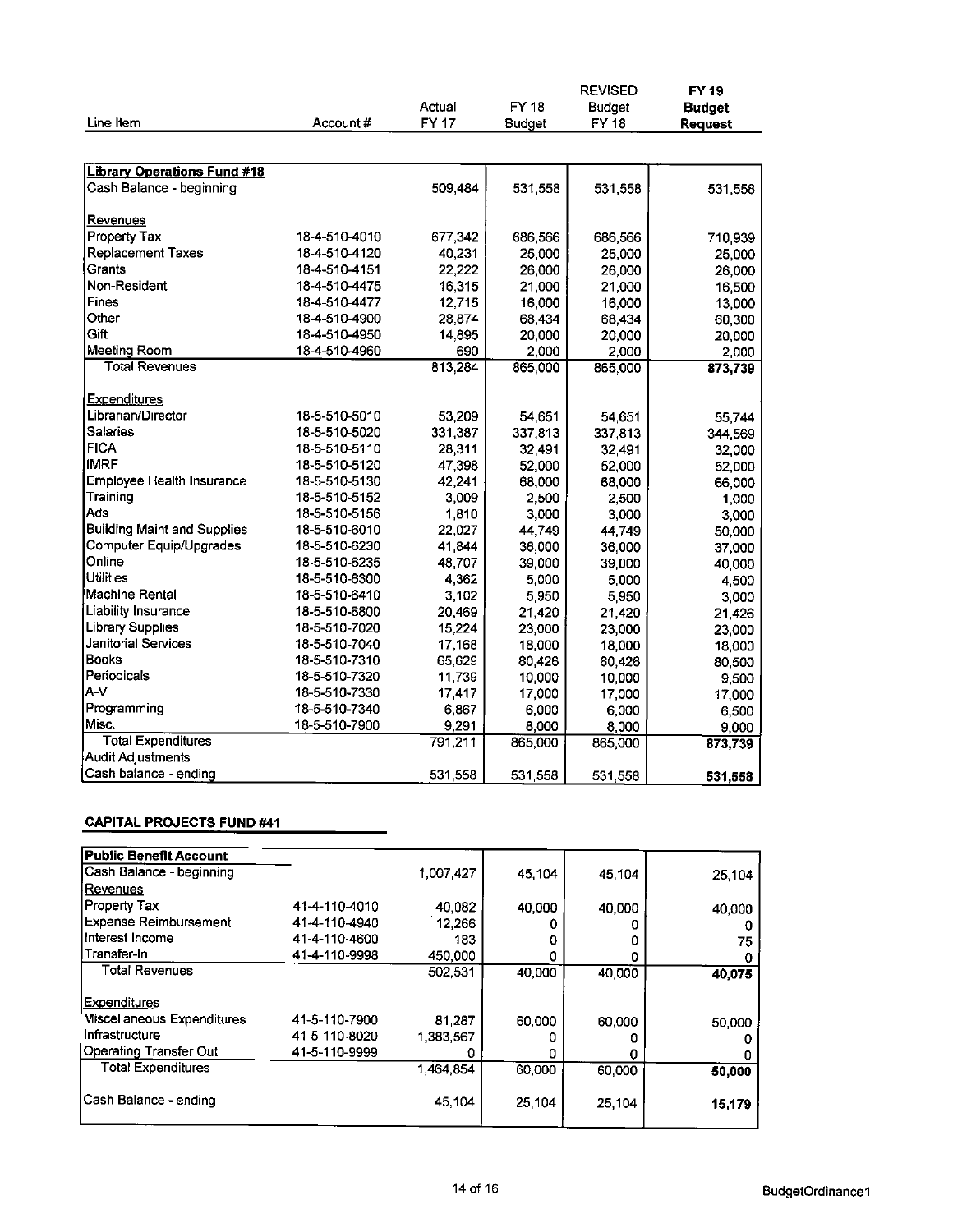|                                   |               |                 |                               | <b>REVISED</b>         | <b>FY19</b>    |
|-----------------------------------|---------------|-----------------|-------------------------------|------------------------|----------------|
| Line Item                         | Account#      | Actual<br>FY 17 | <b>FY 18</b><br><b>Budget</b> | <b>Budget</b><br>FY 18 | <b>Budget</b>  |
|                                   |               |                 |                               |                        | <b>Request</b> |
| <b>Capital Assets Account</b>     |               |                 |                               |                        |                |
| Cash Balance - beginning          |               | 203,147         | 148,196                       | 148,196                | 91,300         |
| Grants                            | 41-4-752-4150 | 0               | 0                             | o                      |                |
| Interest Income                   | 41-4-752-4600 | 526             | 500                           | 500                    | 3,500          |
| Miscellaneous Revenues            | 41-4-752-4900 | 27,375          | 0                             | 0                      | 0              |
| Bank Loan Proceeds                | 41-4-752-4952 | ٥               | o                             | 0                      | 0              |
| Operating Transfers In            | 41-4-752-9998 | 540,689         | 414,828                       | 414,828                | 824,243        |
| <b>Capital Asset Revenues</b>     |               | 568,590         | 415,328                       | 415,328                | 827,743        |
| Misc. Expense                     | 41-5-752-7900 | 0               | 0                             | ٥                      | 0              |
| <b>Building and Improvements</b>  | 41-5-752-8100 | 45,235          | 90,000                        | 90,000                 | 225,000        |
| Equipment                         | 41-5-752-8200 | 13,141          | 141,000                       | 141,000                | 283,780        |
| <b>Vehicles</b>                   | 41-5-752-8300 | 507,100         | 183,828                       | 183,828                | 253,828        |
| Furniture & Fixtures              | 41-5-752-8400 | 0               | 0                             | 0                      |                |
| Bond / Loan Prin Payments         | 41-5-752-8910 | 50,000          | 57,396                        | 57,396                 | 61,635         |
| Bond / Loan Int Payments          | 41-5-752-8920 | 8,065           | 0                             | 0                      |                |
| <b>Capital Asset Expenditures</b> |               | 623,541         | 472,224                       | 472.224                | 824,243        |
| Cash Balance - ending             |               | 148,196         | 91,300                        | 91,300                 | 94,800         |
|                                   |               |                 |                               |                        |                |
| <b>Escrow Fund #91</b>            |               |                 |                               |                        |                |
| Cash Balance - beginning          |               | 1,083,292       | 1,235,540                     | 1,235,540              | 1,247,140      |
| <b>Other Fees</b>                 | 91-4-110-4490 | 0               | 0                             | 0                      | 0              |
| Interest Income                   | 91-4-110-4600 | 2,754           | 1,600                         | 1,600                  | 360            |
| Miscellaneous Revenues            | 91-4-110-4900 | 0               | 0                             | 0                      | 0              |
| <b>Escrow/Land Cash Fees</b>      | 91-4-110-4971 | 548,775         | 50,000                        | 50,000                 | 50,000         |
| <b>Total Revenues</b>             |               | 551,529         | 51,600                        | 51,600                 | 50,360         |
| Disbursement of Collected Fees    |               | 399,281         | 40,000                        | 40,000                 | 50,000         |
| <b>Total Expenditures</b>         |               | 399,281         | 40,000                        | 40,000                 | 50,000         |
| Cash Balance - ending             |               | 1,235,540       | 1,247,140                     | 1,247,140              | 1,247,500      |
|                                   |               |                 |                               |                        |                |
| <b>Police Pension Fund</b>        |               |                 |                               |                        |                |
| Cash Balance - beginning          |               | 18,185,831      | 19,522,568                    | 19,522,568             | 19,879,370     |
| Revenues                          |               |                 |                               |                        |                |
| Property Tax                      |               | 1,026,333       | 1,085,667                     | 1,085,667              | 1,181,417      |
| Replacement Tax                   |               | 66,096          | 64 921                        | 64 921                 | 66,868         |
| Interest Inc/Mkt Fluctuation      |               | 1,302,116       | 328,664                       | 328,664                | 1,000,000      |
| Contributions                     |               | 306,455         | 301,662                       | 301,662                | 316,715        |
| <b>Total Revenues</b>             |               | 2,701,000       | 1,780,914                     | 1,780,914              | 2,565,000      |
| Expenditures                      |               |                 |                               |                        |                |
| <b>Benefit Payments</b>           |               | 1,307,824       | 1,371,612                     | 1 371,612              | 1,452 688      |
| <b>Contribution Refunds</b>       |               | 0               | 2,500                         | 2,500                  | 2,500          |
| Other Expenditures                |               | 56,439          | 50,000                        | 50,000                 | 50,000         |
| <b>Total Expenditures</b>         |               | 1,364,263       | 1,424,112                     | 1,424,112              | 1,505,188      |
| Cash Balance - ending             |               | 19,522,568      | 19,879,370                    | 19.879,370             | 20,939,182     |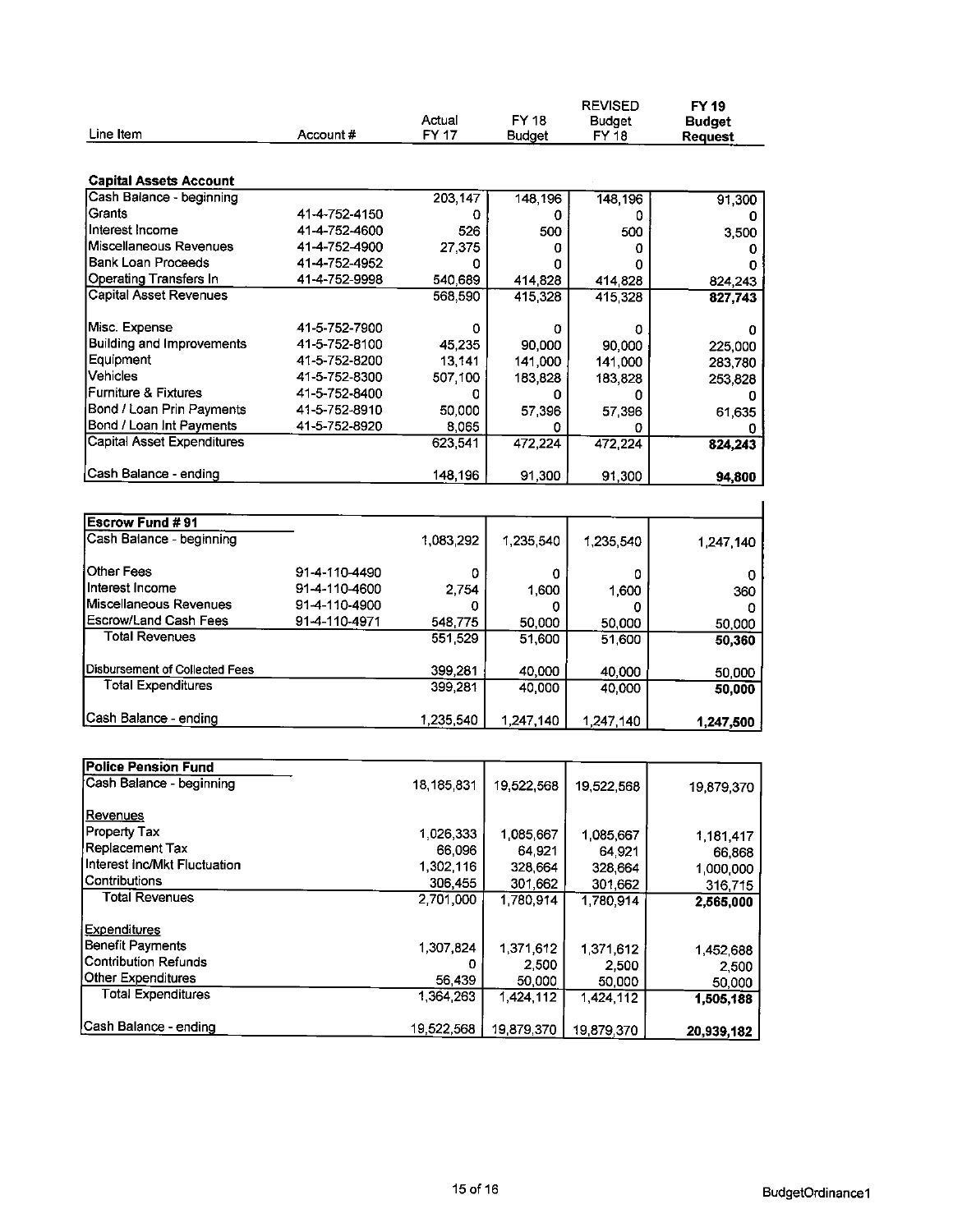|                                 |          | Actual     | FY 18         | <b>REVISED</b><br><b>Budget</b> | FY 19<br>Budget |
|---------------------------------|----------|------------|---------------|---------------------------------|-----------------|
| Line Item                       | Account# | FY 17      | <b>Budget</b> | FY 18                           | <b>Request</b>  |
|                                 |          |            |               |                                 |                 |
| lFire Pension Fund              |          |            |               |                                 |                 |
| Cash Balance - beginning        |          | 13,527,902 | 14,536,377    | 14,536,377                      | 14,717,820      |
| Revenues                        |          |            |               |                                 |                 |
| Property Tax                    |          | 798,052    | 968,767       | 968,767                         | 1,001,132       |
| Replacement Tax                 |          | 66,096     | 64,921        | 64.921                          | 66,868          |
| Interest Inc/Market Fluctuation |          | 1,279,333  | 319,210       | 319.210                         | 1,000,000       |
| Contributions                   |          | 178,195    | 187,974       | 187 974                         | 203,029         |
| Total Revenues                  |          | 2,321,676  | 1,540,872     | 1,540,872                       | 2,271,029       |
| Expenditures                    |          |            |               |                                 |                 |
| <b>Benefit Payments</b>         |          | 1,277,766  | 1,306,929     | 1,306,929                       | 1,320,125       |
| Refund of Contributions         |          | 2,114      | 2,500         | 2.500                           | 2,500           |
| Other Expenditures              |          | 33,320     | 50,000        | 50.000                          | 50,000          |
| <b>Total Expenditures</b>       |          | 1,313,201  | 1,359,429     | 1,359,429                       | 1,372,625       |
| Cash Balance - ending           |          | 14,536,377 | 14,717,820    | 14,717.820                      | 15,616,224      |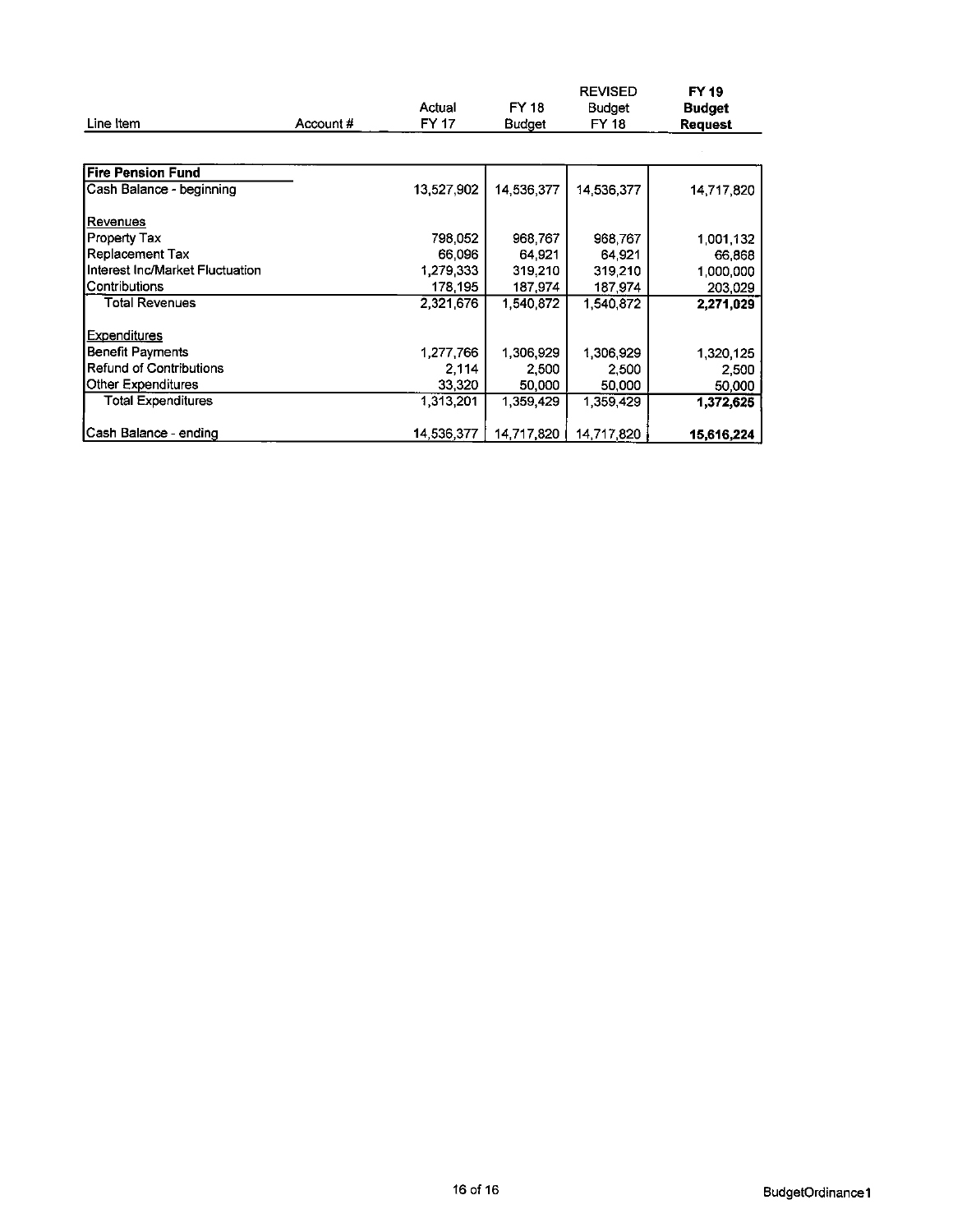# EXHIBIT B

#### Non-Union Salary Schedule FY19

Except as noted the following reflect 2% increases.

|                                                             |                 | <b>FY 18</b> | FY 19             |
|-------------------------------------------------------------|-----------------|--------------|-------------------|
| Director PW                                                 | Anderson, Brent | 99,811<br>Ş. | 101,807.30<br>\$. |
| Street/Water/Sewer Supt                                     | Anderson, Danny | s<br>77,782  | \$<br>79,337.78   |
| <b>Budget &amp; Finance Officer</b>                         | Tobin           | 74,959<br>s  | \$<br>76,457.96   |
| Police Chief *****                                          | Woody           | \$105,800    | \$.<br>107,915.49 |
| *****<br>Dep Chief                                          | Gardner         | 99,811<br>S. | S.<br>101,807.30  |
| *****<br>Dep Chief                                          | Wallace         | \$<br>99,811 | 101,807.30<br>S.  |
| Police Admin                                                | Daniels         | 50,463<br>\$ | \$.<br>51,472.75  |
| <b>Fire Chief</b>                                           | Hyser           | \$<br>99,811 | \$.<br>101,807.30 |
| Dep CityClerk                                               | Embry           | Ś.<br>50,521 | \$<br>51,531.01   |
| <b>Assistant Clerk</b>                                      | Turnipseed      | S.<br>35,963 | \$.<br>36,682.42  |
| Transcriptionist/ Admin Assistant                           | Taromina        | S<br>31,384  | \$<br>32,012.05   |
| Det Admin Asst                                              | Mitchell M      | S.<br>34,560 | \$<br>35,250.83   |
| City Atty                                                   | Drella          | \$109,052    | Ś.<br>111,233.33  |
| Chief Building Insp.                                        | Morelock        | S.<br>70,385 | \$<br>71,792.80   |
| Zoning and Code Enforcement                                 | Whetsel         | 42,572<br>S. | \$<br>43,423.17   |
| Community Development Admin Assistant*                      | Crawford        | S.<br>28,407 | \$<br>32,573.00   |
| Com/Ind Plans Examiner PT/ Changed to Building Inspector FT |                 | 23,066       | \$<br>50,000.00   |
| Fire Admin Assistant**                                      | Gilman          | 27,850<br>S. | \$<br>32,010.00   |
| <b>Community Development Planner</b>                        | DelRose         | \$<br>51,000 | \$<br>52,020.00   |

\*Crawford's hourly wage was increased from \$13.66 to \$15.66 per hour. This represents at 14.7% increase.

\*\* Gilman's hourly wage was increased from \$13.39 to \$15.39 per hour. This represents a 14.9% increase.

\*\*\*\*\* The Police Chief's salary shall be 6% over that of the Deputy Chief's.

The Deputy Chiefs Salary shall be 6% over the sergeants pay including maximum longevity.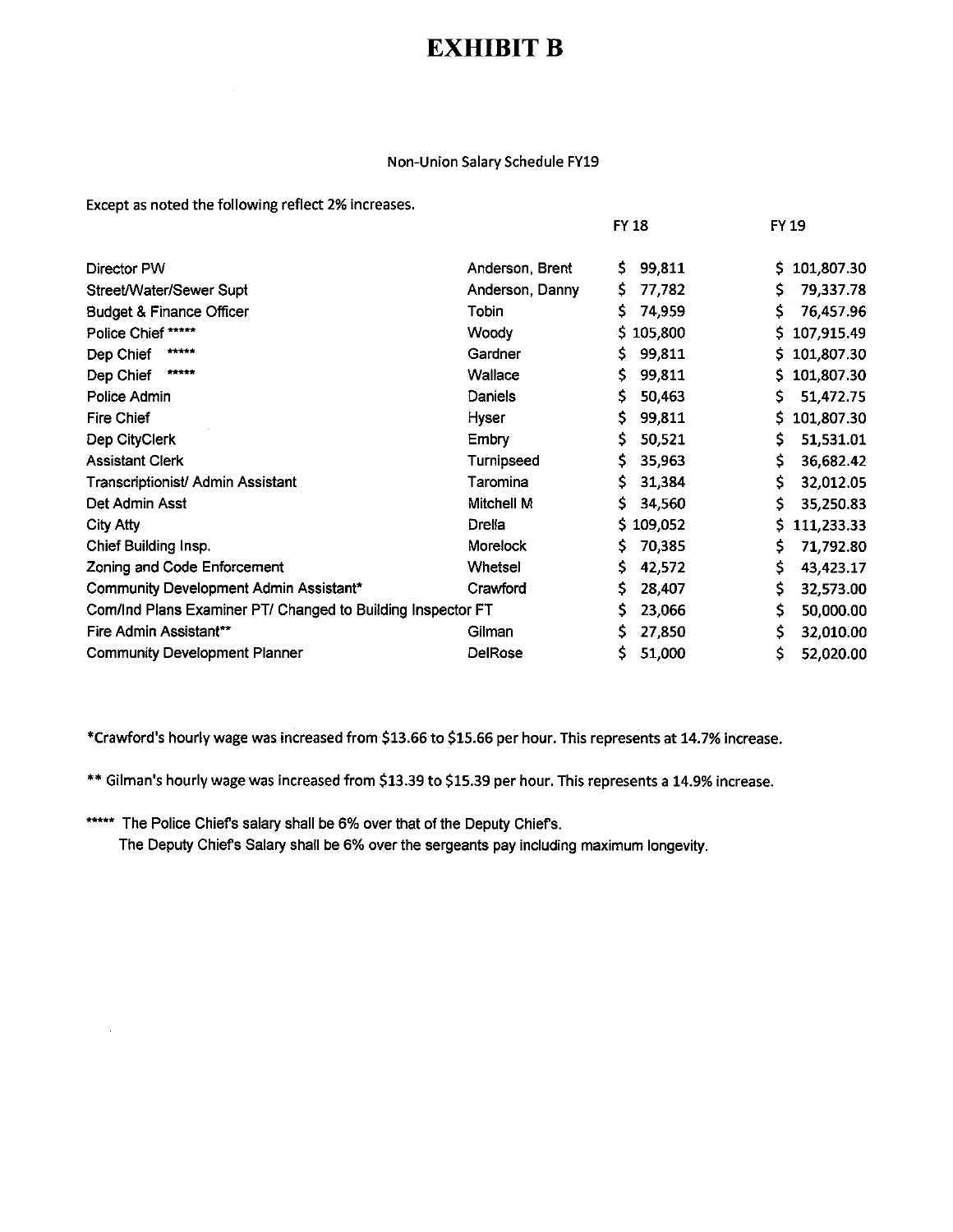## ORDINANCE# 393H

### AN ORDINANCE AMENDING SECTION 66-32(a), OF THE CITY OF BELVIDERE MUNICIPAL CODE

WHEREAS, on January 18, 2006 the City Council adopted ordinance 778G to clarify that the office of Police Chief would be appointed by the Mayor as opposed to the City Administrator as the City no longer fills that position; and

WHEREAS, on July 2, 2007, the City Council adopted ordinance 901G to create a second Deputy Chief of Police position and when ordinance 901G was adopted a scrivener's error inadvertently replaced the original language for appointment of the Chief of Police by the City Administrator; and

WHEREAS, the City of Belvidere still does not maintain a City Administrator and has in the past devolved all such duties upon the office of the full time Mayor; and

WHEREAS, the City Council desires to modify the City of Belvidere Municipal Code to reflect Ordinance 778G.

NOW, THEREFORE BE IT ORDAINED by the Mayor and City Council of the City of Belvidere, Boone County, Illinois, as follows:

SECTION 1: Sub-Section 66-32(a) of the Belvidere Municipal Code is amended to read as follows:

a) There is created the office of Chief of Police. The Chief shall be appointed by the Mayor with the advice and consent of a majority of the City Council, and he shall be ex officio City Marshal and Superintendent of Police. The Chief of Police shall be removed or discharged by the Mayor. In such case, the Mayor shall file with the City Council the reasons for such removal or discharge, which removal or discharge shall not become effective unless confirmed by the majority vote of the City Council.

SECTION 2: Division 3 of Article III of Chapter 2 (Manager) (Sections 2-201 through 2-208) of the City of Belvidere Municipal Code is repealed and reserved.

SECTION 3: If any section, paragraph, subdivision, clause, sentence or provision of this Ordinance shall be adjudged by any Court of competent jurisdiction to be invalid, such judgment shall not affect, impair, invalidate or nullify the remainder thereof, which remainder shall remain and continue in full force and effect.

SECTION 4: All ordinances or parts of ordinances in conflict herewith are hereby repealed to the extent of such conflict.